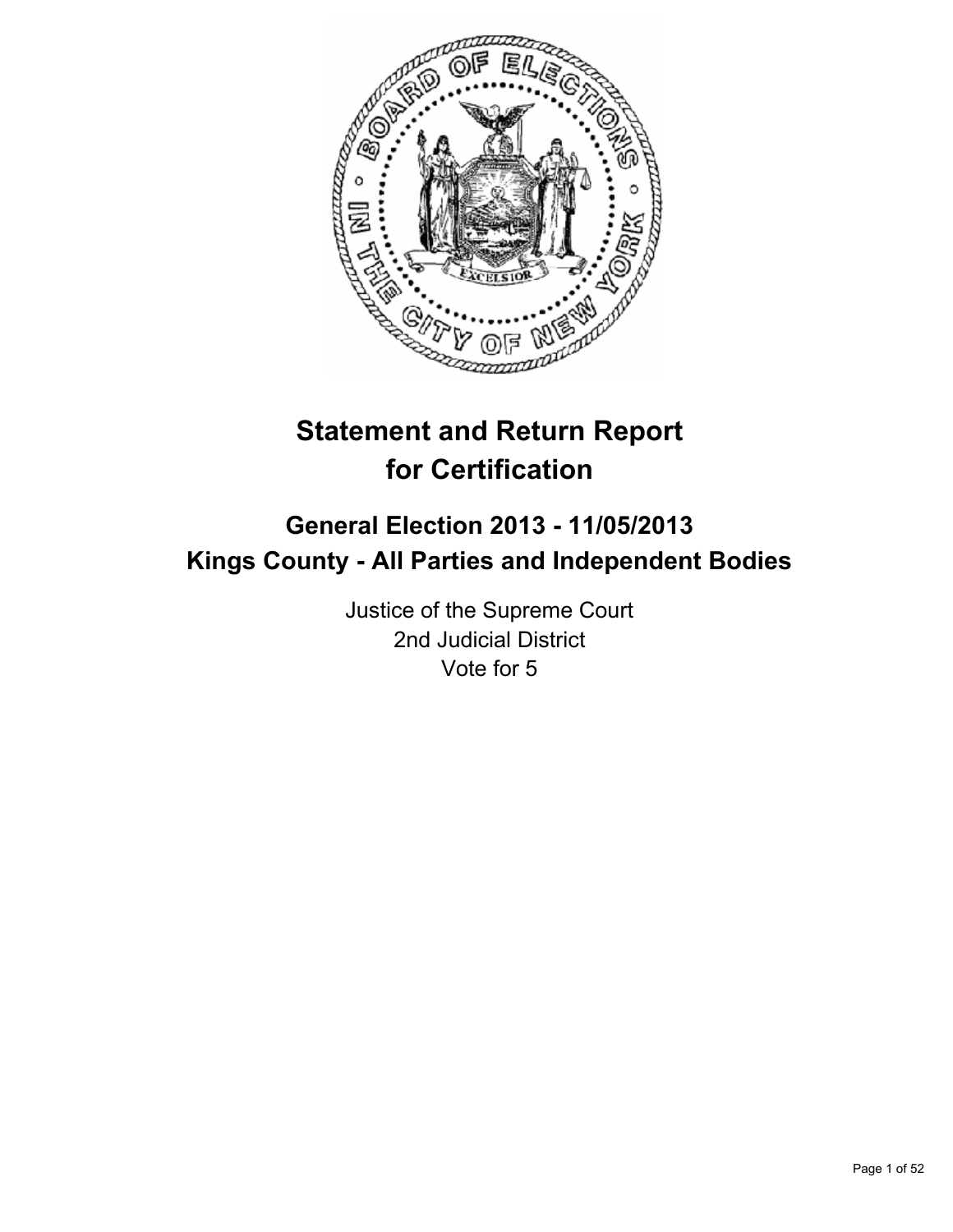

| <b>PUBLIC COUNTER</b>                                    | 18,152 |
|----------------------------------------------------------|--------|
| <b>EMERGENCY</b>                                         | 7      |
| ABSENTEE/MILITARY                                        | 476    |
| <b>FEDERAL</b>                                           | 0      |
| <b>SPECIAL PRESIDENTIAL</b>                              | 0      |
| AFFIDAVIT                                                | 199    |
| <b>Total Ballots</b>                                     | 18,834 |
| Less - Inapplicable Federal/Special Presidential Ballots | 0      |
| <b>Total Applicable Ballots</b>                          | 18,834 |
| BETTY J. WILLIAMS (DEMOCRATIC)                           | 9,167  |
| BETTY J. WILLIAMS (REPUBLICAN)                           | 2,920  |
| BETTY J. WILLIAMS (CONSERVATIVE)                         | 892    |
| KEVIN A. FINNEGAN (WORKING FAMILIES)                     | 992    |
| KENNETH P. SHERMAN (DEMOCRATIC)                          | 8,091  |
| KENNETH P. SHERMAN (REPUBLICAN)                          | 3,026  |
| KENNETH P. SHERMAN (CONSERVATIVE)                        | 922    |
| ILAN SCHOENBERGER (WORKING FAMILIES)                     | 1,141  |
| DESMOND A. GREEN (DEMOCRATIC)                            | 7,878  |
| DESMOND A. GREEN (REPUBLICAN)                            | 2,520  |
| ROSS BRADY (CONSERVATIVE)                                | 1,333  |
| MENDY MIROCZNIK (WORKING FAMILIES)                       | 1,093  |
| BERNARD J. GRAHAM (DEMOCRATIC)                           | 7,894  |
| BERNARD J. GRAHAM (REPUBLICAN)                           | 2,785  |
| BERNARD J. GRAHAM (CONSERVATIVE)                         | 978    |
| DAWN M. JIMENEZ SALTA (DEMOCRATIC)                       | 7,835  |
| DAWN M. JIMENEZ SALTA (REPUBLICAN)                       | 2,529  |
| DAWN M. JIMENEZ SALTA (CONSERVATIVE)                     | 909    |
| ABRAHAM HARTMAN (WRITE-IN)                               | 1      |
| ALTON MADDOX (WRITE-IN)                                  | 1      |
| <b>ASSATA SHAKUR (WRITE-IN)</b>                          | 1      |
| <b>BARAK OBAMA (WRITE-IN)</b>                            | 1      |
| BERNARD MASLOW (WRITE-IN)                                | 1      |
| <b>CURLEY HOWARD (WRITE-IN)</b>                          | 1      |
| DANIEL EBBIN (WRITE-IN)                                  | 1      |
| DION WAYS (WRITE-IN)                                     | 1      |
| DONALD TRUMP (WRITE-IN)                                  | 1      |
| EZRA OGORICKK (WRITE-IN)                                 | 1      |
| <b>GREGORY DAVIDZON (WRITE-IN)</b>                       | 1      |
| ILAN SCHREN BERGER (WRITE-IN)                            | 1      |
| ITTA HARTMAN (WRITE-IN)                                  | 1      |
| JAMET MOIN (WRITE-IN)                                    | 1      |
| JIMMY MCMILLAN (WRITE-IN)                                | 1      |
| JOSEPH FRANKEL (WRITE-IN)                                | 1      |
| JUDITH SHEINDLIN (WRITE-IN)                              | 1      |
| KEVINA FINEGOR (WRITE-IN)                                | 1      |
| LARRY FINE (WRITE-IN)                                    | 1      |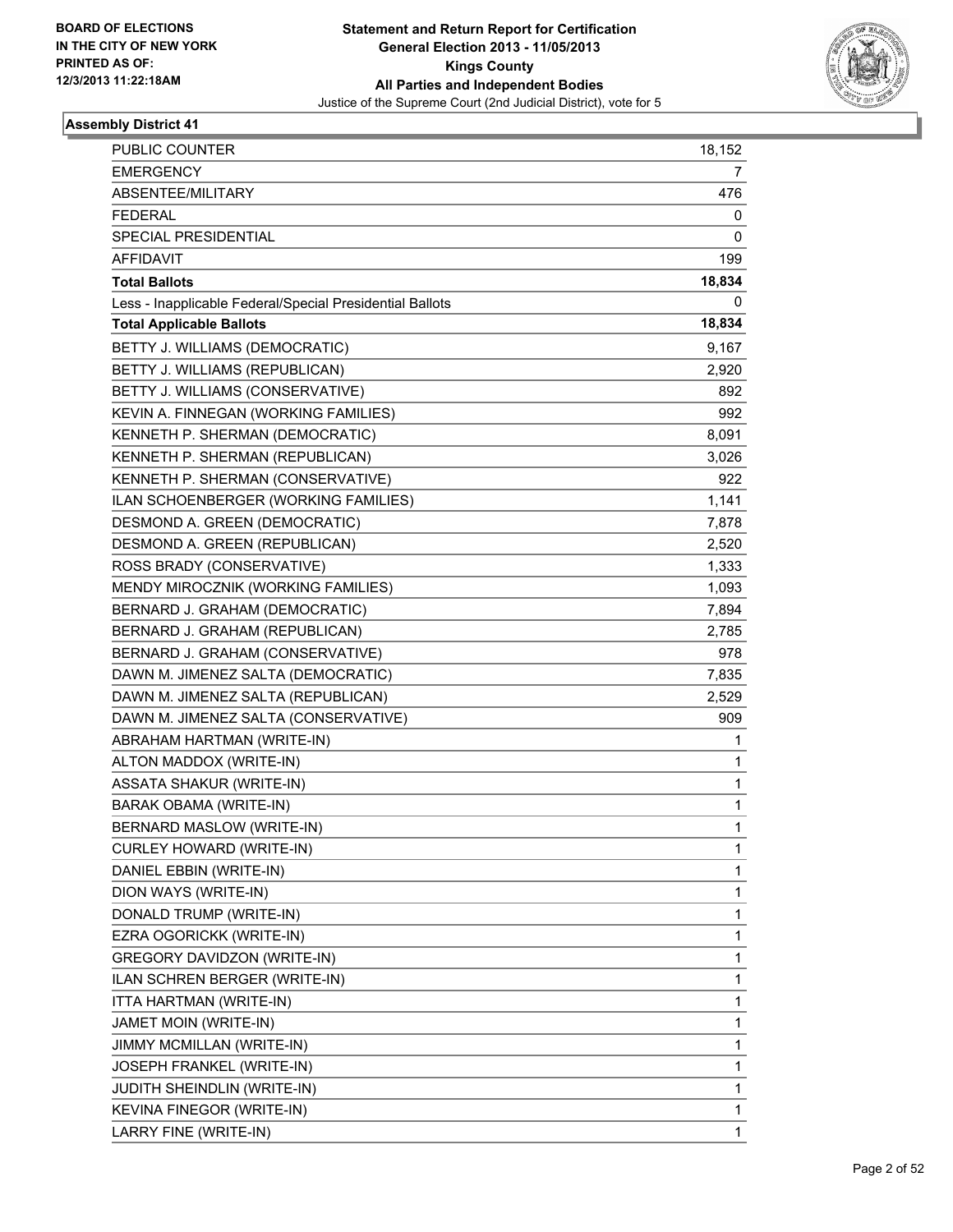

| LEON GOLDBERG (WRITE-IN)           |        |
|------------------------------------|--------|
| MEIR LEVY (WRITE-IN)               |        |
| MENDAY MIROCZNIK (WRITE-IN)        |        |
| MICHEAL HARRIS (WRITE-IN)          |        |
| MICK DAKA (WRITE-IN)               | 3      |
| SAMUEL RUBINSTEIN (WRITE-IN)       | 5      |
| STAFANI GERMANOTTA (WRITE-IN)      |        |
| TED KRISCAMIDS (WRITE-IN)          |        |
| UNATTRIBUTABLE WRITE-IN (WRITE-IN) | 24     |
| YAKOV FORMAN (WRITE-IN)            |        |
| <b>Total Votes</b>                 | 62,963 |
| Unrecorded                         | 31.207 |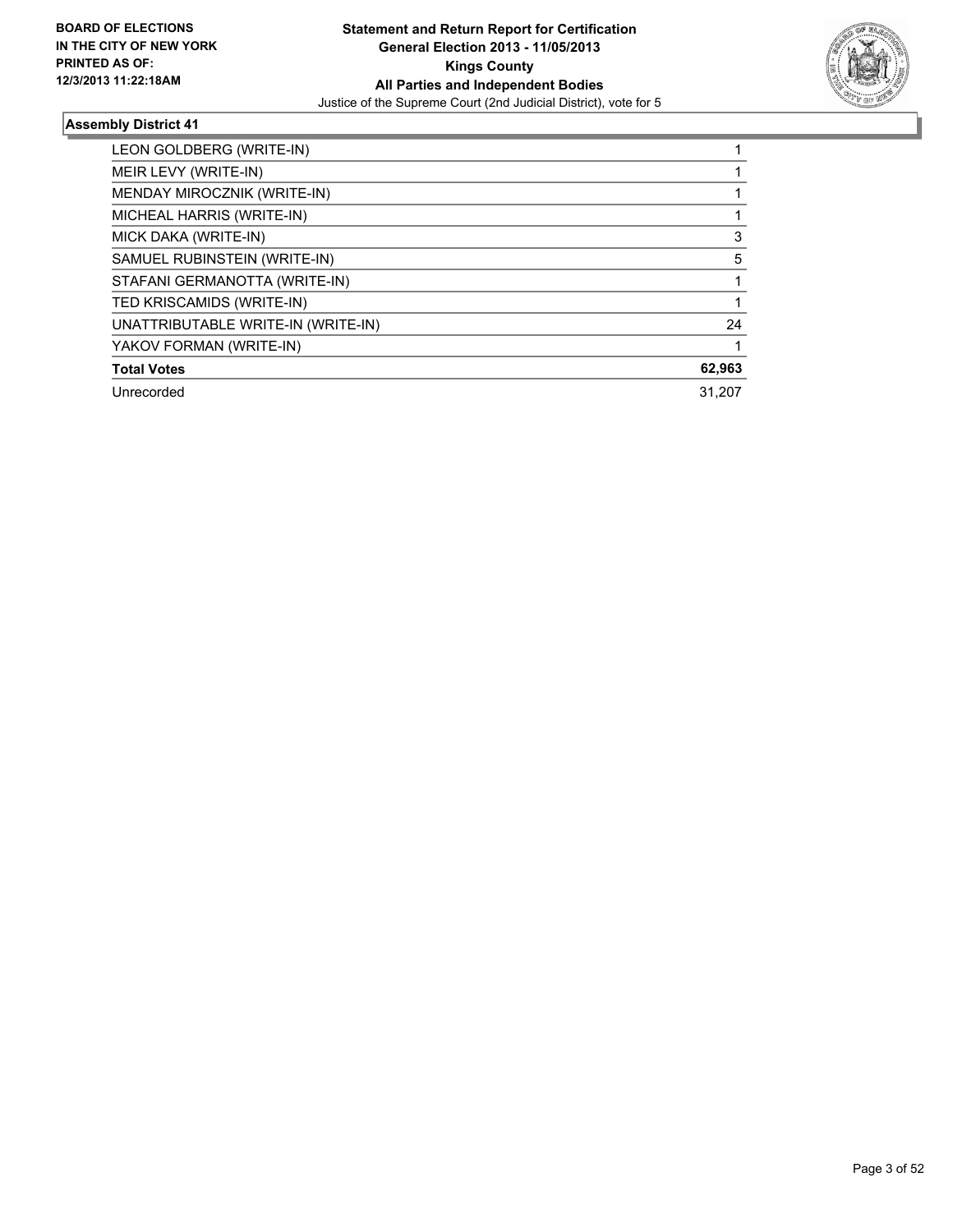

| <b>PUBLIC COUNTER</b>                                    | 17,221 |
|----------------------------------------------------------|--------|
| <b>EMERGENCY</b>                                         | 2      |
| ABSENTEE/MILITARY                                        | 314    |
| <b>FEDERAL</b>                                           | 0      |
| SPECIAL PRESIDENTIAL                                     | 0      |
| AFFIDAVIT                                                | 292    |
| <b>Total Ballots</b>                                     | 17,829 |
| Less - Inapplicable Federal/Special Presidential Ballots | 0      |
| <b>Total Applicable Ballots</b>                          | 17,829 |
| BETTY J. WILLIAMS (DEMOCRATIC)                           | 11,579 |
| BETTY J. WILLIAMS (REPUBLICAN)                           | 823    |
| BETTY J. WILLIAMS (CONSERVATIVE)                         | 331    |
| KEVIN A. FINNEGAN (WORKING FAMILIES)                     | 1,074  |
| KENNETH P. SHERMAN (DEMOCRATIC)                          | 9,740  |
| KENNETH P. SHERMAN (REPUBLICAN)                          | 885    |
| KENNETH P. SHERMAN (CONSERVATIVE)                        | 337    |
| ILAN SCHOENBERGER (WORKING FAMILIES)                     | 1,199  |
| DESMOND A. GREEN (DEMOCRATIC)                            | 9,942  |
| DESMOND A. GREEN (REPUBLICAN)                            | 749    |
| ROSS BRADY (CONSERVATIVE)                                | 458    |
| MENDY MIROCZNIK (WORKING FAMILIES)                       | 1,257  |
| BERNARD J. GRAHAM (DEMOCRATIC)                           | 9,737  |
| BERNARD J. GRAHAM (REPUBLICAN)                           | 829    |
| BERNARD J. GRAHAM (CONSERVATIVE)                         | 331    |
| DAWN M. JIMENEZ SALTA (DEMOCRATIC)                       | 9,761  |
| DAWN M. JIMENEZ SALTA (REPUBLICAN)                       | 747    |
| DAWN M. JIMENEZ SALTA (CONSERVATIVE)                     | 314    |
| ASHER URBACH (WRITE-IN)                                  | 1      |
| CHANOCA LEBUNG (WRITE-IN)                                | 1      |
| CHERYL GONZALES (WRITE-IN)                               | 3      |
| DAVID GOLD (WRITE-IN)                                    | 1      |
| DONNEAR EPSTEIN (WRITE-IN)                               | 1      |
| EPHRAM GOLD (WRITE-IN)                                   | 1      |
| HARAY LIEBER (WRITE-IN)                                  | 1      |
| JAY FRIEDMAN (WRITE-IN)                                  | 1      |
| KATHY LEVINE (WRITE-IN)                                  | 2      |
| KEVIN A. FINNEGAN (WRITE-IN)                             | 1      |
| MARINA LEVINE (WRITE-IN)                                 | 1      |
| MARK BERGMAN (WRITE-IN)                                  | 1      |
| MOOREVELL WILLIAMS (WRITE-IN)                            | 1      |
| MOSTLE ZYWICA (WRITE-IN)                                 | 1      |
| PADAIREACH FRANCIS (WRITE-IN)                            | 1      |
| ROBERT NEWMAN (WRITE-IN)                                 | 2      |
| STEVEN HOYER (WRITE-IN)                                  | 1      |
| UNATTRIBUTABLE WRITE-IN (WRITE-IN)                       | 46     |
| WILLIAM J. MILLER (WRITE-IN)                             | 1      |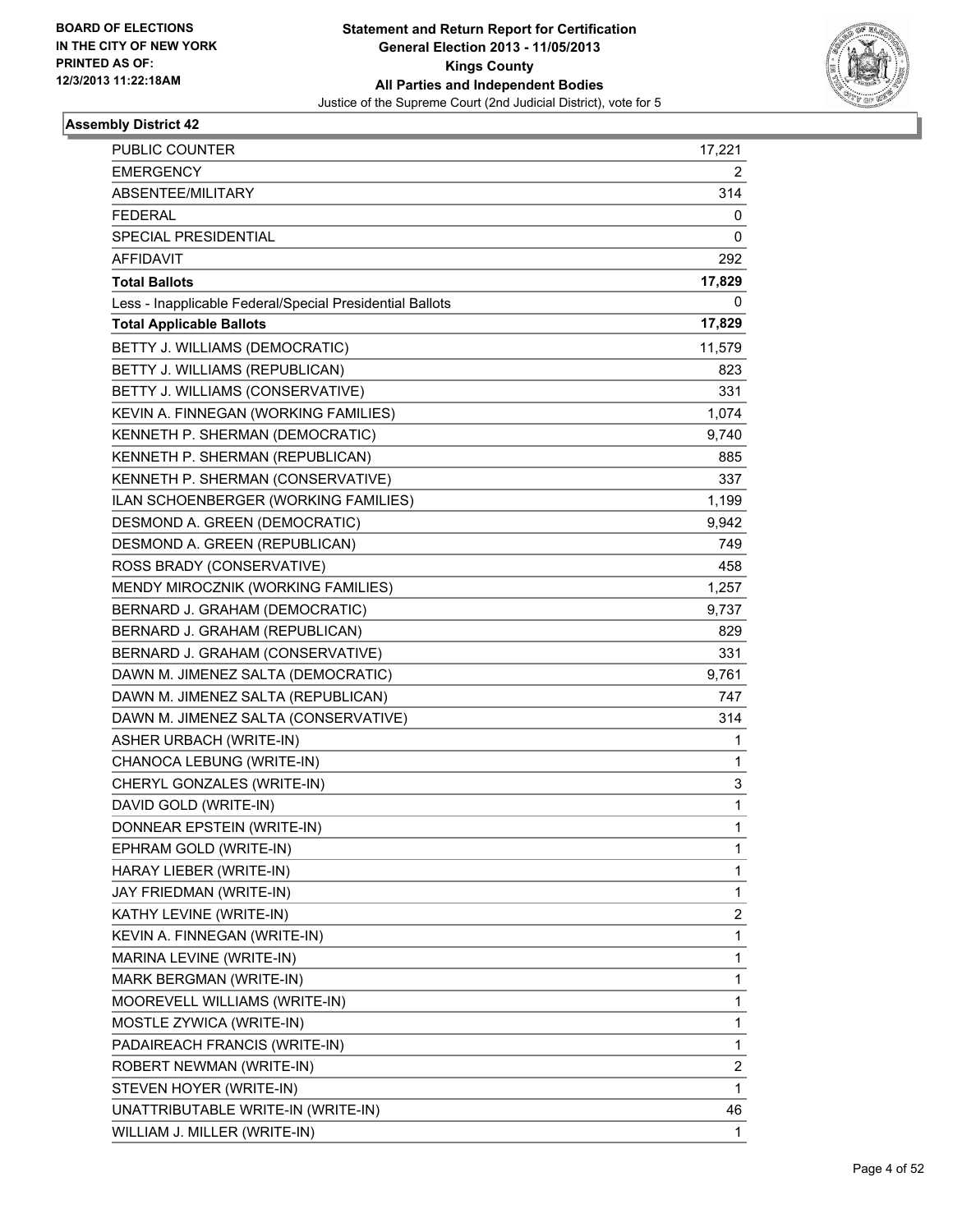

| YOSSI FIREMAN (WRITE-IN) |        |
|--------------------------|--------|
| <b>Total Votes</b>       | 60.162 |
| Unrecorded               | 28.983 |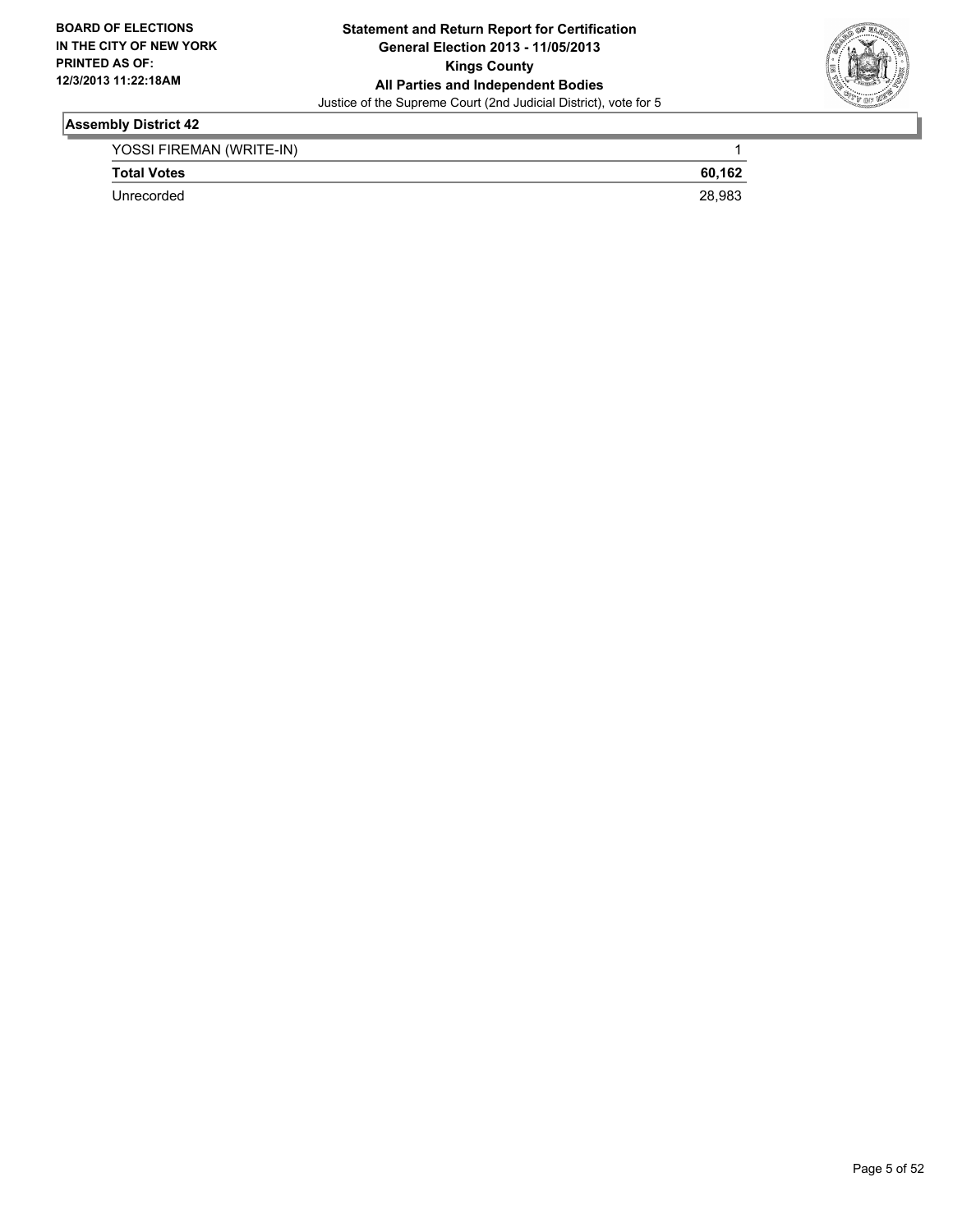

| PUBLIC COUNTER                                           | 19,018 |
|----------------------------------------------------------|--------|
| <b>EMERGENCY</b>                                         | 0      |
| ABSENTEE/MILITARY                                        | 394    |
| <b>FEDERAL</b>                                           | 0      |
| SPECIAL PRESIDENTIAL                                     | 0      |
| AFFIDAVIT                                                | 244    |
| <b>Total Ballots</b>                                     | 19,656 |
| Less - Inapplicable Federal/Special Presidential Ballots | 0      |
| <b>Total Applicable Ballots</b>                          | 19,656 |
| BETTY J. WILLIAMS (DEMOCRATIC)                           | 13,990 |
| BETTY J. WILLIAMS (REPUBLICAN)                           | 479    |
| BETTY J. WILLIAMS (CONSERVATIVE)                         | 221    |
| KEVIN A. FINNEGAN (WORKING FAMILIES)                     | 1,146  |
| KENNETH P. SHERMAN (DEMOCRATIC)                          | 11,665 |
| KENNETH P. SHERMAN (REPUBLICAN)                          | 482    |
| KENNETH P. SHERMAN (CONSERVATIVE)                        | 239    |
| ILAN SCHOENBERGER (WORKING FAMILIES)                     | 1,127  |
| DESMOND A. GREEN (DEMOCRATIC)                            | 12,312 |
| DESMOND A. GREEN (REPUBLICAN)                            | 448    |
| ROSS BRADY (CONSERVATIVE)                                | 304    |
| MENDY MIROCZNIK (WORKING FAMILIES)                       | 1,193  |
| BERNARD J. GRAHAM (DEMOCRATIC)                           | 11,823 |
| BERNARD J. GRAHAM (REPUBLICAN)                           | 463    |
| BERNARD J. GRAHAM (CONSERVATIVE)                         | 236    |
| DAWN M. JIMENEZ SALTA (DEMOCRATIC)                       | 11,871 |
| DAWN M. JIMENEZ SALTA (REPUBLICAN)                       | 434    |
| DAWN M. JIMENEZ SALTA (CONSERVATIVE)                     | 237    |
| ARGEH ROSS (WRITE-IN)                                    | 1      |
| <b>ASSATA SHAKUR (WRITE-IN)</b>                          | 2      |
| BETHANY MALONE (WRITE-IN)                                | 1      |
| CATHY WELSH (WRITE-IN)                                   | 1      |
| CHELSEA MANNING (WRITE-IN)                               | 1      |
| DANDRA NESBITT (WRITE-IN)                                | 1      |
| DAVID PARSONS (WRITE-IN)                                 | 1      |
| DAVID PATTERSON (WRITE-IN)                               | 1      |
| EDWARD SNOWDEN (WRITE-IN)                                | 1      |
| IGENIE HARRIS - BLENMAN (WRITE-IN)                       | 1      |
| JOE CRAPPER (WRITE-IN)                                   | 1      |
| JONATHAN POMBOZA (WRITE-IN)                              | 1      |
| KATHIE MEYER (WRITE-IN)                                  | 1      |
| MAXINE PARK (WRITE-IN)                                   | 1      |
| MICHAEL RATNER (WRITE-IN)                                | 1      |
| MIKHAIL SHEYNKER (WRITE-IN)                              | 5      |
| MILTON HAKKIN (WRITE-IN)                                 | 1      |
| NOELLE NESBITT (WRITE-IN)                                | 1      |
| NORMAN SUGGL (WRITE-IN)                                  | 1      |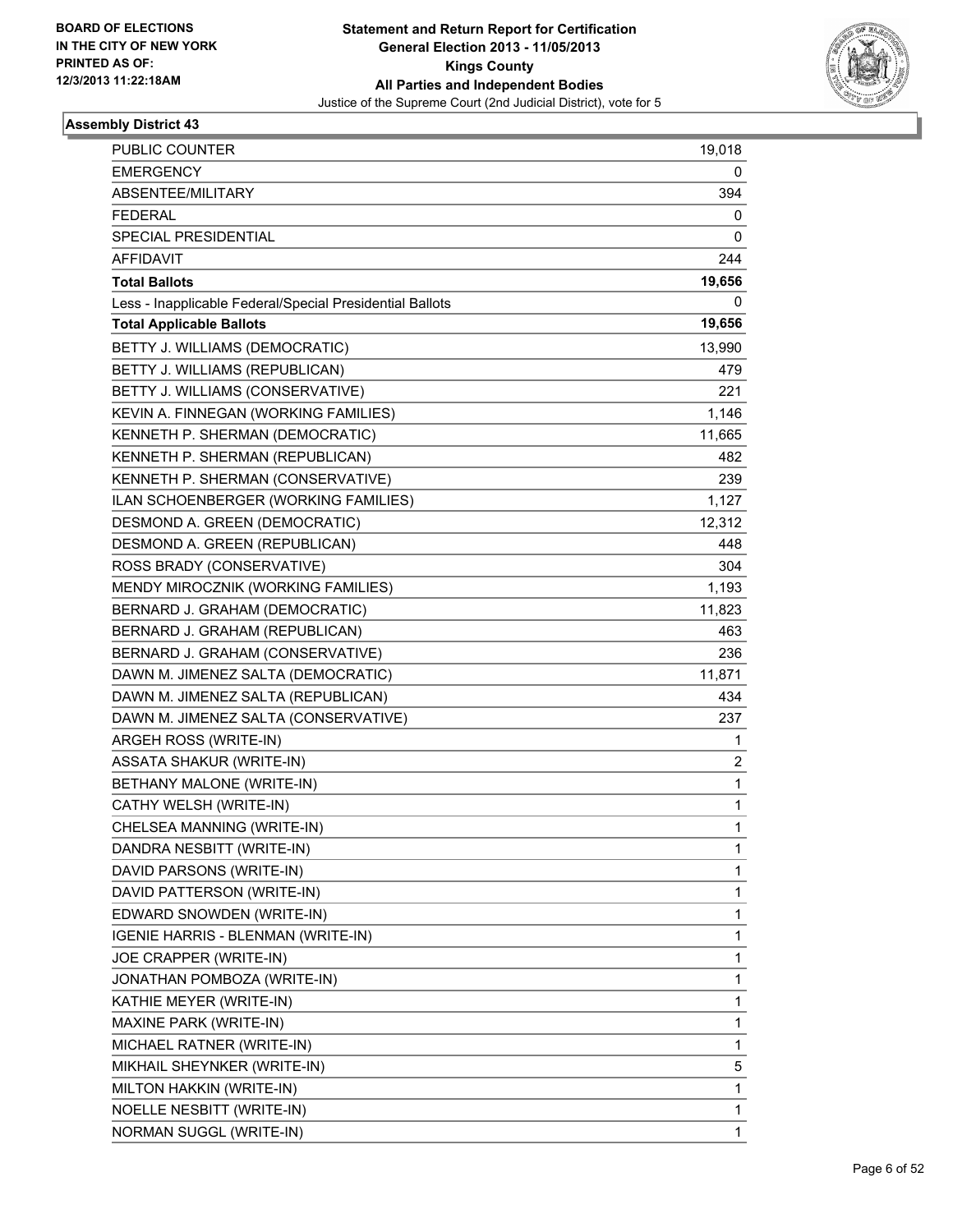

| PETER VELEZ (WRITE-IN)             |        |
|------------------------------------|--------|
| RACHEL HUNTE BISHOP (WRITE-IN)     |        |
| REBECCA GLASS (WRITE-IN)           |        |
| RUDY GAILLIANI (WRITE-IN)          |        |
| SCOTT STRINGER (WRITE-IN)          |        |
| STEFANIE A. JONES (WRITE-IN)       |        |
| TIANA LEWIS (WRITE-IN)             |        |
| UNATTRIBUTABLE WRITE-IN (WRITE-IN) | 21     |
| <b>Total Votes</b>                 | 68,722 |
| Unrecorded                         | 29.558 |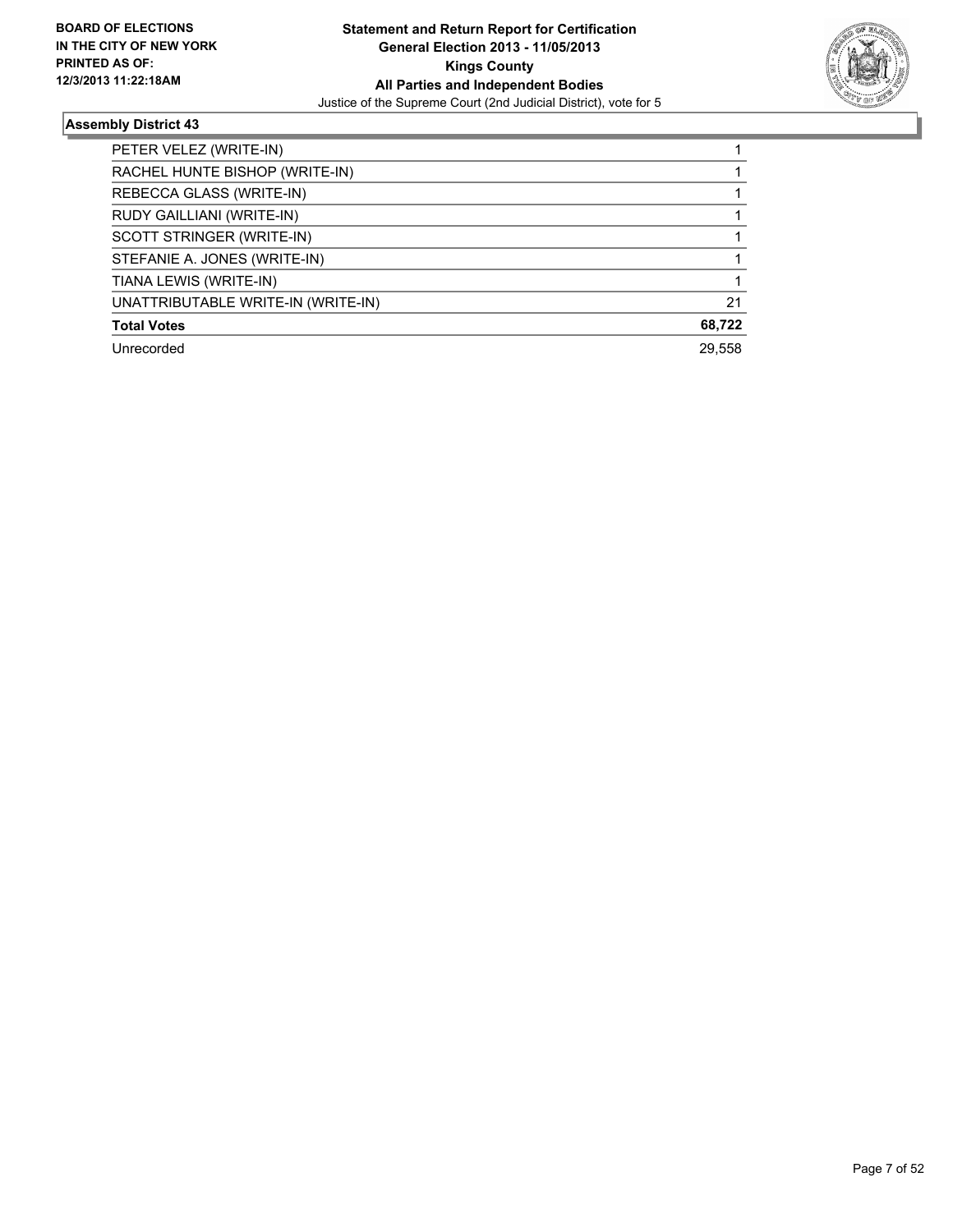

| <b>PUBLIC COUNTER</b>                                    | 21,572 |
|----------------------------------------------------------|--------|
| <b>EMERGENCY</b>                                         | 0      |
| ABSENTEE/MILITARY                                        | 376    |
| <b>FEDERAL</b>                                           | 0      |
| SPECIAL PRESIDENTIAL                                     | 0      |
| AFFIDAVIT                                                | 270    |
| <b>Total Ballots</b>                                     | 22,218 |
| Less - Inapplicable Federal/Special Presidential Ballots | 0      |
| <b>Total Applicable Ballots</b>                          | 22,218 |
| BETTY J. WILLIAMS (DEMOCRATIC)                           | 11,788 |
| BETTY J. WILLIAMS (REPUBLICAN)                           | 1,972  |
| BETTY J. WILLIAMS (CONSERVATIVE)                         | 734    |
| KEVIN A. FINNEGAN (WORKING FAMILIES)                     | 3,394  |
| KENNETH P. SHERMAN (DEMOCRATIC)                          | 10,289 |
| KENNETH P. SHERMAN (REPUBLICAN)                          | 2,047  |
| KENNETH P. SHERMAN (CONSERVATIVE)                        | 779    |
| ILAN SCHOENBERGER (WORKING FAMILIES)                     | 3,464  |
| DESMOND A. GREEN (DEMOCRATIC)                            | 10,136 |
| DESMOND A. GREEN (REPUBLICAN)                            | 1,777  |
| ROSS BRADY (CONSERVATIVE)                                | 1,089  |
| MENDY MIROCZNIK (WORKING FAMILIES)                       | 3,508  |
| BERNARD J. GRAHAM (DEMOCRATIC)                           | 11,080 |
| BERNARD J. GRAHAM (REPUBLICAN)                           | 1,900  |
| BERNARD J. GRAHAM (CONSERVATIVE)                         | 814    |
| DAWN M. JIMENEZ SALTA (DEMOCRATIC)                       | 11,417 |
| DAWN M. JIMENEZ SALTA (REPUBLICAN)                       | 1,786  |
| DAWN M. JIMENEZ SALTA (CONSERVATIVE)                     | 768    |
| AARON NAPARSTEK (WRITE-IN)                               | 1      |
| ADAM MEYERS (WRITE-IN)                                   | 1      |
| ANNA STERN (WRITE-IN)                                    | 1      |
| <b>BARACK OBAMA (WRITE-IN)</b>                           | 1      |
| BETTY WILLIAMS (WRITE-IN)                                | 1      |
| <b>BRUCK KLEIN (WRITE-IN)</b>                            | 1      |
| CARLY CARPENTE (WRITE-IN)                                | 1      |
| DANIEL GROSS (WRITE-IN)                                  | 1      |
| DANIEL ROBERT (WRITE-IN)                                 | 2      |
| DANNY HODGE (WRITE-IN)                                   | 1      |
| DAVID STOROBIN (WRITE-IN)                                | 1      |
| DOUG GORDON (WRITE-IN)                                   | 1      |
| ED KOCH (WRITE-IN)                                       | 1      |
| EDWARD SNOWDEN (WRITE-IN)                                | 1      |
| EJ LEEN TROTT (WRITE-IN)                                 | 1      |
| ELIEZER BIRNBAUM (WRITE-IN)                              | 1      |
| ELWOOD PEXSRAUEFY (WRITE-IN)                             | 1      |
| ENJC KOSWFSEY (WRITE-IN)                                 | 1      |
| ERIC MCCLURE (WRITE-IN)                                  | 1      |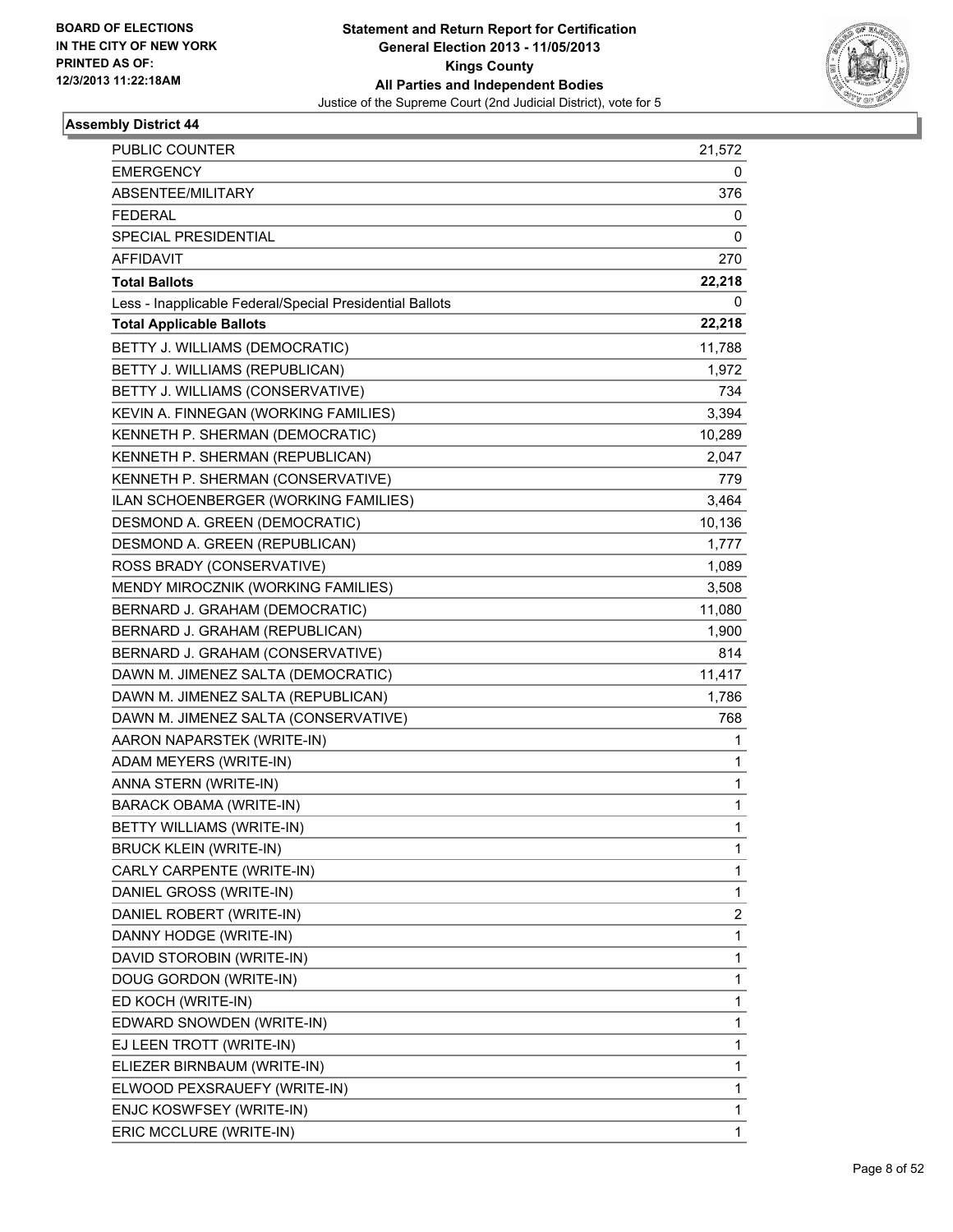

| GENE ROSSIANOFF (WRITE-IN)         | 1      |
|------------------------------------|--------|
| <b>GLENN NOCERA (WRITE-IN)</b>     | 6      |
| HOSHA HERBSTAMAN (WRITE-IN)        | 1      |
| HOWARD KLEIN (WRITE-IN)            | 1      |
| ISPGEL KLEIN (WRITE-IN)            | 1      |
| JANE SAMREUR (WRITE-IN)            | 1      |
| JEFF PRANT (WRITE-IN)              | 1      |
| JOCELYN SIMONSON (WRITE-IN)        | 1      |
| JOE LAZUR (WRITE-IN)               | 1      |
| JOSH MCCOWN (WRITE-IN)             | 1      |
| JUAN ASSANGE (WRITE-IN)            | 1      |
| KELLY KRAVET (WRITE-IN)            | 1      |
| KURT COUSIN (WRITE-IN)             | 1      |
| LARRY MAGARIK (WRITE-IN)           | 1      |
| LEO KREISHAN (WRITE-IN)            | 1      |
| LEONARD GREEN (WRITE-IN)           | 1      |
| LINDA SAFRON (WRITE-IN)            | 1      |
| LUCAS NCTUR (WRITE-IN)             | 1      |
| LUMI MICHELLE ROLLEY (WRITE-IN)    | 1      |
| MARK KLEIN (WRITE-IN)              | 1      |
| MARTIN NEEDLEMAN (WRITE-IN)        | 1      |
| MAX SHICKMAN (WRITE-IN)            | 1      |
| MED BERNSKIN (WRITE-IN)            | 1      |
| MERYL GLICKSON (WRITE-IN)          | 1      |
| MEYER GOULD (WRITE-IN)             | 1      |
| NED AARROLL (WRITE-IN)             | 1      |
| NICOLE SAIK (WRITE-IN)             | 1      |
| PHILIP KLEIN (WRITE-IN)            | 1      |
| RITA CORT (WRITE-IN)               | 2      |
| ROY SCHWALTZ (WRITE-IN)            | 1      |
| RUDY GIULIANI (WRITE-IN)           | 1      |
| SABINE ROSENSTEIN (WRITE-IN)       | 1      |
| SARAH VOISINE (WRITE-IN)           | 1      |
| SCOTT KRAVET (WRITE-IN)            | 1      |
| SIMON DALLIE (WRITE-IN)            | 1      |
| STACIE JOY (WRITE-IN)              | 1      |
| STEVE MEACHAM (WRITE-IN)           | 1      |
| SUFIC APTETCA (WRITE-IN)           | 1      |
| TERRENCE ADAMS (WRITE-IN)          | 3      |
| TILL SALZER (WRITE-IN)             | 1      |
| TOM KAHN (WRITE-IN)                | 1      |
| UNATTRIBUTABLE WRITE-IN (WRITE-IN) | 51     |
| WILLIAM M CORMACK (WRITE-IN)       | 1      |
| <b>Total Votes</b>                 | 78,863 |
| Unrecorded                         | 32,227 |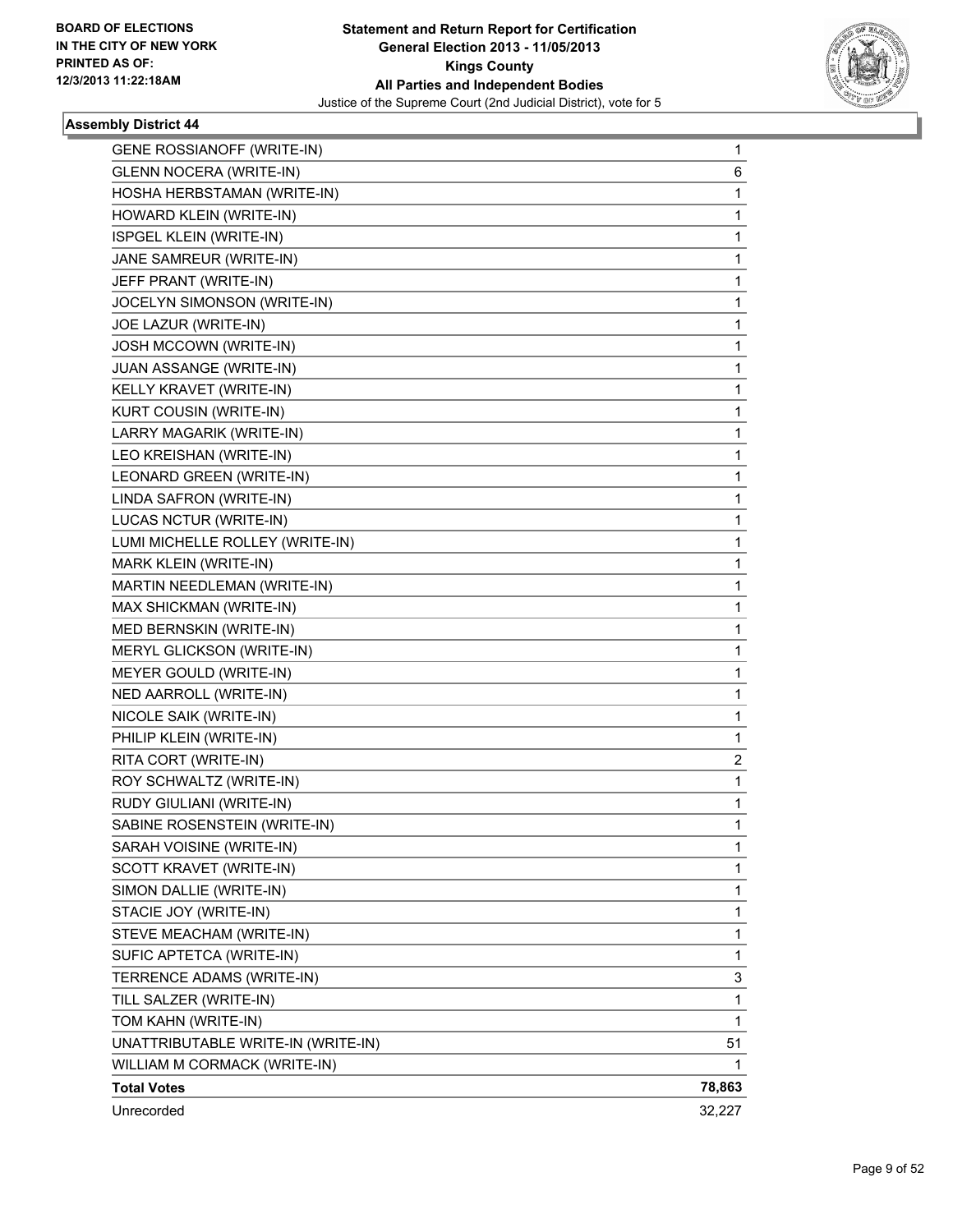

| <b>PUBLIC COUNTER</b>                                    | 12,591 |
|----------------------------------------------------------|--------|
| <b>EMERGENCY</b>                                         | 1      |
| ABSENTEE/MILITARY                                        | 458    |
| <b>FEDERAL</b>                                           | 0      |
| SPECIAL PRESIDENTIAL                                     | 0      |
| AFFIDAVIT                                                | 161    |
| <b>Total Ballots</b>                                     | 13,211 |
| Less - Inapplicable Federal/Special Presidential Ballots | 0      |
| <b>Total Applicable Ballots</b>                          | 13,211 |
| BETTY J. WILLIAMS (DEMOCRATIC)                           | 4,026  |
| BETTY J. WILLIAMS (REPUBLICAN)                           | 3,047  |
| BETTY J. WILLIAMS (CONSERVATIVE)                         | 729    |
| KEVIN A. FINNEGAN (WORKING FAMILIES)                     | 672    |
| KENNETH P. SHERMAN (DEMOCRATIC)                          | 3,627  |
| KENNETH P. SHERMAN (REPUBLICAN)                          | 3,217  |
| KENNETH P. SHERMAN (CONSERVATIVE)                        | 835    |
| ILAN SCHOENBERGER (WORKING FAMILIES)                     | 921    |
| DESMOND A. GREEN (DEMOCRATIC)                            | 3,289  |
| DESMOND A. GREEN (REPUBLICAN)                            | 2,624  |
| ROSS BRADY (CONSERVATIVE)                                | 1,109  |
| MENDY MIROCZNIK (WORKING FAMILIES)                       | 863    |
| BERNARD J. GRAHAM (DEMOCRATIC)                           | 3,436  |
| BERNARD J. GRAHAM (REPUBLICAN)                           | 2,901  |
| BERNARD J. GRAHAM (CONSERVATIVE)                         | 853    |
| DAWN M. JIMENEZ SALTA (DEMOCRATIC)                       | 3,384  |
| DAWN M. JIMENEZ SALTA (REPUBLICAN)                       | 2,630  |
| DAWN M. JIMENEZ SALTA (CONSERVATIVE)                     | 754    |
| ABRAHAM STRASFELD (WRITE-IN)                             | 1      |
| ADOLFO CERRION JR (WRITE-IN)                             | 1      |
| ARRAOY UAGAN (WRITE-IN)                                  | 1      |
| AVRAHOM ROSENGERY (WRITE-IN)                             | 1      |
| BERNARD GOETE (WRITE-IN)                                 | 1      |
| BERNHARD GOETZ (WRITE-IN)                                | 1      |
| BRAD SUSSMAN (WRITE-IN)                                  | 1      |
| BRIAN BURSTYN (WRITE-IN)                                 | 1      |
| CARMEN STROCK (WRITE-IN)                                 | 1      |
| CARREN STROCK (WRITE-IN)                                 | 1      |
| CHARLES J. ZOMI (WRITE-IN)                               | 1      |
| CLINT EASTWOOD (WRITE-IN)                                | 1      |
| DAVID J. ZOMI (WRITE-IN)                                 | 1      |
|                                                          | 1      |
| DEBORAH LIATOS (WRITE-IN)<br>ELIAS WEIR (WRITE-IN)       | 4      |
|                                                          | 1      |
| EMILY IWUIDA (WRITE-IN)                                  |        |
| ERIC KOSLOFSKY (WRITE-IN)                                | 1      |
| <b>GEORGE BOLEK (WRITE-IN)</b>                           | 1      |
| <b>GORDEN BASSEN (WRITE-IN)</b>                          | 1      |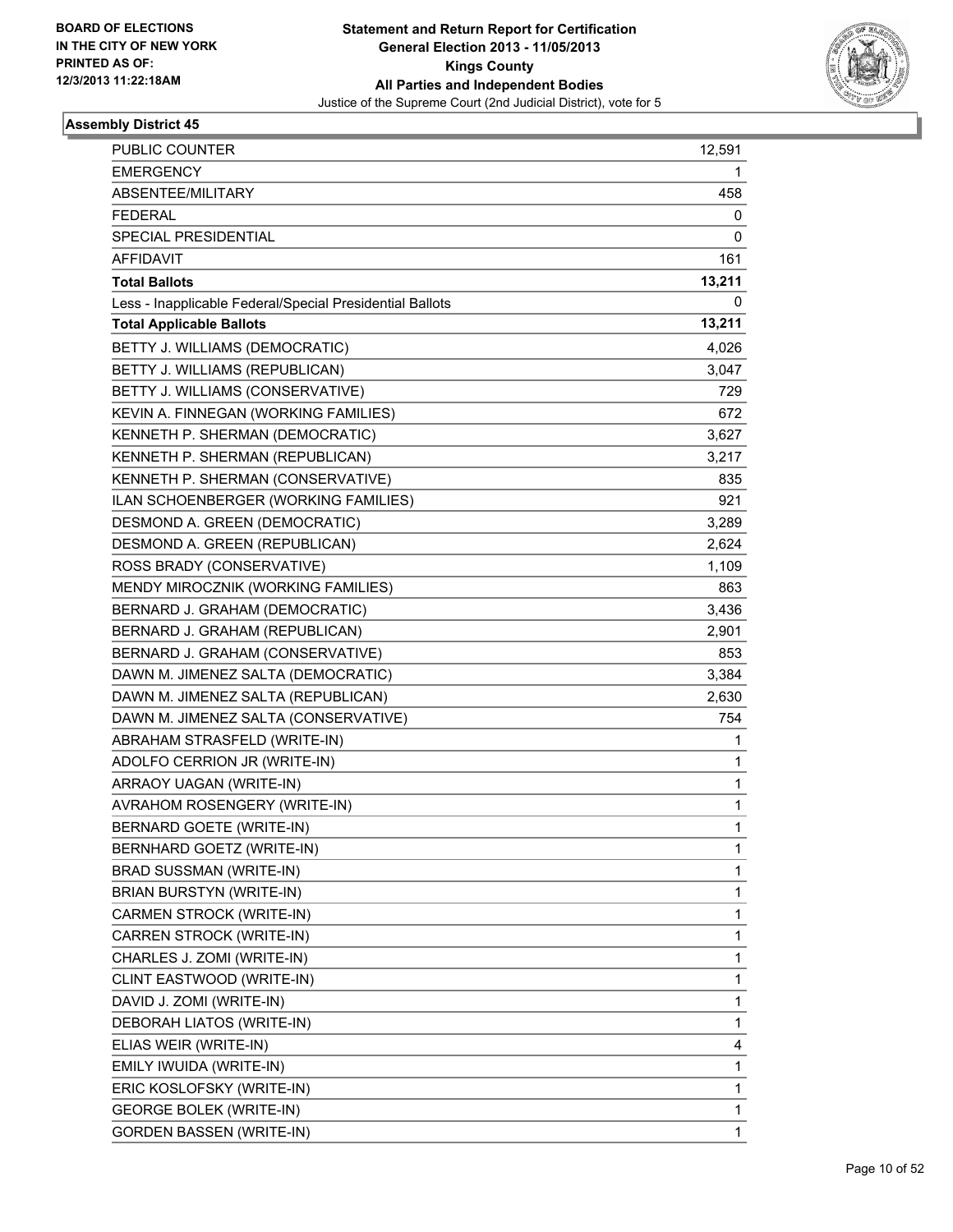

| GREGORY DAVIDZON (WRITE-IN)        | 1      |
|------------------------------------|--------|
| HOWARD ROSENGERG (WRITE-IN)        | 1      |
| IAN R. STROCK (WRITE-IN)           | 2      |
| ILAN SCHDRN BERGER (WRITE-IN)      | 1      |
| JESSE VENTURA (WRITE-IN)           | 1      |
| JIM HANSON (WRITE-IN)              | 1      |
| <b>JIMMY MCMILLAN (WRITE-IN)</b>   | 2      |
| JOANN AVERHACH (WRITE-IN)          | 1      |
| JON VOIGHT (WRITE-IN)              | 1      |
| K. C. EDGELL (WRITE-IN)            | 1      |
| <b>KEN THOMPSON (WRITE-IN)</b>     | 1      |
| LANCE ITO (WRITE-IN)               | 1      |
| LESKR HERZOG (WRITE-IN)            | 1      |
| LISA ZOMI (WRITE-IN)               | 1      |
| MINDY SABEL (WRITE-IN)             | 1      |
| MORRIS J. DWECK (WRITE-IN)         | 1      |
| NEIL DEGRASSE (WRITE-IN)           | 1      |
| NIEL R STROCK (WRITE-IN)           | 1      |
| NOACH DEAR (WRITE-IN)              | 3      |
| NOACH DEER (WRITE-IN)              | 5      |
| PAM PALINI (WRITE-IN)              | 1      |
| PATRSCIA DIMANGO (WRITE-IN)        | 1      |
| PEPPA MALAC (WRITE-IN)             | 1      |
| RACHEAL CONRAB (WRITE-IN)          | 1      |
| RENEE ZOMI (WRITE-IN)              | 1      |
| ROCHELIC ROSENGERY (WRITE-IN)      | 1      |
| SHERIEF MOUSTAFA (WRITE-IN)        | 1      |
| UNATTRIBUTABLE WRITE-IN (WRITE-IN) | 39     |
| VENOSHUA P MANDLER (WRITE-IN)      | 1      |
| YECHEZIAZ SKOVRANSKY (WRITE-IN)    | 1      |
| <b>Total Votes</b>                 | 39,015 |
| Unrecorded                         | 27,040 |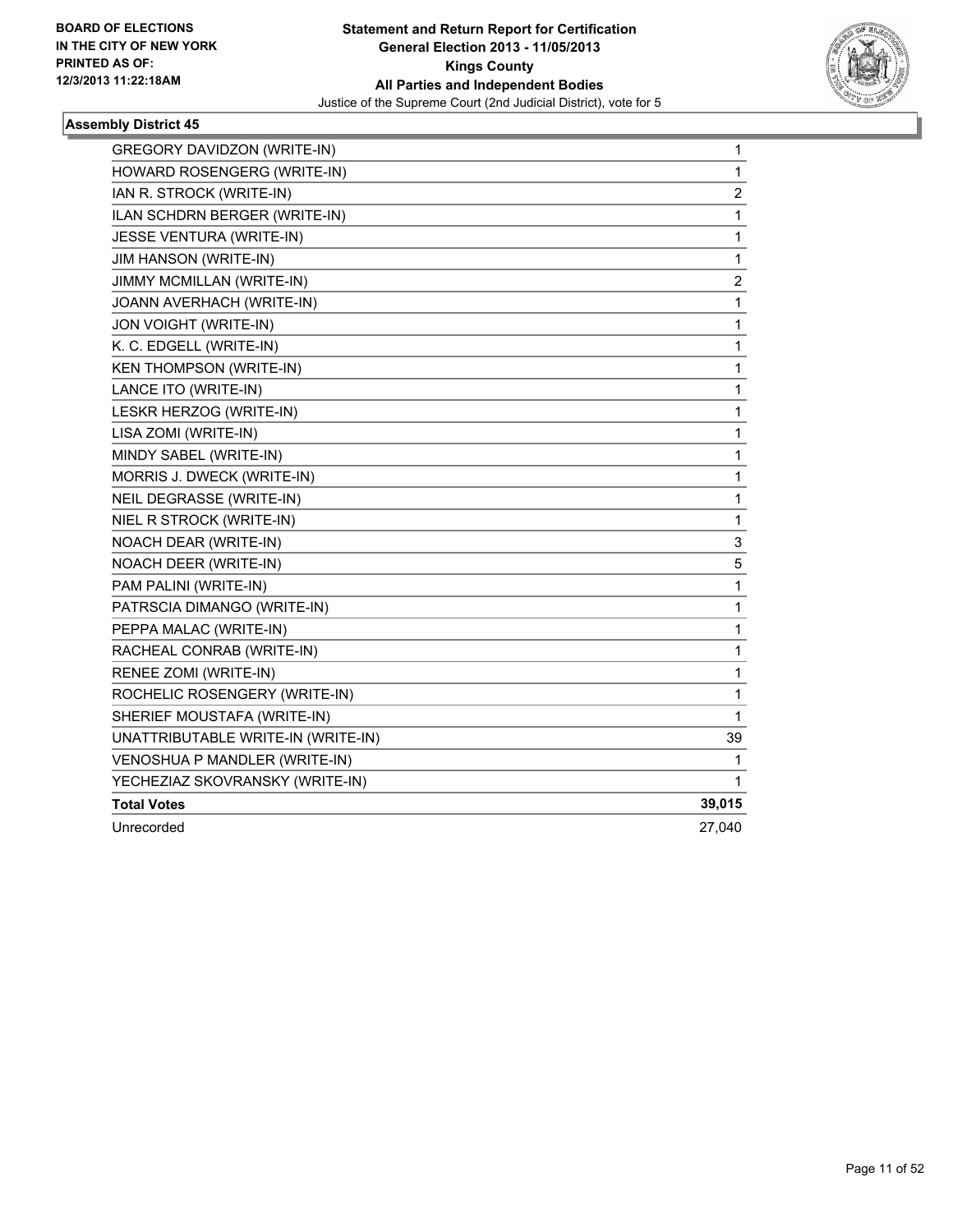

| <b>PUBLIC COUNTER</b>                                    | 17,456 |
|----------------------------------------------------------|--------|
| <b>EMERGENCY</b>                                         | 14     |
| ABSENTEE/MILITARY                                        | 658    |
| <b>FEDERAL</b>                                           | 0      |
| SPECIAL PRESIDENTIAL                                     | 0      |
| AFFIDAVIT                                                | 185    |
| <b>Total Ballots</b>                                     | 18,313 |
| Less - Inapplicable Federal/Special Presidential Ballots | 0      |
| <b>Total Applicable Ballots</b>                          | 18,313 |
| BETTY J. WILLIAMS (DEMOCRATIC)                           | 6,924  |
| BETTY J. WILLIAMS (REPUBLICAN)                           | 3,661  |
| BETTY J. WILLIAMS (CONSERVATIVE)                         | 993    |
| KEVIN A. FINNEGAN (WORKING FAMILIES)                     | 1,190  |
| KENNETH P. SHERMAN (DEMOCRATIC)                          | 5,949  |
| KENNETH P. SHERMAN (REPUBLICAN)                          | 3,758  |
| KENNETH P. SHERMAN (CONSERVATIVE)                        | 1,063  |
| ILAN SCHOENBERGER (WORKING FAMILIES)                     | 938    |
| DESMOND A. GREEN (DEMOCRATIC)                            | 5,618  |
| DESMOND A. GREEN (REPUBLICAN)                            | 3,134  |
| ROSS BRADY (CONSERVATIVE)                                | 1,502  |
| MENDY MIROCZNIK (WORKING FAMILIES)                       | 993    |
| BERNARD J. GRAHAM (DEMOCRATIC)                           | 5,857  |
| BERNARD J. GRAHAM (REPUBLICAN)                           | 3,382  |
| BERNARD J. GRAHAM (CONSERVATIVE)                         | 1,081  |
| DAWN M. JIMENEZ SALTA (DEMOCRATIC)                       | 5,905  |
| DAWN M. JIMENEZ SALTA (REPUBLICAN)                       | 3,175  |
| DAWN M. JIMENEZ SALTA (CONSERVATIVE)                     | 1,010  |
| ANTHONY GRISANTE (WRITE-IN)                              | 1      |
| ANTHONY R. ESPOSITO (WRITE-IN)                           | 1      |
| ANTHONY RUFFINI (WRITE-IN)                               | 1      |
| ARUTHUR AIDALA (WRITE-IN)                                | 1      |
| BETTY J WILLIAMS (WRITE-IN)                              | 1      |
| BILL CLINTON (WRITE-IN)                                  | 1      |
| CLARENCE DARROW SOCIALISM (WRITE-IN)                     | 1      |
| DEREK JETER (WRITE-IN)                                   | 1      |
| DOMINIC FANALARI (WRITE-IN)                              | 1      |
| DOUGLAS FUERST (WRITE-IN)                                | 1      |
| FRANCIS UZZI (WRITE-IN)                                  | 1      |
| <b>GREG BLATTO (WRITE-IN)</b>                            | 5      |
| JAMES BACHER (WRITE-IN)                                  | 1      |
| KEVIN GOMEZ (WRITE-IN)                                   | 1      |
| MARTY MARKOWITZ (WRITE-IN)                               | 1      |
| RICGARD BAEZ (WRITE-IN)                                  | 1      |
| SUE SIMMONS (WRITE-IN)                                   | 5.     |
| UNATTRIBUTABLE WRITE-IN (WRITE-IN)                       | 33     |
| <b>Total Votes</b>                                       | 56,191 |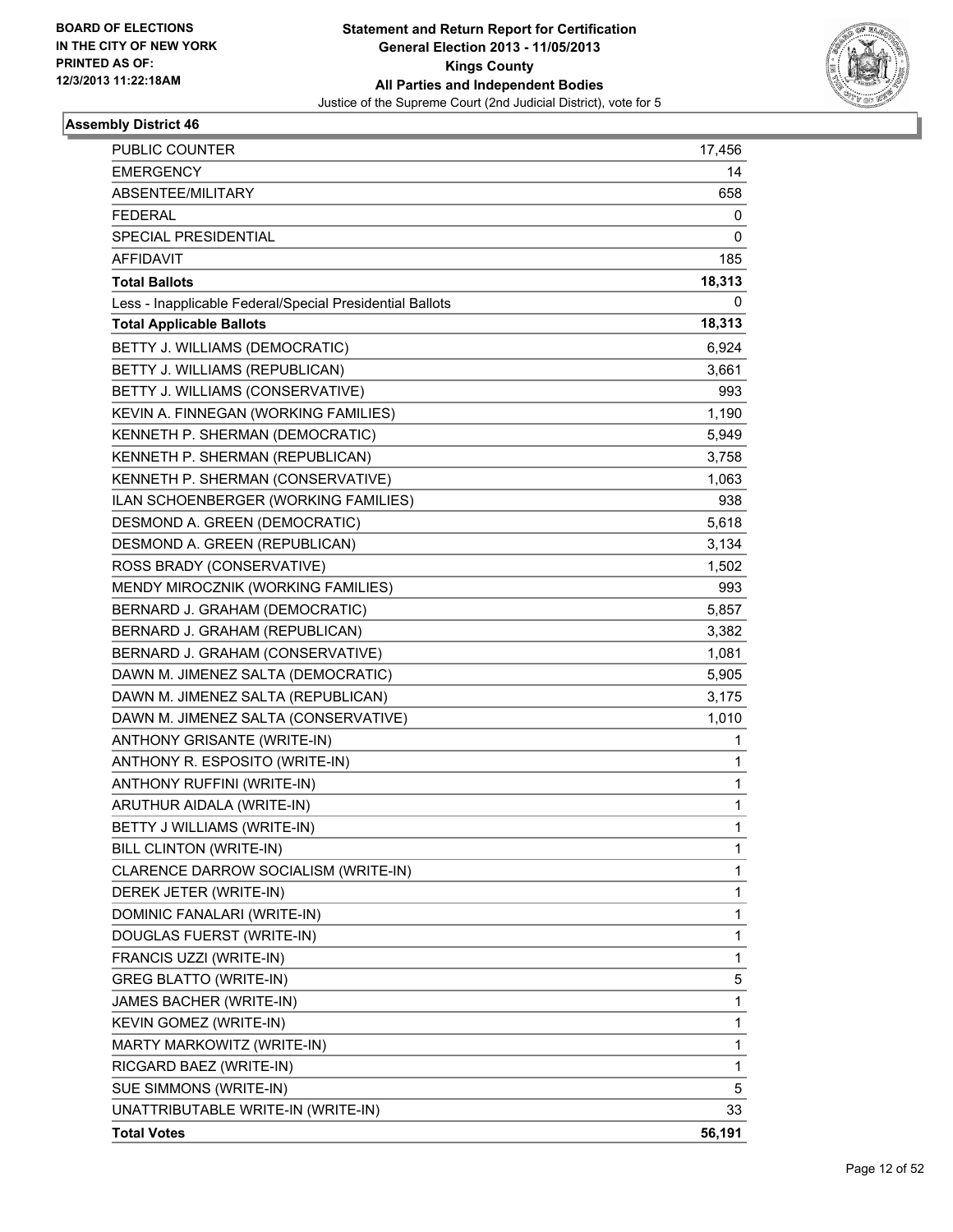

Unrecorded 35,374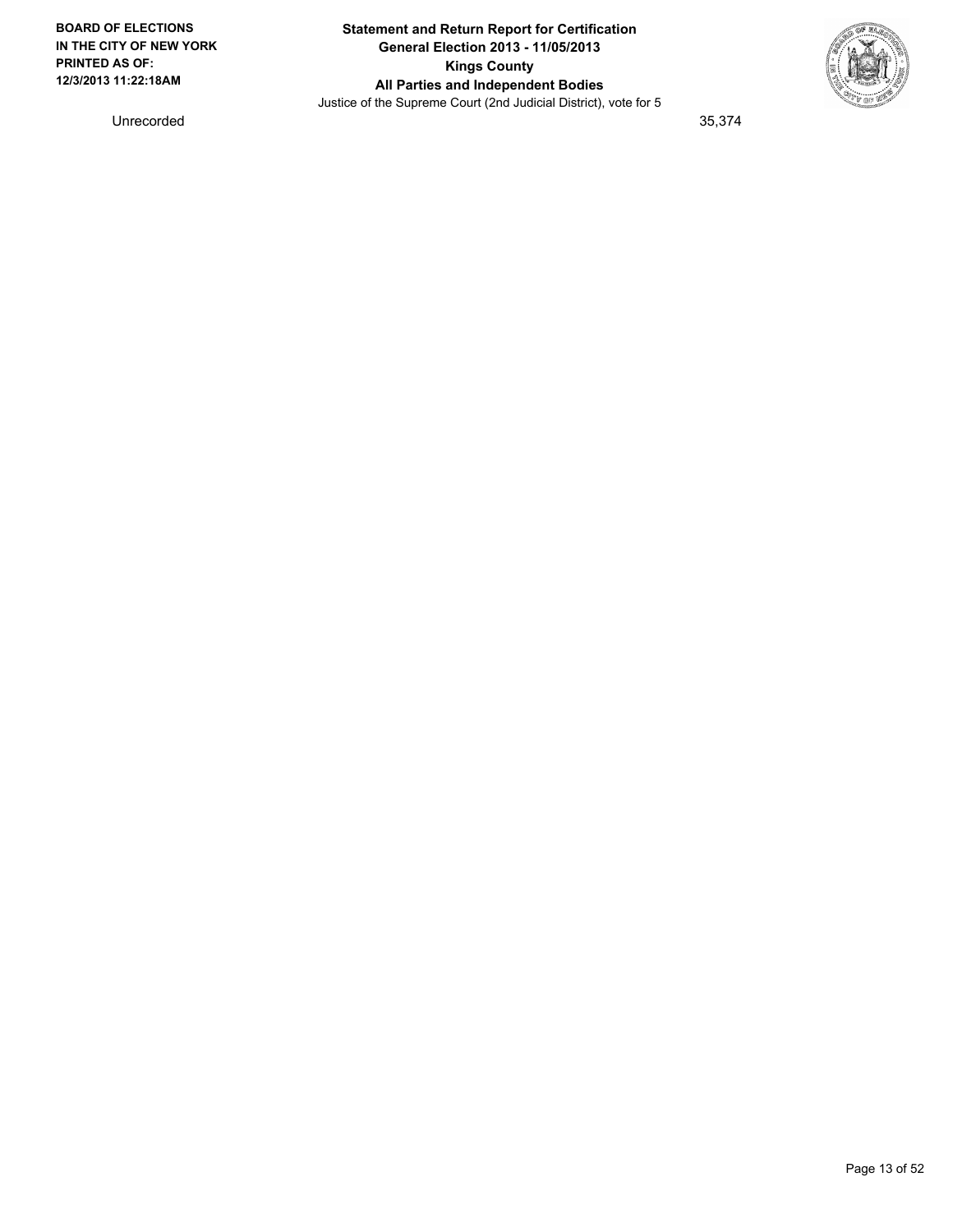

| <b>PUBLIC COUNTER</b>                                    | 9,699  |
|----------------------------------------------------------|--------|
| <b>EMERGENCY</b>                                         | 0      |
| ABSENTEE/MILITARY                                        | 374    |
| <b>FEDERAL</b>                                           | 0      |
| <b>SPECIAL PRESIDENTIAL</b>                              | 0      |
| AFFIDAVIT                                                | 100    |
| <b>Total Ballots</b>                                     | 10,173 |
| Less - Inapplicable Federal/Special Presidential Ballots | 0      |
| <b>Total Applicable Ballots</b>                          | 10,173 |
| BETTY J. WILLIAMS (DEMOCRATIC)                           | 4,068  |
| BETTY J. WILLIAMS (REPUBLICAN)                           | 1,980  |
| BETTY J. WILLIAMS (CONSERVATIVE)                         | 487    |
| KEVIN A. FINNEGAN (WORKING FAMILIES)                     | 668    |
| KENNETH P. SHERMAN (DEMOCRATIC)                          | 3,511  |
| KENNETH P. SHERMAN (REPUBLICAN)                          | 2,050  |
| KENNETH P. SHERMAN (CONSERVATIVE)                        | 543    |
| ILAN SCHOENBERGER (WORKING FAMILIES)                     | 526    |
| DESMOND A. GREEN (DEMOCRATIC)                            | 3,301  |
| DESMOND A. GREEN (REPUBLICAN)                            | 1,779  |
| ROSS BRADY (CONSERVATIVE)                                | 816    |
| MENDY MIROCZNIK (WORKING FAMILIES)                       | 538    |
| BERNARD J. GRAHAM (DEMOCRATIC)                           | 3,465  |
| BERNARD J. GRAHAM (REPUBLICAN)                           | 1,877  |
| BERNARD J. GRAHAM (CONSERVATIVE)                         | 544    |
| DAWN M. JIMENEZ SALTA (DEMOCRATIC)                       | 3,472  |
| DAWN M. JIMENEZ SALTA (REPUBLICAN)                       | 1,776  |
| DAWN M. JIMENEZ SALTA (CONSERVATIVE)                     | 507    |
| ANDREW CUOMO (WRITE-IN)                                  | 1      |
| BISHOP NICHOLAS DIMARZO (WRITE-IN)                       | 2      |
| BORIS ZIVOTOV (WRITE-IN)                                 | 1      |
| DAN BONANNO (WRITE-IN)                                   | 2      |
| DANIEL FEIN (WRITE-IN)                                   | 1      |
| DENIS HAMILL (WRITE-IN)                                  | 1      |
| FATHER ROBERT MUCCI (WRITE-IN)                           | 2      |
| FREDERICK DOUGLAS (WRITE-IN)                             | 1      |
| JOHN H MONDRY (WRITE-IN)                                 | 1      |
| JOHN O'HARA (WRITE-IN)                                   | 1      |
| JOHN STRUDEN (WRITE-IN)                                  | 1      |
| KIM JUNG UN (WRITE-IN)                                   | 1      |
| LADY TIMOTHY DOLAN (WRITE-IN)                            | 1      |
| MARIO CUOMO (WRITE-IN)                                   | 1      |
| MARK AYINN (WRITE-IN)                                    | 1      |
| MITCHEL COHEN (WRITE-IN)                                 | 1      |
| MONSIGNOR ANDREW VALTERI (WRITE-IN)                      | 1      |
| MONSIGNOR ANDREW VATTERI (WRITE-IN)                      | 1      |
| MR. ANTHONY GRONOWICZ (WRITE-IN)                         | 1      |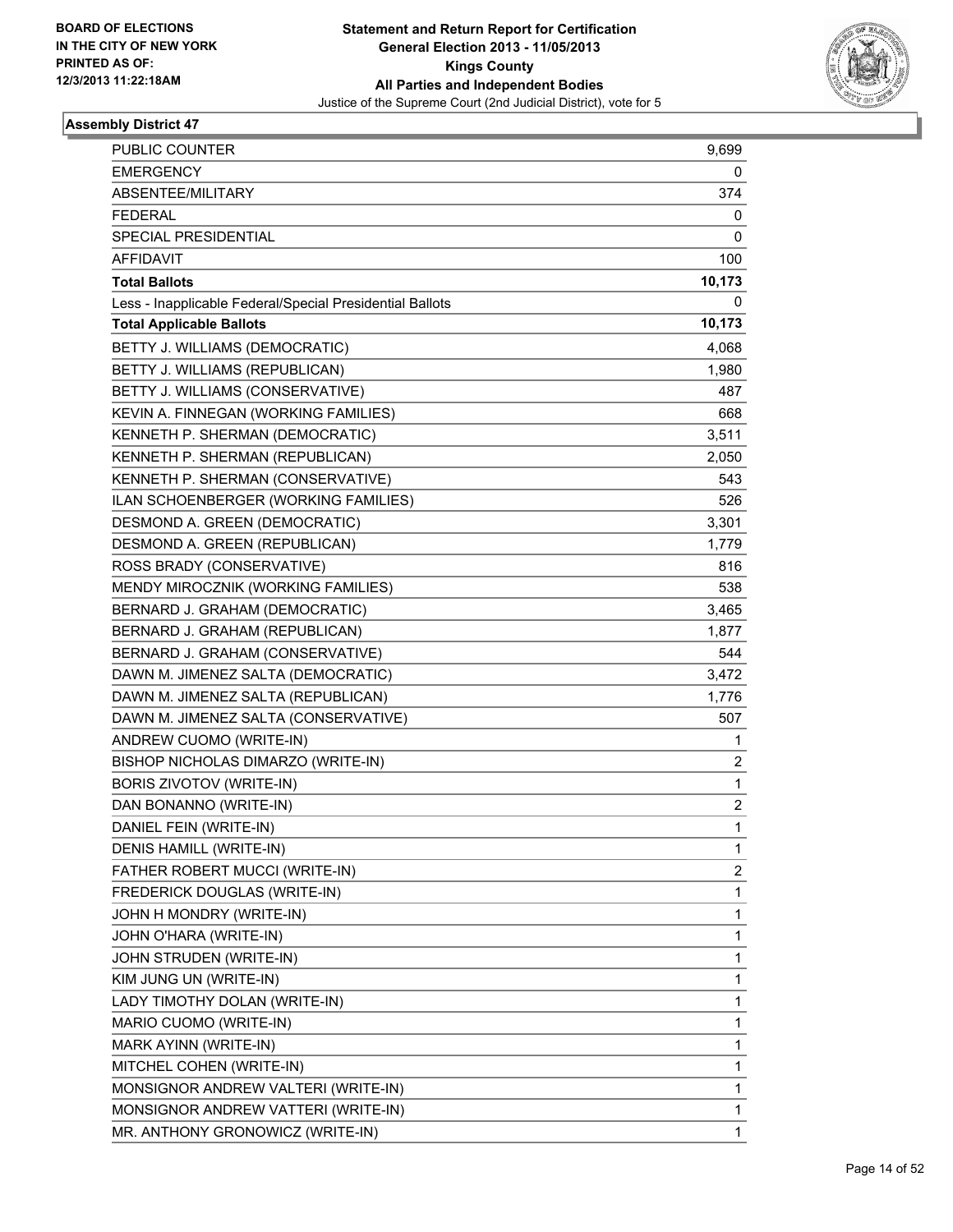

| MR. CARL E PERSON (WRITE-IN)       |        |
|------------------------------------|--------|
| MR. JOHN WALSH (AM W) (WRITE-IN)   |        |
| MR. MICHAEL BLOOMBERG (WRITE-IN)   |        |
| PHILIP SMALLMAN (WRITE-IN)         |        |
| UNATTRIBUTABLE WRITE-IN (WRITE-IN) | 42     |
| WILLIAM COLTON (WRITE-IN)          | 2      |
| WILLIAM HARMON (WRITE-IN)          |        |
| <b>Total Votes</b>                 | 31,979 |
| Unrecorded                         | 18.886 |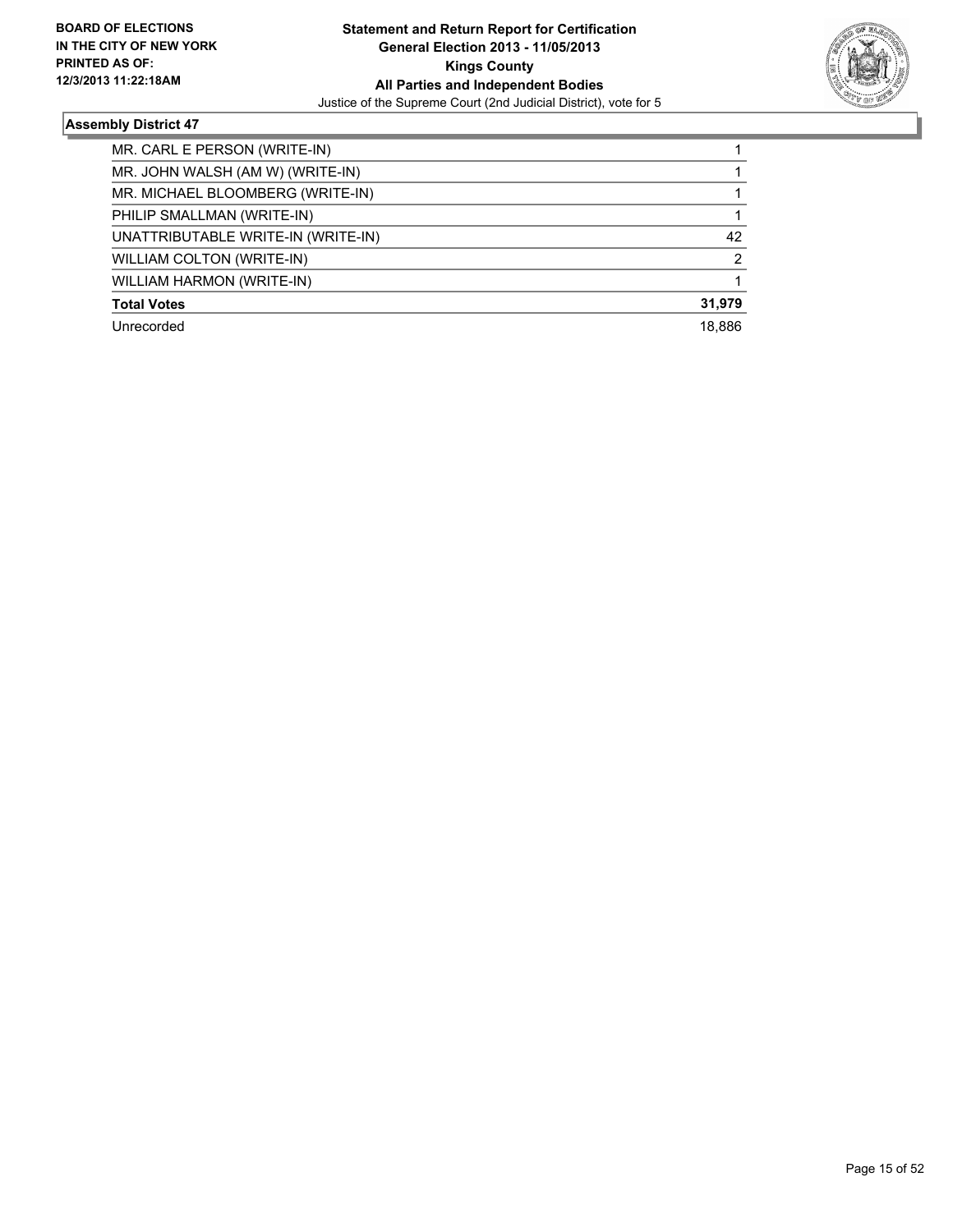

| <b>PUBLIC COUNTER</b>                                    | 15,584 |
|----------------------------------------------------------|--------|
| <b>EMERGENCY</b>                                         | 0      |
| ABSENTEE/MILITARY                                        | 283    |
| <b>FEDERAL</b>                                           | 0      |
| SPECIAL PRESIDENTIAL                                     | 0      |
| AFFIDAVIT                                                | 197    |
| <b>Total Ballots</b>                                     | 16,064 |
| Less - Inapplicable Federal/Special Presidential Ballots | 0      |
| <b>Total Applicable Ballots</b>                          | 16,064 |
| BETTY J. WILLIAMS (DEMOCRATIC)                           | 3,899  |
| BETTY J. WILLIAMS (REPUBLICAN)                           | 3,339  |
| BETTY J. WILLIAMS (CONSERVATIVE)                         | 1,267  |
| KEVIN A. FINNEGAN (WORKING FAMILIES)                     | 590    |
| KENNETH P. SHERMAN (DEMOCRATIC)                          | 3,630  |
| KENNETH P. SHERMAN (REPUBLICAN)                          | 3,456  |
| KENNETH P. SHERMAN (CONSERVATIVE)                        | 1,356  |
| ILAN SCHOENBERGER (WORKING FAMILIES)                     | 1,529  |
| DESMOND A. GREEN (DEMOCRATIC)                            | 3,128  |
| DESMOND A. GREEN (REPUBLICAN)                            | 3,015  |
| ROSS BRADY (CONSERVATIVE)                                | 1,544  |
| MENDY MIROCZNIK (WORKING FAMILIES)                       | 1,523  |
| BERNARD J. GRAHAM (DEMOCRATIC)                           | 3,343  |
| BERNARD J. GRAHAM (REPUBLICAN)                           | 3,239  |
| BERNARD J. GRAHAM (CONSERVATIVE)                         | 1,399  |
| DAWN M. JIMENEZ SALTA (DEMOCRATIC)                       | 3,161  |
| DAWN M. JIMENEZ SALTA (REPUBLICAN)                       | 2,972  |
| DAWN M. JIMENEZ SALTA (CONSERVATIVE)                     | 1,242  |
| ABRAHAM BERMAN (WRITE-IN)                                | 1      |
| AHRON MILWEN (WRITE-IN)                                  | 5      |
| AKIVA TAIBER (WRITE-IN)                                  | 1      |
| ARISHA ROSENBERG (WRITE-IN)                              | 2      |
| BIAMMIN TORN (WRITE-IN)                                  | 1      |
| BILL DEBLASIO (WRITE-IN)                                 | 1      |
| <b>BURECH FISCH (WRITE-IN)</b>                           | 1      |
| DAVID G GREENFIELD (WRITE-IN)                            | 5      |
| DAVIE ROSENBERG (WRITE-IN)                               | 5      |
| DOV HIKIND (WRITE-IN)                                    | 2      |
| <b>GRARY NOSOWITZ (WRITE-IN)</b>                         | 1      |
| HILLEL MOSKOWITZ (WRITE-IN)                              | 6      |
| IAN D GIRSHEK (WRITE-IN)                                 | 1      |
| ISAAS LEBOWITZ (WRITE-IN)                                | 1      |
| JONATHAN HAGLER (WRITE-IN)                               | 1      |
| KENNETH SHERMAN (WRITE-IN)                               | 1      |
| MENAGIEN GARFINKEL (WRITE-IN)                            | 1      |
| MILLY SULSL (WRITE-IN)                                   | 1      |
| MOSHE PIAK (WRITE-IN)                                    | 1      |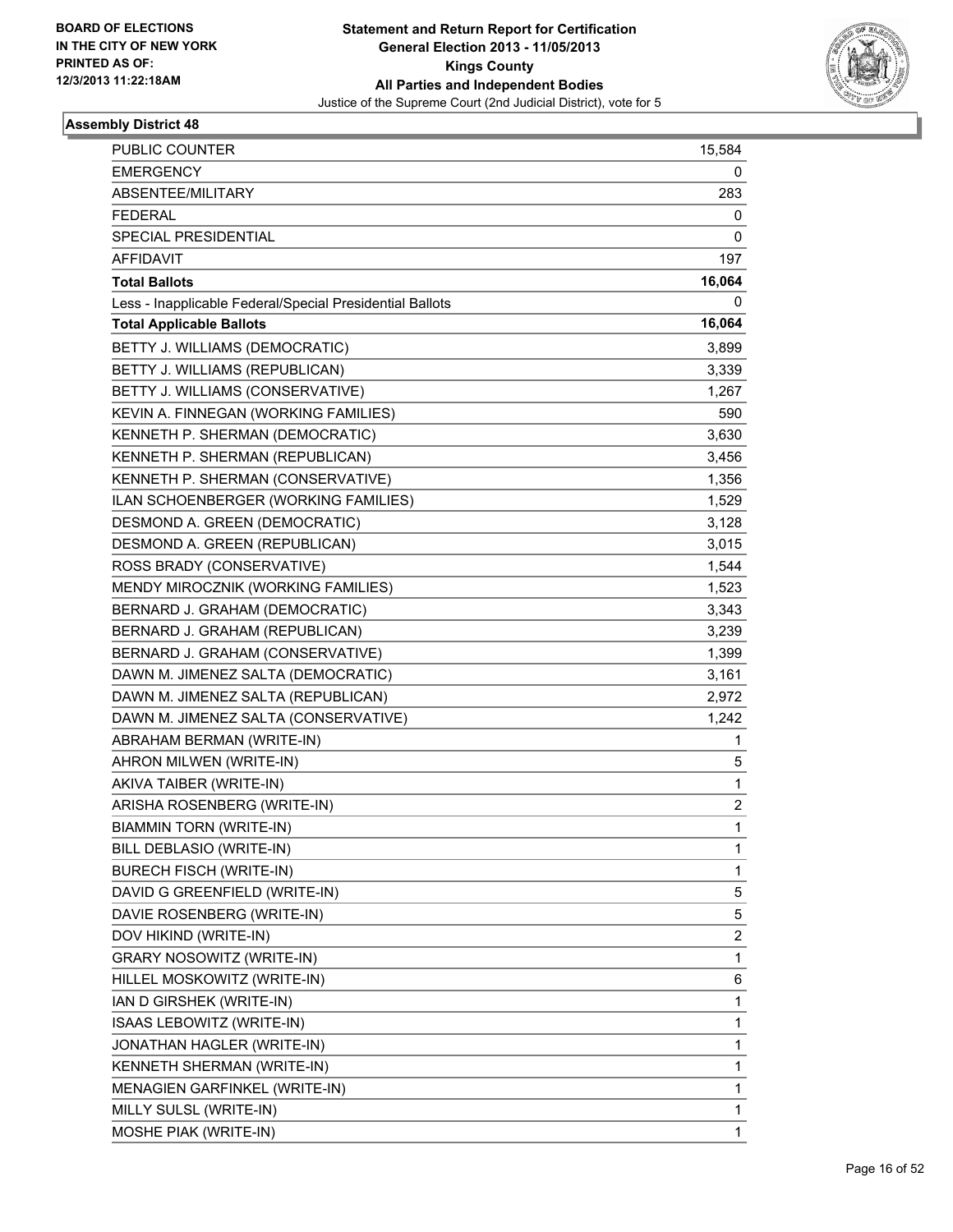

| NAFTALI GOLDBERG (WRITE-IN)        | 1              |
|------------------------------------|----------------|
| NATHAN HE (WRITE-IN)               | 1              |
| NECHAMA MARKORICI (WRITE-IN)       | 1              |
| NEIR ABOWITZ (WRITE-IN)            | 1              |
| NOACH DEAR (WRITE-IN)              | 1              |
| PINKY KINGEL (WRITE-IN)            | 1              |
| RIFKA TRAUBE (WRITE-IN)            | 1              |
| RINA CRANE (WRITE-IN)              | 1              |
| ROSS BRADY (WRITE-IN)              | 1              |
| SHAYA JUNGREE (WRITE-IN)           | 1              |
| SIMCHA FELDER (WRITE-IN)           | 1              |
| SOLOMON WINTER (WRITE-IN)          | $\overline{2}$ |
| TULI KLEIN (WRITE-IN)              | 1              |
| UNATTRIBUTABLE WRITE-IN (WRITE-IN) | 68             |
| VICTOR SHIRE (WRITE-IN)            | 1              |
| YAIR FAKHERI (WRITE-IN)            | 1              |
| YEHUDA OLEN (WRITE-IN)             | 5              |
| YISRAEL YUNTF REISS (WRITE-IN)     | 1              |
| YOSEF ALPORT (WRITE-IN)            | 1              |
| ZIOU WERTZBEREAR (WRITE-IN)        | 1              |
| <b>Total Votes</b>                 | 43,762         |
| Unrecorded                         | 36,558         |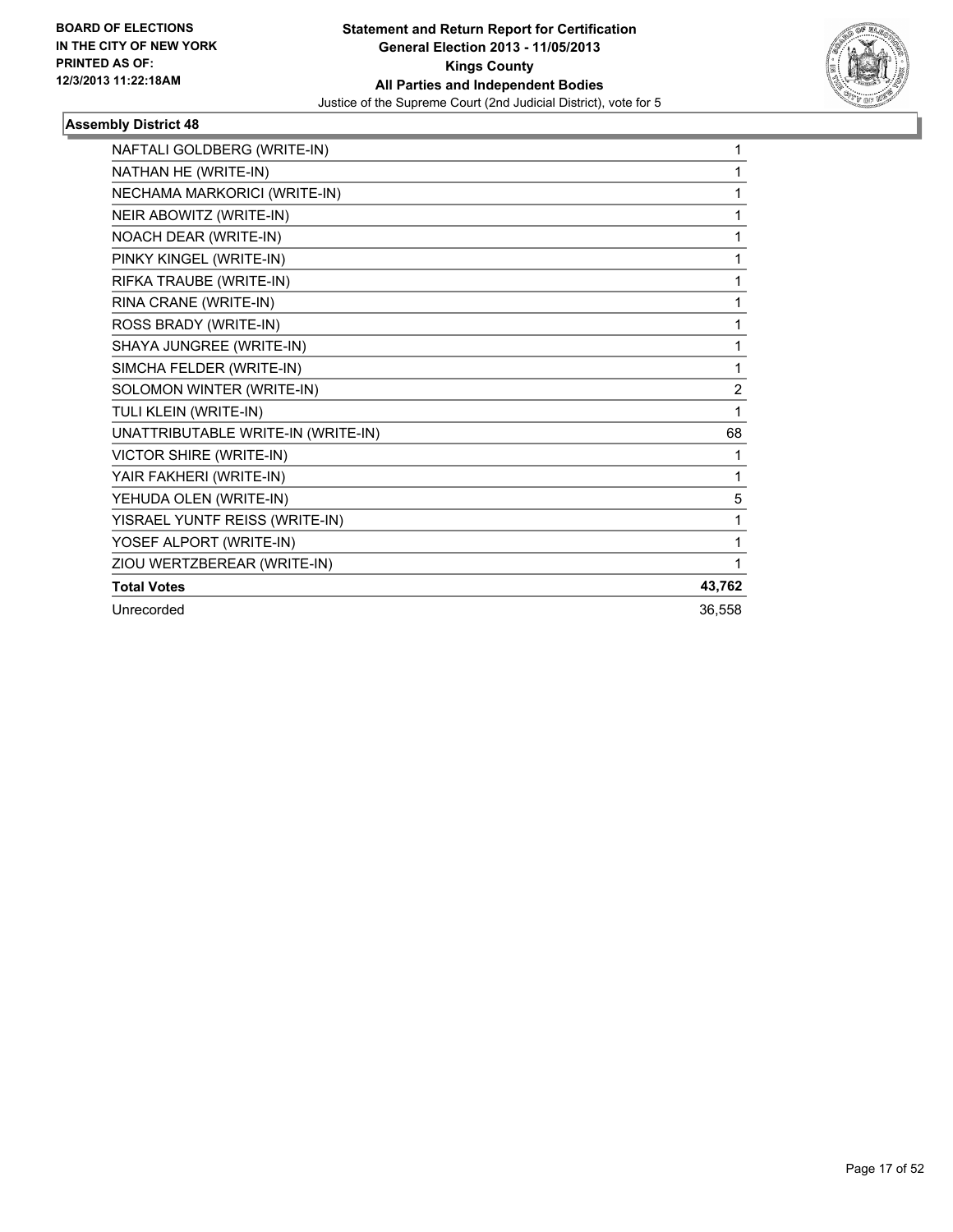

| <b>PUBLIC COUNTER</b>                                    | 7,584 |
|----------------------------------------------------------|-------|
| <b>EMERGENCY</b>                                         | 70    |
| ABSENTEE/MILITARY                                        | 209   |
| <b>FEDERAL</b>                                           | 0     |
| SPECIAL PRESIDENTIAL                                     | 0     |
| AFFIDAVIT                                                | 74    |
| <b>Total Ballots</b>                                     | 7,937 |
| Less - Inapplicable Federal/Special Presidential Ballots | 0     |
| <b>Total Applicable Ballots</b>                          | 7,937 |
| BETTY J. WILLIAMS (DEMOCRATIC)                           | 3,247 |
| BETTY J. WILLIAMS (REPUBLICAN)                           | 1,490 |
| BETTY J. WILLIAMS (CONSERVATIVE)                         | 479   |
| KEVIN A. FINNEGAN (WORKING FAMILIES)                     | 564   |
| KENNETH P. SHERMAN (DEMOCRATIC)                          | 2,782 |
| KENNETH P. SHERMAN (REPUBLICAN)                          | 1,519 |
| KENNETH P. SHERMAN (CONSERVATIVE)                        | 502   |
| ILAN SCHOENBERGER (WORKING FAMILIES)                     | 419   |
| DESMOND A. GREEN (DEMOCRATIC)                            | 2,616 |
| DESMOND A. GREEN (REPUBLICAN)                            | 1,318 |
| ROSS BRADY (CONSERVATIVE)                                | 784   |
| MENDY MIROCZNIK (WORKING FAMILIES)                       | 441   |
| BERNARD J. GRAHAM (DEMOCRATIC)                           | 2,739 |
| BERNARD J. GRAHAM (REPUBLICAN)                           | 1,440 |
| BERNARD J. GRAHAM (CONSERVATIVE)                         | 526   |
| DAWN M. JIMENEZ SALTA (DEMOCRATIC)                       | 2,837 |
| DAWN M. JIMENEZ SALTA (REPUBLICAN)                       | 1,325 |
| DAWN M. JIMENEZ SALTA (CONSERVATIVE)                     | 508   |
| ATDHE PILKU (WRITE-IN)                                   | 1     |
| BECKY GIARDANO (WRITE-IN)                                | 1     |
| <b>BOB DYLON (WRITE-IN)</b>                              | 1     |
| <b>BRUCE SPRINGER (WRITE-IN)</b>                         | 1     |
| CARMINE RUSSOTTI (WRITE-IN)                              | 1     |
| CHARLES HAEUSSLER (WRITE-IN)                             | 1     |
| DAVID ORTIZ (WRITE-IN)                                   | 1     |
| DUSTIN PEDROIA (WRITE-IN)                                | 1     |
| ERIC HILFEHDER (WRITE-IN)                                | 2     |
| <b>GARY PRESSER (WRITE-IN)</b>                           | 1     |
| JESSE GIORDANO (WRITE-IN)                                | 1     |
| JIMMY MCMILLAN (WRITE-IN)                                | 5     |
| KOJI EUHARA (WRITE-IN)                                   | 1     |
| LEE PRESSER (WRITE-IN)                                   | 1     |
| SARA GIARDANO (WRITE-IN)                                 | 1     |
| SHANE VICTORINO (WRITE-IN)                               | 1     |
| SIFER ASEPH (WRITE-IN)                                   | 2     |
| STEPHEN GIARDANO (WRITE-IN)                              | 1     |
| SULANNE GOSS (WRITE-IN)                                  | 1     |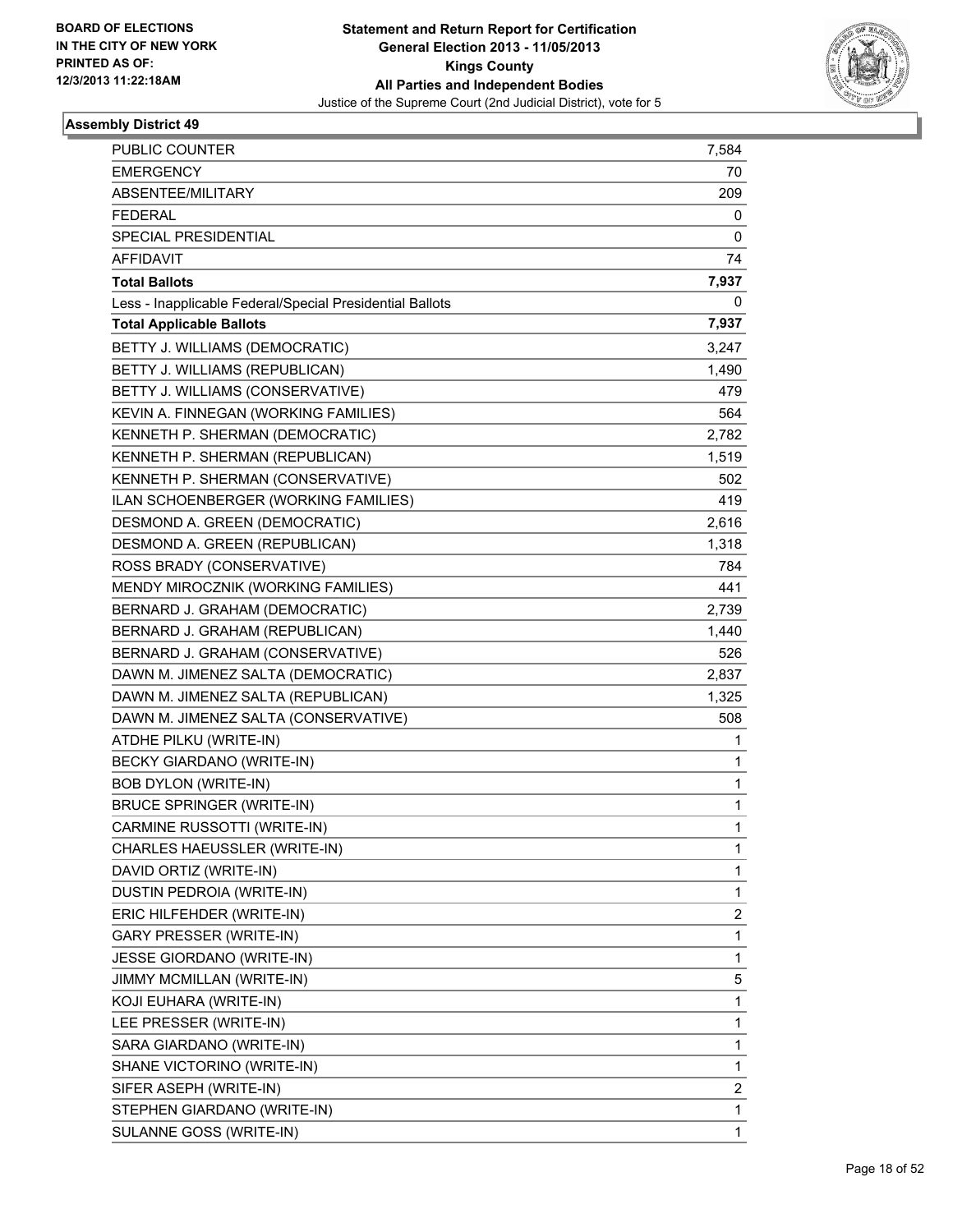

| Unrecorded                         | 14.119 |
|------------------------------------|--------|
| <b>Total Votes</b>                 | 25.566 |
| XANDER BOGAERTS (WRITE-IN)         |        |
| UNATTRIBUTABLE WRITE-IN (WRITE-IN) | 3      |
| TONY GIARDANO JR (WRITE-IN)        |        |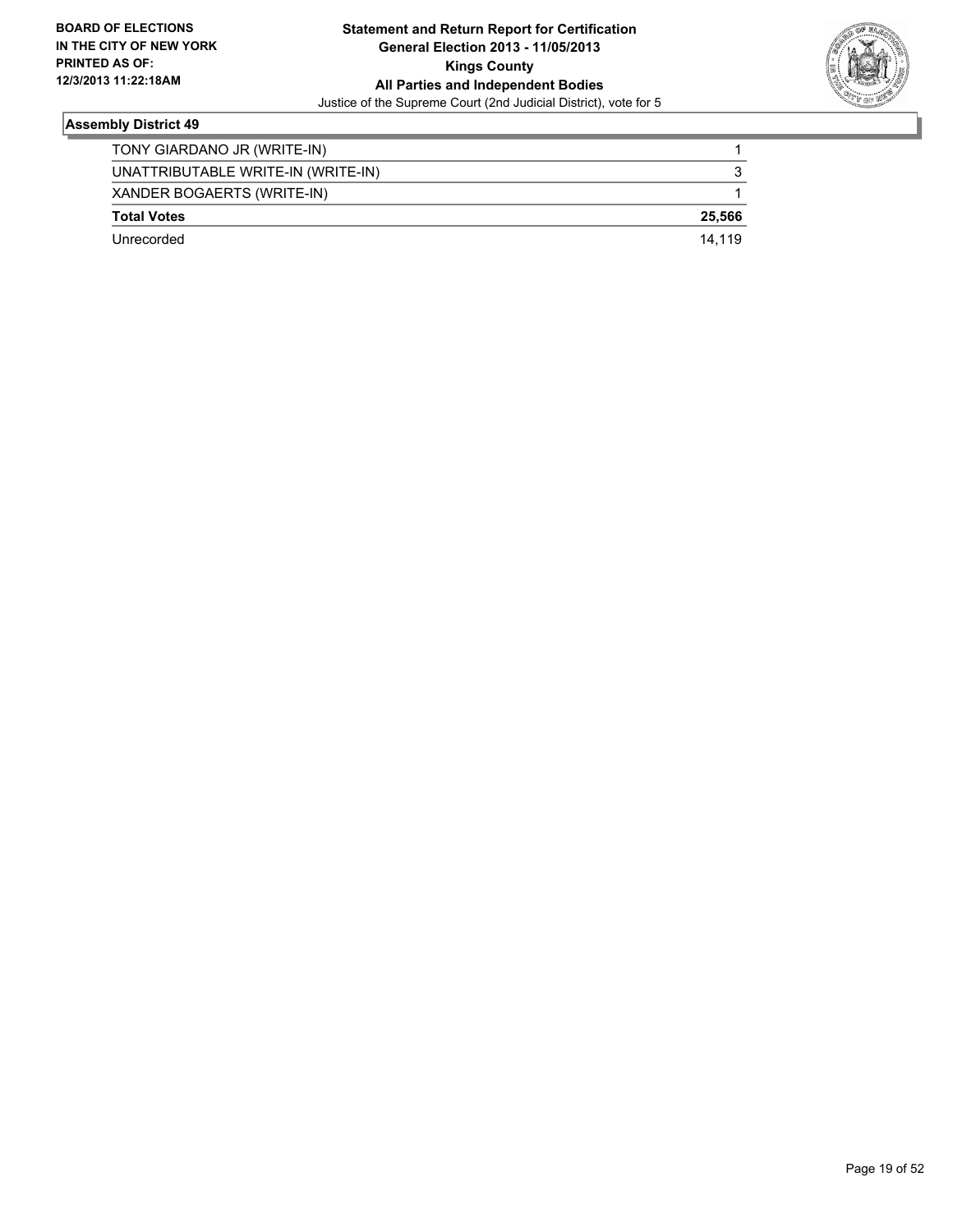

| <b>PUBLIC COUNTER</b>                                    | 15,157 |
|----------------------------------------------------------|--------|
| <b>EMERGENCY</b>                                         | 3      |
| ABSENTEE/MILITARY                                        | 179    |
| <b>FEDERAL</b>                                           | 0      |
| SPECIAL PRESIDENTIAL                                     | 0      |
| AFFIDAVIT                                                | 241    |
| <b>Total Ballots</b>                                     | 15,580 |
| Less - Inapplicable Federal/Special Presidential Ballots | 0      |
| <b>Total Applicable Ballots</b>                          | 15,580 |
| BETTY J. WILLIAMS (DEMOCRATIC)                           | 7,181  |
| BETTY J. WILLIAMS (REPUBLICAN)                           | 865    |
| BETTY J. WILLIAMS (CONSERVATIVE)                         | 268    |
| KEVIN A. FINNEGAN (WORKING FAMILIES)                     | 1,993  |
| KENNETH P. SHERMAN (DEMOCRATIC)                          | 5,802  |
| KENNETH P. SHERMAN (REPUBLICAN)                          | 859    |
| KENNETH P. SHERMAN (CONSERVATIVE)                        | 279    |
| ILAN SCHOENBERGER (WORKING FAMILIES)                     | 2,006  |
| DESMOND A. GREEN (DEMOCRATIC)                            | 5,914  |
| DESMOND A. GREEN (REPUBLICAN)                            | 759    |
| ROSS BRADY (CONSERVATIVE)                                | 463    |
| MENDY MIROCZNIK (WORKING FAMILIES)                       | 2,063  |
| BERNARD J. GRAHAM (DEMOCRATIC)                           | 6,309  |
| BERNARD J. GRAHAM (REPUBLICAN)                           | 796    |
| BERNARD J. GRAHAM (CONSERVATIVE)                         | 300    |
| DAWN M. JIMENEZ SALTA (DEMOCRATIC)                       | 6,974  |
| DAWN M. JIMENEZ SALTA (REPUBLICAN)                       | 757    |
| DAWN M. JIMENEZ SALTA (CONSERVATIVE)                     | 290    |
| ALEXANDER PRECHT (WRITE-IN)                              | 1      |
| ANTHONY NOADIC (WRITE-IN)                                | 1      |
| BALTHAZERR FLEMING JONES (WRITE-IN)                      | 1      |
| BEN TRIPP (WRITE-IN)                                     | 1      |
| BRYAN BOYER (WRITE-IN)                                   | 1      |
| CARLOS DANGER (WRITE-IN)                                 | 1      |
| CAROLINE FROSCH (WRITE-IN)                               | 1      |
| CHRIS CHRISTIE (WRITE-IN)                                | 1      |
| COMET FLEMING JONES (WRITE-IN)                           | 1      |
| DANNY JIMENEZ (WRITE-IN)                                 | 1      |
| DOROJE CARAN (WRITE-IN)                                  | 1      |
| EMILY FISCHER (WRITE-IN)                                 | 1      |
| JACOB LILLYWHITE (WRITE-IN)                              | 1      |
| JELLO BIAFRA (WRITE-IN)                                  | 2      |
| JESSICA MOLLNARI (WRITE-IN)                              | 1      |
| <b>JIMMY MCMILLAN (WRITE-IN)</b>                         | 2      |
| JOEL MOSRI (WRITE-IN)                                    | 1      |
| JOHN T COFRESI (WRITE-IN)                                | 1      |
| JOHNATHAN VORLS (WRITE-IN)                               | 1      |
|                                                          |        |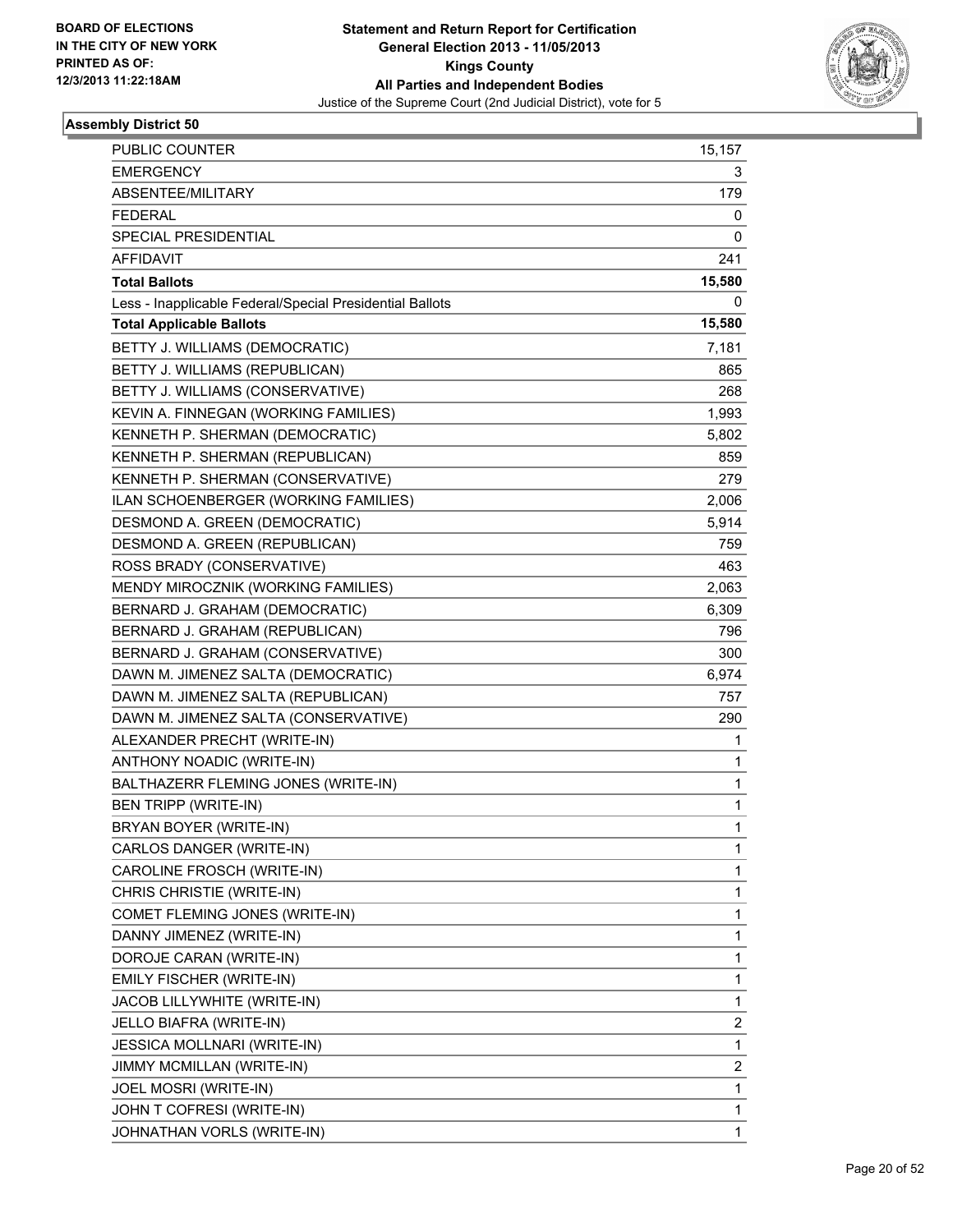

| JOSEPH LHOTA (WRITE-IN)            | 1              |
|------------------------------------|----------------|
| JOSHUA SOBLE (WRITE-IN)            | 1              |
| KIRSTIN M GALLAGHER (WRITE-IN)     | 1              |
| KRISTYN O'REILLY (WRITE-IN)        | 1              |
| KRZYSZTOF LACH (WRITE-IN)          | $\mathbf 1$    |
| LEWANAE JONES (WRITE-IN)           | 1              |
| LISA JOHN ROGERS (WRITE-IN)        | 1              |
| MARCO RUBIO (WRITE-IN)             | 1              |
| MATTHEW LOMARDI (WRITE-IN)         | 1              |
| MICHAEL MOORE (WRITE-IN)           | 1              |
| NANCY M SCHACHER (WRITE-IN)        | 1              |
| NEVIN CAULFIELD (WRITE-IN)         | 1              |
| NIINO REKLIACHILI (WRITE-IN)       | 1              |
| PAUL RYAN (WRITE-IN)               | 1              |
| REBECA MOSRI (WRITE-IN)            | 1              |
| RICH PERRY (WRITE-IN)              | 1              |
| ROBERT CURRY SMITHSEN (WRITE-IN)   | 1              |
| SARAH VOWELL (WRITE-IN)            | 1              |
| SCOT WALKER (WRITE-IN)             | 1              |
| STAR MAIDEN (WRITE-IN)             | $\overline{2}$ |
| STEPHEN COLBERT (WRITE-IN)         | 1              |
| UNATTRIBUTABLE WRITE-IN (WRITE-IN) | 53             |
| VADE SHLES (WRITE-IN)              | 1              |
| VAPE STIYES (WRITE-IN)             | 1              |
| YOSSI BUTMAN (WRITE-IN)            | 1              |
| ZIDANE LEWIS (WRITE-IN)            | 1              |
| <b>Total Votes</b>                 | 43,978         |
| Unrecorded                         | 33,922         |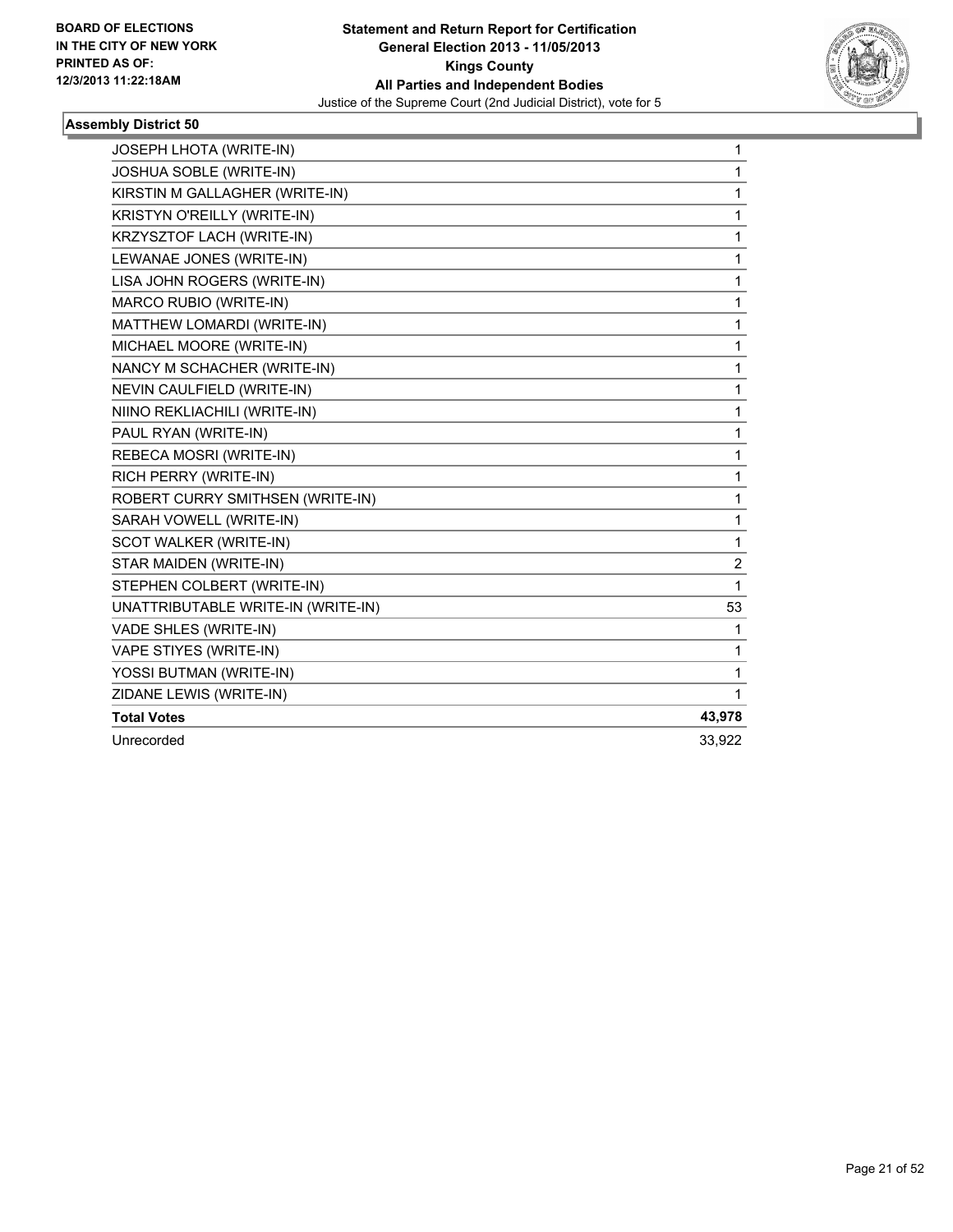

| PUBLIC COUNTER                                           | 10,963      |
|----------------------------------------------------------|-------------|
| <b>EMERGENCY</b>                                         | 1           |
| ABSENTEE/MILITARY                                        | 197         |
| <b>FEDERAL</b>                                           | 0           |
| SPECIAL PRESIDENTIAL                                     | 0           |
| AFFIDAVIT                                                | 163         |
| <b>Total Ballots</b>                                     | 11,324      |
| Less - Inapplicable Federal/Special Presidential Ballots | 0           |
| <b>Total Applicable Ballots</b>                          | 11,324      |
| BETTY J. WILLIAMS (DEMOCRATIC)                           | 6,096       |
| BETTY J. WILLIAMS (REPUBLICAN)                           | 761         |
| BETTY J. WILLIAMS (CONSERVATIVE)                         | 310         |
| KEVIN A. FINNEGAN (WORKING FAMILIES)                     | 1,448       |
| KENNETH P. SHERMAN (DEMOCRATIC)                          | 4,787       |
| KENNETH P. SHERMAN (REPUBLICAN)                          | 788         |
| KENNETH P. SHERMAN (CONSERVATIVE)                        | 320         |
| ILAN SCHOENBERGER (WORKING FAMILIES)                     | 1,340       |
| DESMOND A. GREEN (DEMOCRATIC)                            | 4,822       |
| DESMOND A. GREEN (REPUBLICAN)                            | 689         |
| ROSS BRADY (CONSERVATIVE)                                | 454         |
| MENDY MIROCZNIK (WORKING FAMILIES)                       | 1,365       |
| BERNARD J. GRAHAM (DEMOCRATIC)                           | 5,063       |
| BERNARD J. GRAHAM (REPUBLICAN)                           | 724         |
| BERNARD J. GRAHAM (CONSERVATIVE)                         | 333         |
| DAWN M. JIMENEZ SALTA (DEMOCRATIC)                       | 5,792       |
| DAWN M. JIMENEZ SALTA (REPUBLICAN)                       | 673         |
| DAWN M. JIMENEZ SALTA (CONSERVATIVE)                     | 330         |
| ADAM DIELO (WRITE-IN)                                    | 1           |
| ANN SCHNIDER (WRITE-IN)                                  | 2           |
| CALVINE JOHNSON (WRITE-IN)                               | $\mathbf 1$ |
| CARTER DAHQET (WRITE-IN)                                 | 1           |
| CHRISTIA BANBAN (WRITE-IN)                               | 1           |
| DANIEL BARK (WRITE-IN)                                   | 1           |
| EDWIN FRIAS (WRITE-IN)                                   | 1           |
| EMILY GORDAN (WRITE-IN)                                  | 1           |
| <b>GENE ROSSIANOFF (WRITE-IN)</b>                        | 1           |
| GIDEON OLIVER (WRITE-IN)                                 | 1           |
| <b>ISACC TESSLER (WRITE-IN)</b>                          | 1           |
| JAMES LANE (WRITE-IN)                                    | 1           |
| JIMMY MCMILLAN (WRITE-IN)                                | 1           |
| JOHN PANOUSPOULOO (WRITE-IN)                             | 1           |
| JULIA WILLE BRAND (WRITE-IN)                             | 1           |
| LILIAMA SEQUIA (WRITE-IN)                                | 1           |
| MARCO PALACIA (WRITE-IN)                                 | 1           |
| MATT NASH (WRITE-IN)                                     | 1           |
| MICHAEL GOLDBERG (WRITE-IN)                              | 1           |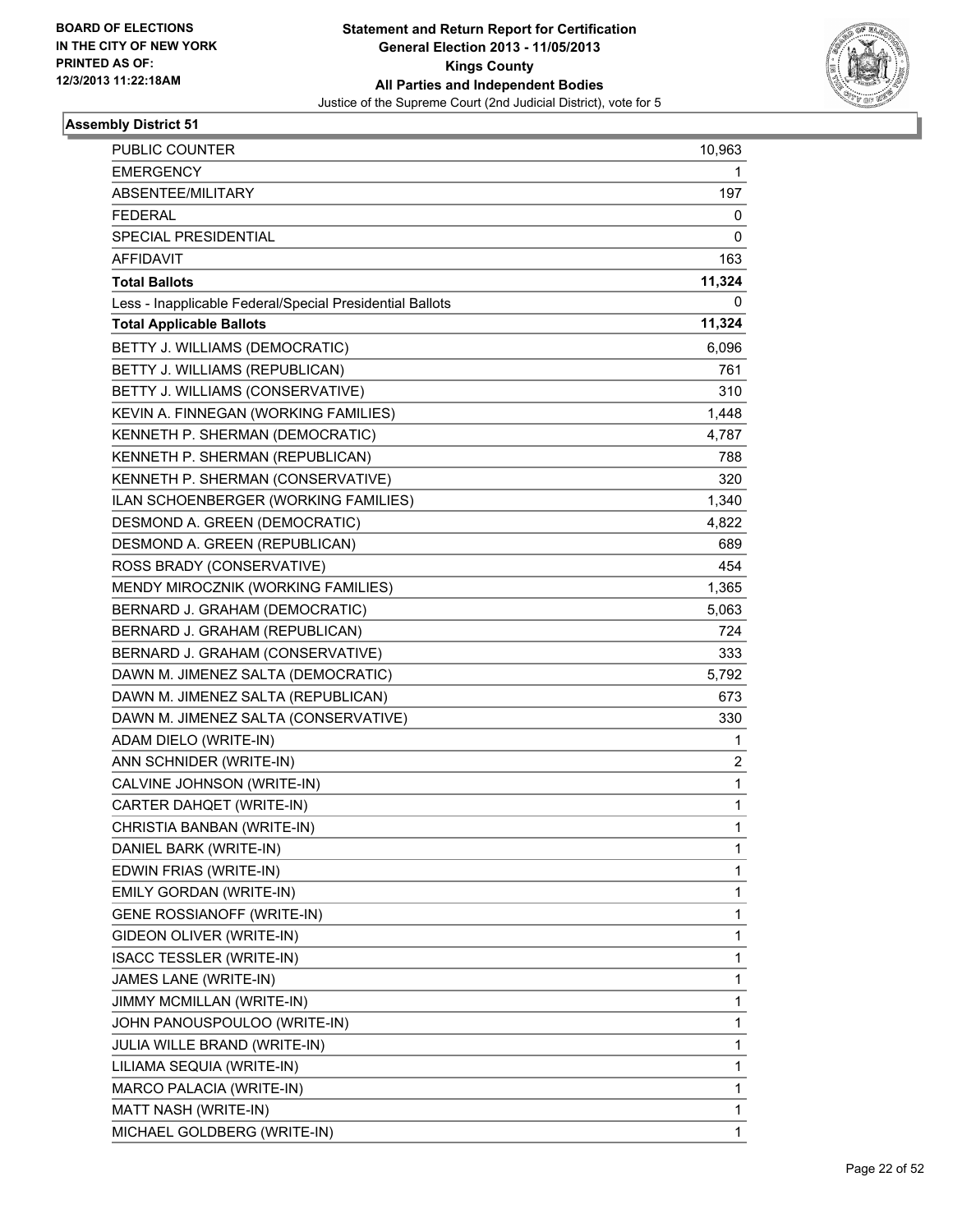

| MICHALE PALACIAS (WRITE-IN)        |        |
|------------------------------------|--------|
| MOSHE S. GRUEN (WRITE-IN)          |        |
| <b>NOAH RASMEN (WRITE-IN)</b>      |        |
| SAMUEL DOZAK (WRITE-IN)            |        |
| STEPHEN COLBERT (WRITE-IN)         |        |
| UNATTRIBUTABLE WRITE-IN (WRITE-IN) | 19     |
| VICTORIA AMESSINA (WRITE-IN)       |        |
| <b>VLADIMIR VIZNER (WRITE-IN)</b>  |        |
| WILLIAM CAHILL (WRITE-IN)          |        |
| YITTIE GRUEN (WRITE-IN)            |        |
| <b>Total Votes</b>                 | 36,143 |
| Unrecorded                         | 20.477 |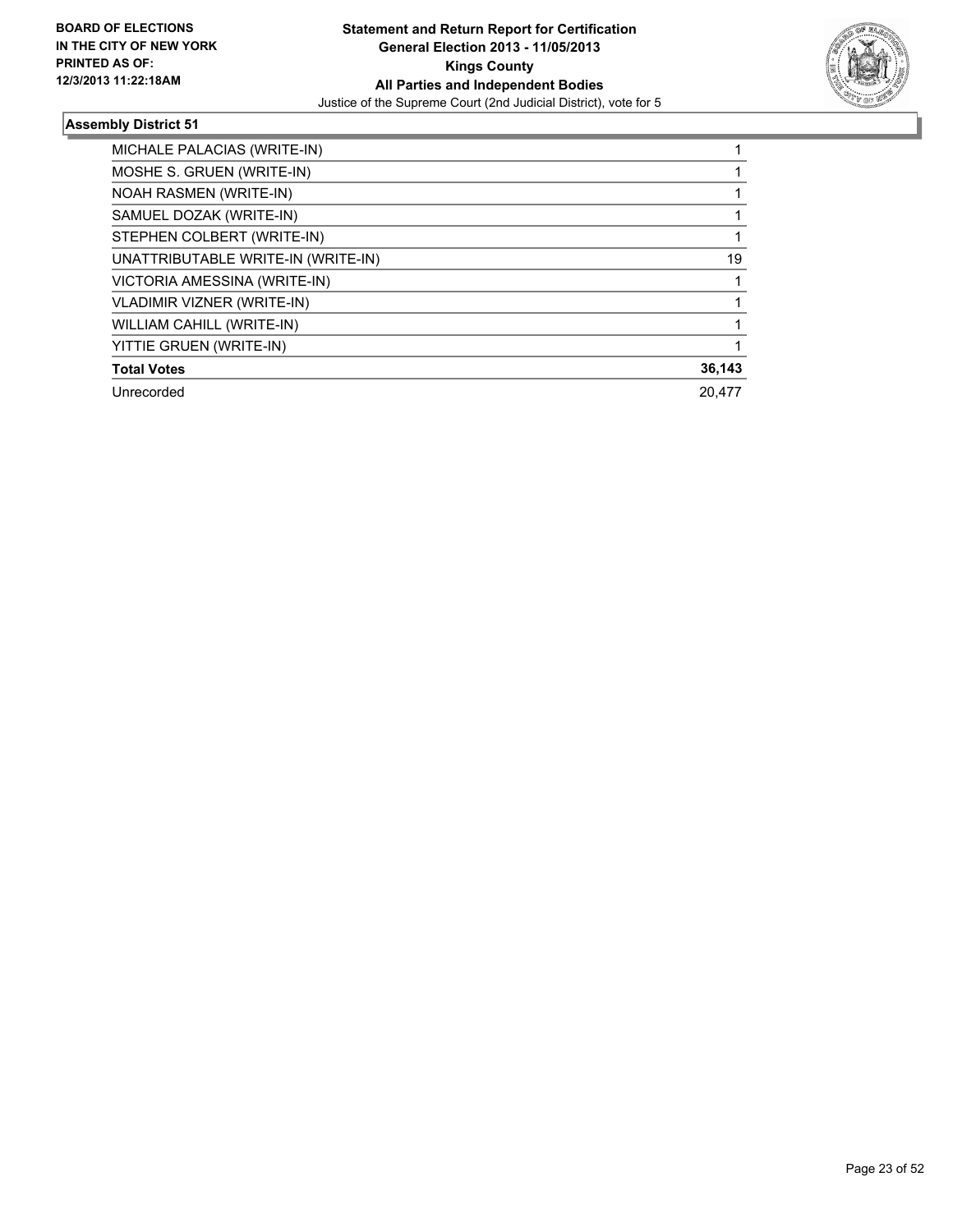

| <b>PUBLIC COUNTER</b>                                    | 28,638 |
|----------------------------------------------------------|--------|
| <b>EMERGENCY</b>                                         | 1,017  |
| ABSENTEE/MILITARY                                        | 753    |
| <b>FEDERAL</b>                                           | 0      |
| SPECIAL PRESIDENTIAL                                     | 0      |
| AFFIDAVIT                                                | 376    |
| <b>Total Ballots</b>                                     | 30,784 |
| Less - Inapplicable Federal/Special Presidential Ballots | 0      |
| <b>Total Applicable Ballots</b>                          | 30,784 |
| BETTY J. WILLIAMS (DEMOCRATIC)                           | 19,272 |
| BETTY J. WILLIAMS (REPUBLICAN)                           | 1,709  |
| BETTY J. WILLIAMS (CONSERVATIVE)                         | 484    |
| KEVIN A. FINNEGAN (WORKING FAMILIES)                     | 5,446  |
| KENNETH P. SHERMAN (DEMOCRATIC)                          | 16,637 |
| KENNETH P. SHERMAN (REPUBLICAN)                          | 1,726  |
| KENNETH P. SHERMAN (CONSERVATIVE)                        | 489    |
| ILAN SCHOENBERGER (WORKING FAMILIES)                     | 5,391  |
| DESMOND A. GREEN (DEMOCRATIC)                            | 16,937 |
| DESMOND A. GREEN (REPUBLICAN)                            | 1,596  |
| ROSS BRADY (CONSERVATIVE)                                | 854    |
| MENDY MIROCZNIK (WORKING FAMILIES)                       | 5,446  |
| BERNARD J. GRAHAM (DEMOCRATIC)                           | 18,133 |
| BERNARD J. GRAHAM (REPUBLICAN)                           | 1,689  |
| BERNARD J. GRAHAM (CONSERVATIVE)                         | 562    |
| DAWN M. JIMENEZ SALTA (DEMOCRATIC)                       | 19,306 |
| DAWN M. JIMENEZ SALTA (REPUBLICAN)                       | 1,590  |
| DAWN M. JIMENEZ SALTA (CONSERVATIVE)                     | 543    |
| ADAM BURGENETFLED (WRITE-IN)                             | 1      |
| ALEX GILVARY (WRITE-IN)                                  | 1      |
| ALEXANDER AMES (WRITE-IN)                                | 1      |
| ALLEN HUSKIN (WRITE-IN)                                  | 1      |
| AMY TEINSTEIN (WRITE-IN)                                 | 1      |
| ANDREW MARTIN (WRITE-IN)                                 | 1      |
| ANGELA FERRERO (WRITE-IN)                                | 1      |
| ANJAN CHOWDREY (WRITE-IN)                                | 1      |
| ANN MILLER (WRITE-IN)                                    | 1      |
| ANN SWERN (WRITE-IN)                                     | 1      |
| ANNE ARCHER (WRITE-IN)                                   | 1      |
| ANTHONY HILTON (WRITE-IN)                                | 1      |
| ANTHONY WEINER (WRITE-IN)                                | 1      |
| AREL ENGLISH (WRITE-IN)                                  | 1      |
| ARJAY YAO (WRITE-IN)                                     | 1      |
| ARTHER SCHUR (WRITE-IN)                                  | 1      |
| ARVID BLOOMFIELD (WRITE-IN)                              | 1      |
| <b>ASSATA SHAKUR (WRITE-IN)</b>                          | 1      |
| BEN LERNER (WRITE-IN)                                    | 1      |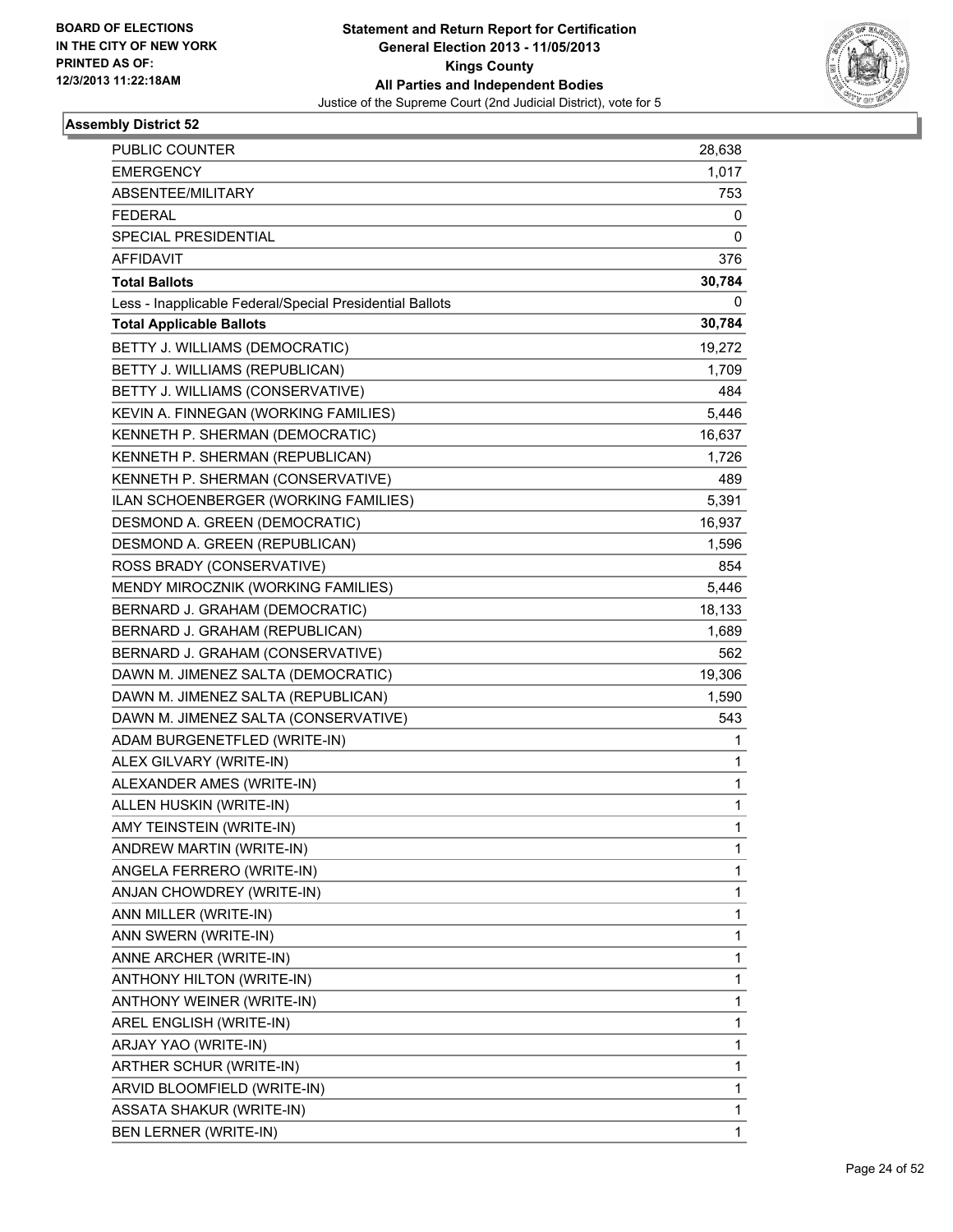

| BETH WINSON (WRITE-IN)           | 1              |
|----------------------------------|----------------|
| BRETT WYNKOOP (WRITE-IN)         | 1              |
| CARLOS DANGER (WRITE-IN)         | $\overline{c}$ |
| CAROLE PERIS (WRITE-IN)          | 1              |
| CASTA VANWART (WRITE-IN)         | 1              |
| CATHERINE CHRISTIAN (WRITE-IN)   | 1              |
| CHRIS SILKS (WRITE-IN)           | 1              |
| CHRISTOPHER R NEFF (WRITE-IN)    | 1              |
| CLAIRE TUCK (WRITE-IN)           | 1              |
| CLARENCE NORMAN (WRITE-IN)       | 1              |
| COMN O BRIEN (WRITE-IN)          | 1              |
| CONNA LESKE (WRITE-IN)           | 1              |
| COREY HARDIN (WRITE-IN)          | 1              |
| DANA KIRSCHENMUM (WRITE-IN)      | 1              |
| DANIEL DINGERSON (WRITE-IN)      | 1              |
| DARIUS WAOIA (WRITE-IN)          | 1              |
| DAVID ROGELMAN (WRITE-IN)        | 1              |
| DAWN KELLY (WRITE-IN)            | 1              |
| DENNY CHIN (WRITE-IN)            | 1              |
| DESMOND A. BREEN (WRITE-IN)      | 1              |
| DOUG JENSEN (WRITE-IN)           | 1              |
| EDWARD DERINAN (WRITE-IN)        | 1              |
| ELIZABETH BAGOT (WRITE-IN)       | 1              |
| ELLEN PHILLIPS (WRITE-IN)        | 1              |
| EVELYN LAPORTE (WRITE-IN)        | 1              |
| FRANK TUBORSKEY (WRITE-IN)       | 1              |
| <b>GABRIEL SILKS (WRITE-IN)</b>  | 1              |
| <b>GARY REILLY (WRITE-IN)</b>    | 1              |
| <b>GAYLE OSTREIDE (WRITE-IN)</b> | 1              |
| <b>GEOGE SOLOS (WRITE-IN)</b>    | 1              |
| <b>GEORGE TAYLOR (WRITE-IN)</b>  | 2              |
| GOIA AOBLELAS (WRITE-IN)         | 1              |
| <b>GUS RESHBACK (WRITE-IN)</b>   | 1              |
| HARVEY PARIS (WRITE-IN)          | $\mathbf{2}$   |
| HENRY BABE (WRITE-IN)            | 1              |
| HOWARD GRAVEYARD (WRITE-IN)      | 1              |
| JAMES BEWARE (WRITE-IN)          | 1              |
| JASON MASIMORE (WRITE-IN)        | 3              |
| JENNIFER LEVY (WRITE-IN)         | 1              |
| JENNIFER PARISH (WRITE-IN)       | 1              |
| JOHN CLIFTON (WRITE-IN)          | 1              |
| JOHN STEWART (WRITE-IN)          | 1              |
| JOHN T SANFORD (WRITE-IN)        | 1              |
| JONATHAN HENRY HATCH (WRITE-IN)  | 1              |
| JORDAN GREUTYS (WRITE-IN)        | 1              |
| JOSEPH LHOTA (WRITE-IN)          | 1              |
|                                  |                |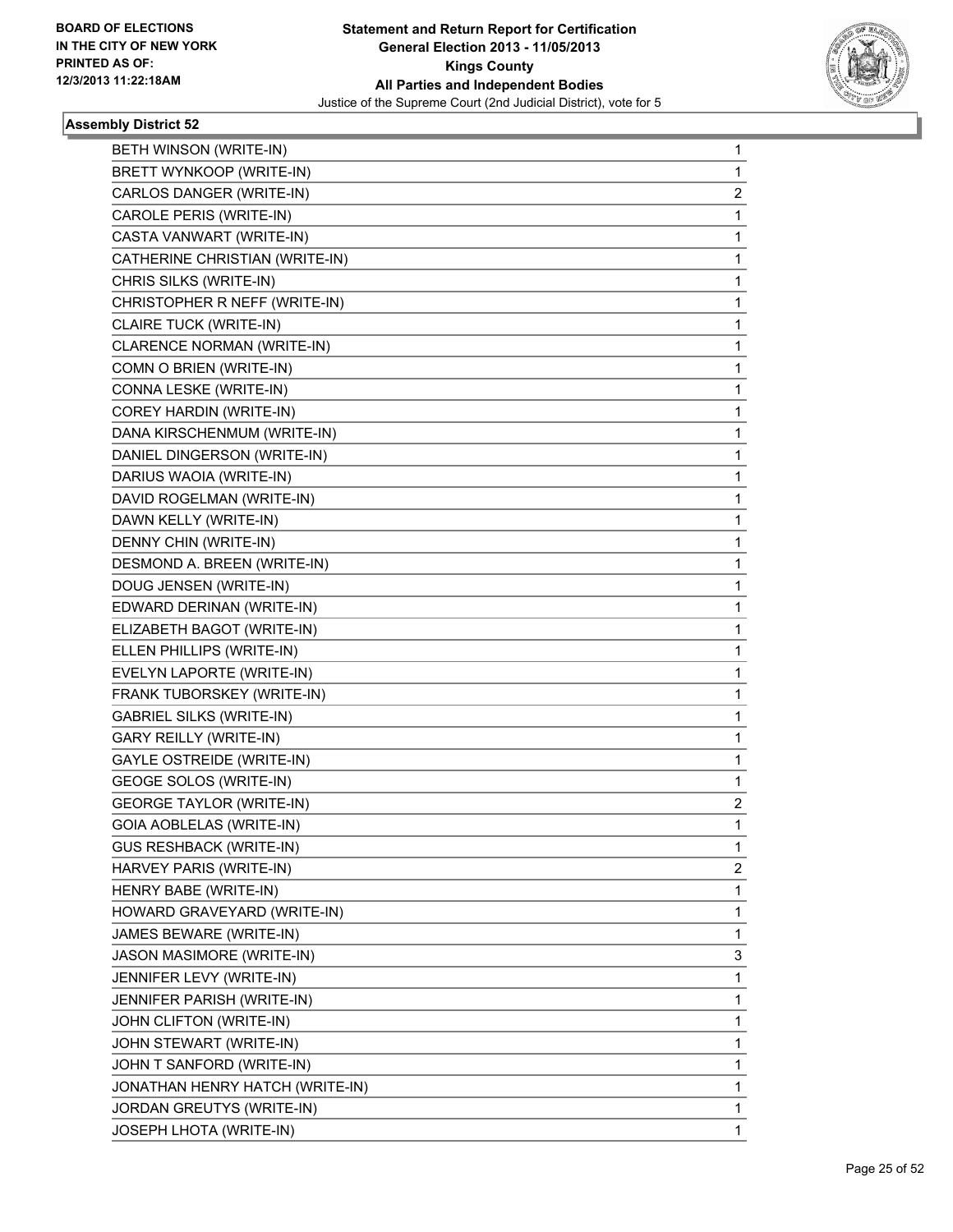

| JULIAN WILSON (WRITE-IN)              | 1  |
|---------------------------------------|----|
| JULIS DIET 2 (WRITE-IN)               | 1  |
| JUSTIN KREBS (WRITE-IN)               | 1  |
| KATHERINE LEVINE-WEINSTEIN (WRITE-IN) | 1  |
| KEN ALEDELL (WRITE-IN)                | 1  |
| KEN AWERNECK (WRITE-IN)               | 1  |
| KERRY WARD (WRITE-IN)                 | 1  |
| KIKI MASCERARI (WRITE-IN)             | 1  |
| KIM HELLOMS (WRITE-IN)                | 1  |
| LAURA BELLROSE (WRITE-IN)             | 1  |
| LAUREN JONES (WRITE-IN)               | 2  |
| LAUREN WENNING (WRITE-IN)             | 1  |
| LAURIE TAMS (WRITE-IN)                | 1  |
| LUV IBIFFA (WRITE-IN)                 | 1  |
| MAREILLE DEE (WRITE-IN)               | 1  |
| MARK AGINN (WRITE-IN)                 | 1  |
| MARTY MARKOWITZ (WRITE-IN)            | 1  |
| MATTHEW FAIRLEY (WRITE-IN)            | 1  |
| MAX GERSHEIR (WRITE-IN)               | 1  |
| MEADA ESPOSITO (WRITE-IN)             | 1  |
| MELISSA RENWICK (WRITE-IN)            | 1  |
| MICHAEL IPPOLITO (WRITE-IN)           | 1  |
| MICHAEL MAYHEN (WRITE-IN)             | 1  |
| MICHELLE ALEXANDER (WRITE-IN)         | 1  |
| PAT KELLY (WRITE-IN)                  | 1  |
| PATRICIA MORAN (WRITE-IN)             | 1  |
| PAUL ROTHBALT (WRITE-IN)              | 1  |
| PETER ITAK (WRITE-IN)                 | 1  |
| PETER LAUGHTER (WRITE-IN)             | 1  |
| PETER LEWNES (WRITE-IN)               | 2  |
| PETER NODUJAS (WRITE-IN)              | 1  |
| PHIL KASINITE (WRITE-IN)              | 2  |
| PHILIP BUDNICK (WRITE-IN)             | 1  |
| QUINN RAYMOND (WRITE-IN)              | 1  |
| RACHETT BLUTT (WRITE-IN)              | 1  |
| ROBERT CAMMISO (WRITE-IN)             | 1  |
| ROBIN CROWMAN (WRITE-IN)              | 1  |
| SANDER D'AVILAR (WRITE-IN)            | 1  |
| SCOTT ROSS (WRITE-IN)                 | 1  |
| SEAN DOURY (WRITE-IN)                 | 1  |
| SOFIA DEE (WRITE-IN)                  | 1  |
| SOL WACHTEER (WRITE-IN)               | 1  |
| STEFANIE S. SCOTT (WRITE-IN)          | 1  |
| STEPHEN ANTIGRANI (WRITE-IN)          | 1  |
| STEPHEN CHRISTOPHER (WRITE-IN)        | 1  |
| THOMAS MERRILL (WRITE-IN)             | 1. |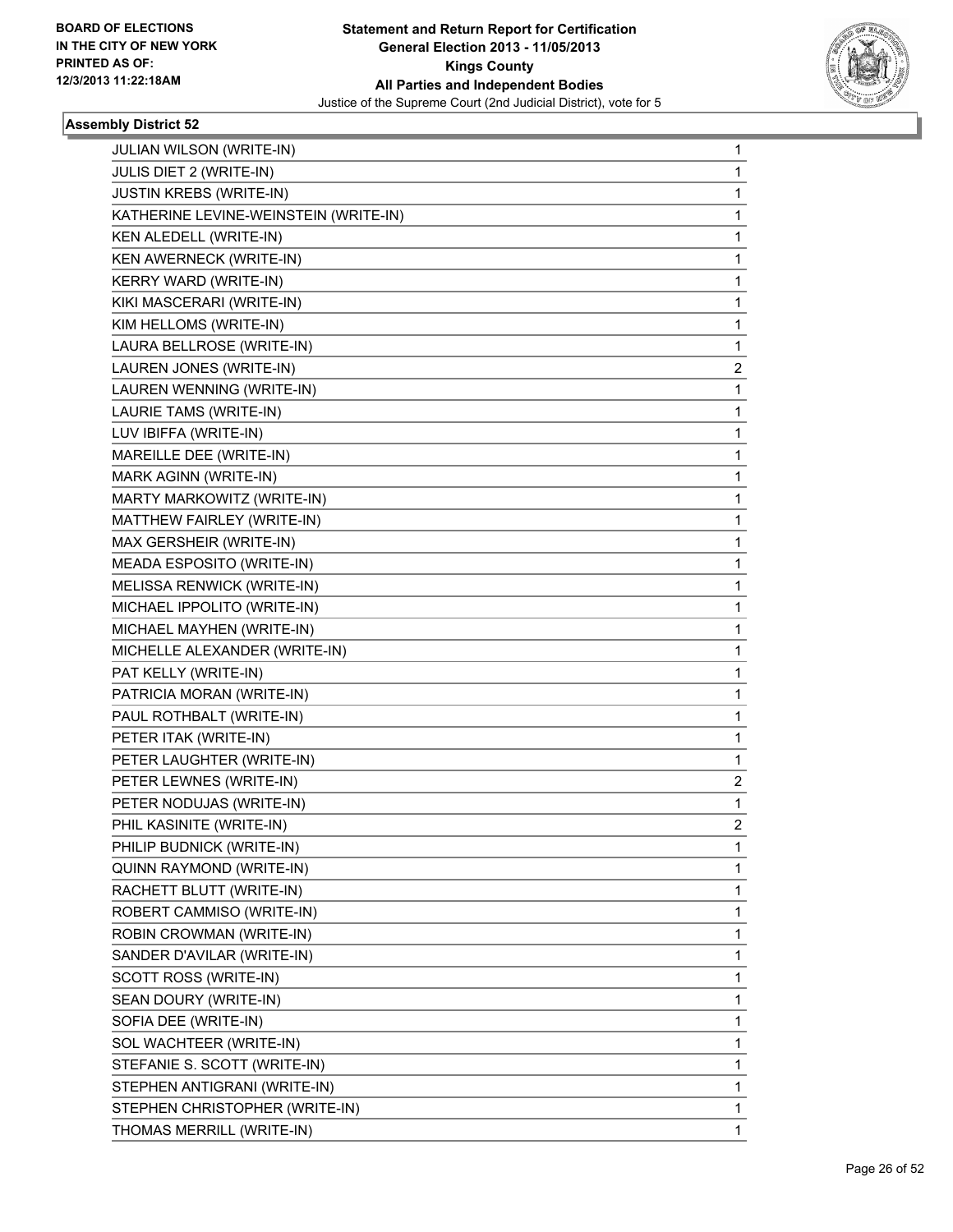

| UNATTRIBUTABLE WRITE-IN (WRITE-IN) | 58      |
|------------------------------------|---------|
| VICKY VASSEN (WRITE-IN)            |         |
| VINCE BERTOME (WRITE-IN)           |         |
| VITO LOPEZ (WRITE-IN)              |         |
| <b>VLADIMIR VIZNER (WRITE-IN)</b>  |         |
| <b>WILLIAM BENTTON (WRITE-IN)</b>  |         |
| <b>Total Votes</b>                 | 117.992 |
| Unrecorded                         | 35.928  |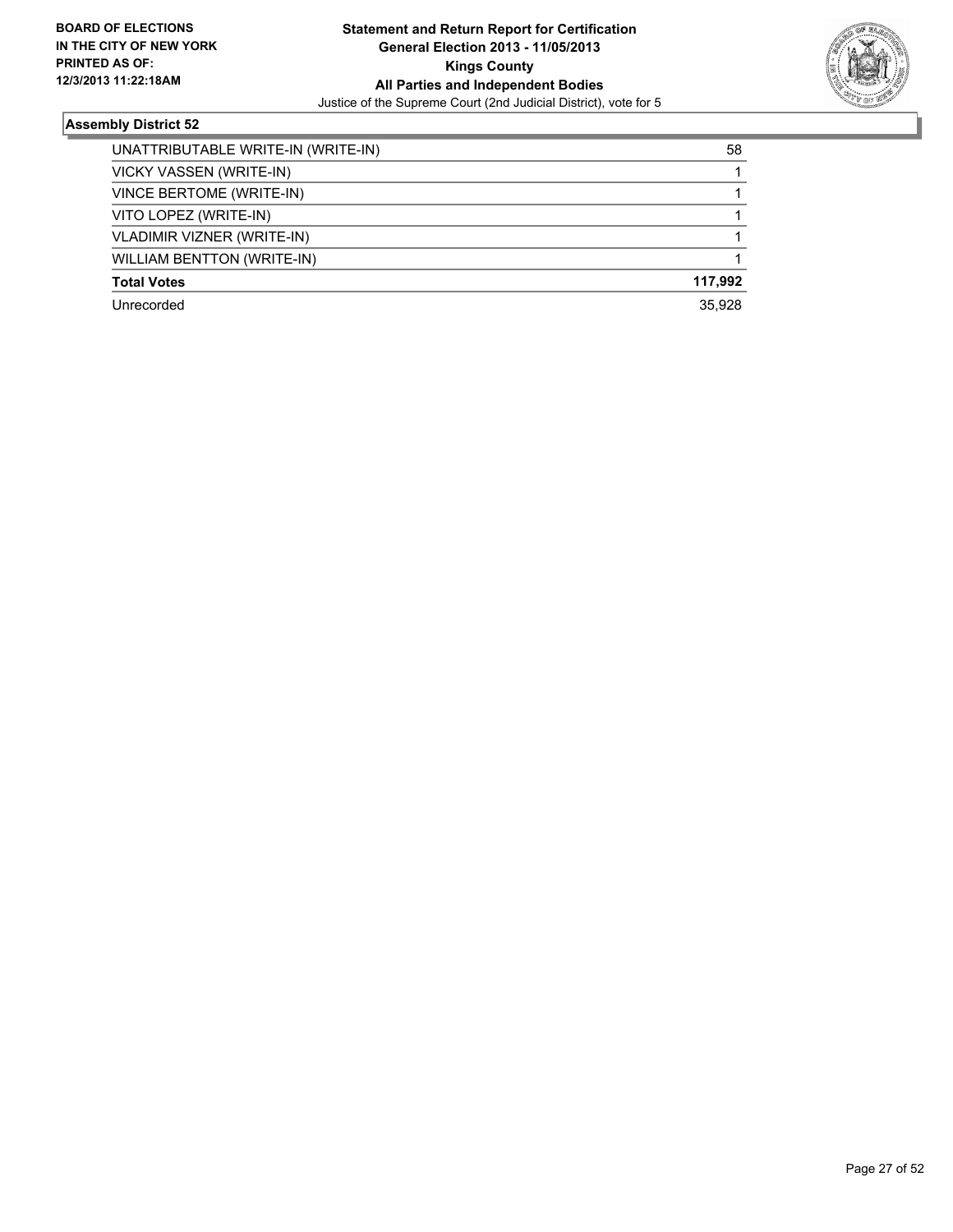

| PUBLIC COUNTER                                           | 12,315      |
|----------------------------------------------------------|-------------|
| <b>EMERGENCY</b>                                         | 53          |
| ABSENTEE/MILITARY                                        | 124         |
| <b>FEDERAL</b>                                           | 0           |
| SPECIAL PRESIDENTIAL                                     | 0           |
| AFFIDAVIT                                                | 214         |
| <b>Total Ballots</b>                                     | 12,706      |
| Less - Inapplicable Federal/Special Presidential Ballots | 0           |
| <b>Total Applicable Ballots</b>                          | 12,706      |
| BETTY J. WILLIAMS (DEMOCRATIC)                           | 7,563       |
| BETTY J. WILLIAMS (REPUBLICAN)                           | 349         |
| BETTY J. WILLIAMS (CONSERVATIVE)                         | 99          |
| KEVIN A. FINNEGAN (WORKING FAMILIES)                     | 1,165       |
| KENNETH P. SHERMAN (DEMOCRATIC)                          | 5,959       |
| KENNETH P. SHERMAN (REPUBLICAN)                          | 328         |
| KENNETH P. SHERMAN (CONSERVATIVE)                        | 120         |
| ILAN SCHOENBERGER (WORKING FAMILIES)                     | 1,133       |
| DESMOND A. GREEN (DEMOCRATIC)                            | 6,029       |
| DESMOND A. GREEN (REPUBLICAN)                            | 308         |
| ROSS BRADY (CONSERVATIVE)                                | 183         |
| MENDY MIROCZNIK (WORKING FAMILIES)                       | 1,180       |
| BERNARD J. GRAHAM (DEMOCRATIC)                           | 6,096       |
| BERNARD J. GRAHAM (REPUBLICAN)                           | 331         |
| BERNARD J. GRAHAM (CONSERVATIVE)                         | 126         |
| DAWN M. JIMENEZ SALTA (DEMOCRATIC)                       | 6,983       |
| DAWN M. JIMENEZ SALTA (REPUBLICAN)                       | 328         |
| DAWN M. JIMENEZ SALTA (CONSERVATIVE)                     | 114         |
| AANDREW BORROCK (WRITE-IN)                               | 1           |
| AL TOOW (WRITE-IN)                                       | 1           |
| <b>BEN CHADWICK (WRITE-IN)</b>                           | $\mathbf 1$ |
| BETTY MALONEY (WRITE-IN)                                 | 1           |
| CAROL LIPTON (WRITE-IN)                                  | 1           |
| CHAD PENNINGTON (WRITE-IN)                               | 1           |
| DANNY KAZIN (WRITE-IN)                                   | 2           |
| DANTE DE BLASIO (WRITE-IN)                               | 1           |
| DARYL L JOHNSON (WRITE-IN)                               | 1           |
| DAVID COHEN (WRITE-IN)                                   | 1           |
| FRANCESCA LUCIA CUTRONE (WRITE-IN)                       | 2           |
| FREDERICK DESTROMP (WRITE-IN)                            | 1           |
| <b>GENE ENDER (WRITE-IN)</b>                             | 1           |
| <b>GEORGE M GUTHEREA JR (WRITE-IN)</b>                   | 1           |
| JASON SHELLY (WRITE-IN)                                  | 1           |
| <b>JESSE STRAUSS (WRITE-IN)</b>                          | 1           |
| JOE KLECKO (WRITE-IN)                                    | 1           |
| JOHN BURNS (WRITE-IN)                                    | 2           |
| KATEY KING (WRITE-IN)                                    | 1           |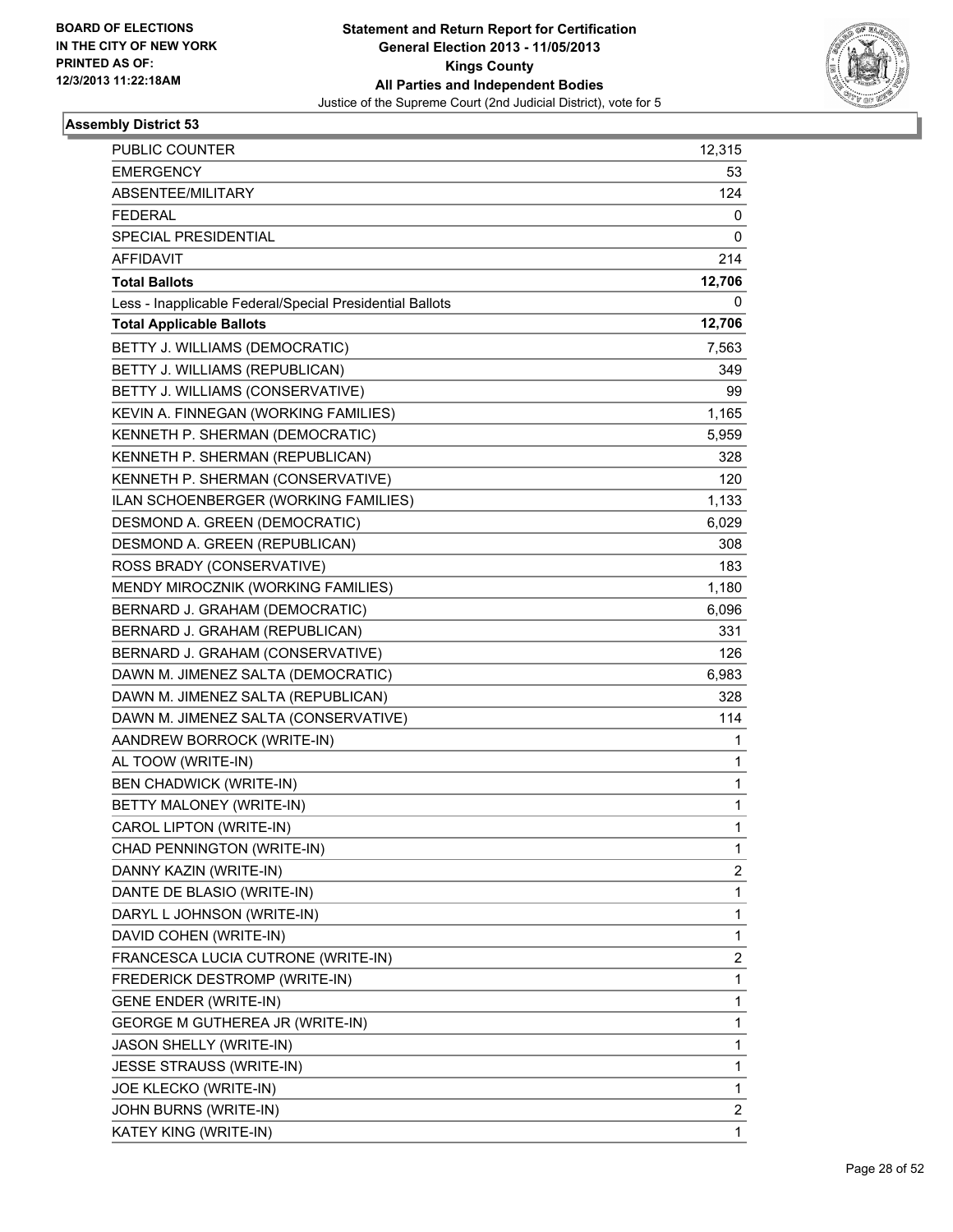

| KEN O BRIEN (WRITE-IN)             | 1            |
|------------------------------------|--------------|
| MARIE CALLOWAY (WRITE-IN)          | 1            |
| MATT BARTELUCE (WRITE-IN)          | 1            |
| MIAREINE GUYER (WRITE-IN)          | 1            |
| MIRIAH CERUNIK (WRITE-IN)          | 1            |
| MOOKIE ZIVCAR (WRITE-IN)           |              |
| RAYMOND DOWD (WRITE-IN)            |              |
| REBECCA BASSETT (WRITE-IN)         | 1            |
| ROB NITSCHKE (WRITE-IN)            | 1            |
| ROLF CARLE (WRITE-IN)              | 1            |
| RUSTY GUYER (WRITE-IN)             | $\mathbf{1}$ |
| RYAN ADAMS (WRITE-IN)              | 1            |
| SCOTT T. JOHNSON (WRITE-IN)        | 1            |
| TOR CAMPBELL (WRITE-IN)            | 1            |
| UNATTRIBUTABLE WRITE-IN (WRITE-IN) | 29           |
| VIRGIL TEXAS (WRITE-IN)            | 1            |
| <b>Total Votes</b>                 | 38,460       |
| Unrecorded                         | 25,070       |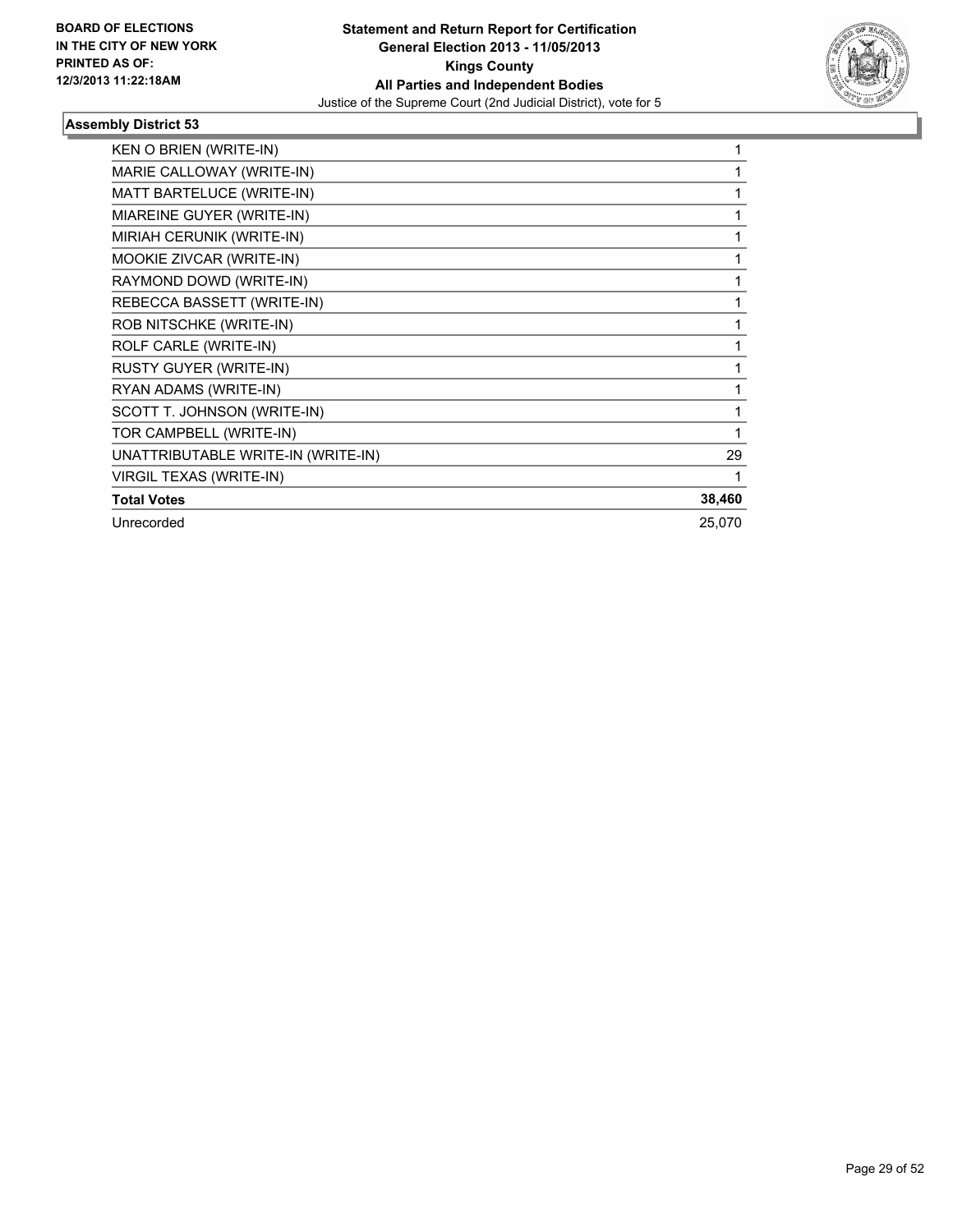

| PUBLIC COUNTER                                           | 9,847  |
|----------------------------------------------------------|--------|
| <b>EMERGENCY</b>                                         | 16     |
| <b>ABSENTEE/MILITARY</b>                                 | 107    |
| <b>FEDERAL</b>                                           | 0      |
| SPECIAL PRESIDENTIAL                                     | 0      |
| <b>AFFIDAVIT</b>                                         | 190    |
| <b>Total Ballots</b>                                     | 10,160 |
| Less - Inapplicable Federal/Special Presidential Ballots | 0      |
| <b>Total Applicable Ballots</b>                          | 10,160 |
| BETTY J. WILLIAMS (DEMOCRATIC)                           | 6,921  |
| BETTY J. WILLIAMS (REPUBLICAN)                           | 217    |
| BETTY J. WILLIAMS (CONSERVATIVE)                         | 77     |
| KEVIN A. FINNEGAN (WORKING FAMILIES)                     | 399    |
| KENNETH P. SHERMAN (DEMOCRATIC)                          | 5,323  |
| KENNETH P. SHERMAN (REPUBLICAN)                          | 217    |
| KENNETH P. SHERMAN (CONSERVATIVE)                        | 65     |
| <b>ILAN SCHOENBERGER (WORKING FAMILIES)</b>              | 343    |
| DESMOND A. GREEN (DEMOCRATIC)                            | 5,578  |
| DESMOND A. GREEN (REPUBLICAN)                            | 194    |
| ROSS BRADY (CONSERVATIVE)                                | 108    |
| MENDY MIROCZNIK (WORKING FAMILIES)                       | 357    |
| BERNARD J. GRAHAM (DEMOCRATIC)                           | 5,330  |
| BERNARD J. GRAHAM (REPUBLICAN)                           | 201    |
| BERNARD J. GRAHAM (CONSERVATIVE)                         | 68     |
| DAWN M. JIMENEZ SALTA (DEMOCRATIC)                       | 5,668  |
| DAWN M. JIMENEZ SALTA (REPUBLICAN)                       | 193    |
| DAWN M. JIMENEZ SALTA (CONSERVATIVE)                     | 78     |
| ALEXANDER LANE (WRITE-IN)                                | 1      |
| JONATHAN GAIGE (WRITE-IN)                                | 1      |
| KATHY J. KING (WRITE-IN)                                 | 1      |
| KERRY HAYES (WRITE-IN)                                   | 1      |
| SHIRA SCHEINDLIN (WRITE-IN)                              | 1      |
| UNATTRIBUTABLE WRITE-IN (WRITE-IN)                       | 5      |
| <b>Total Votes</b>                                       | 31,347 |
| Unrecorded                                               | 19,453 |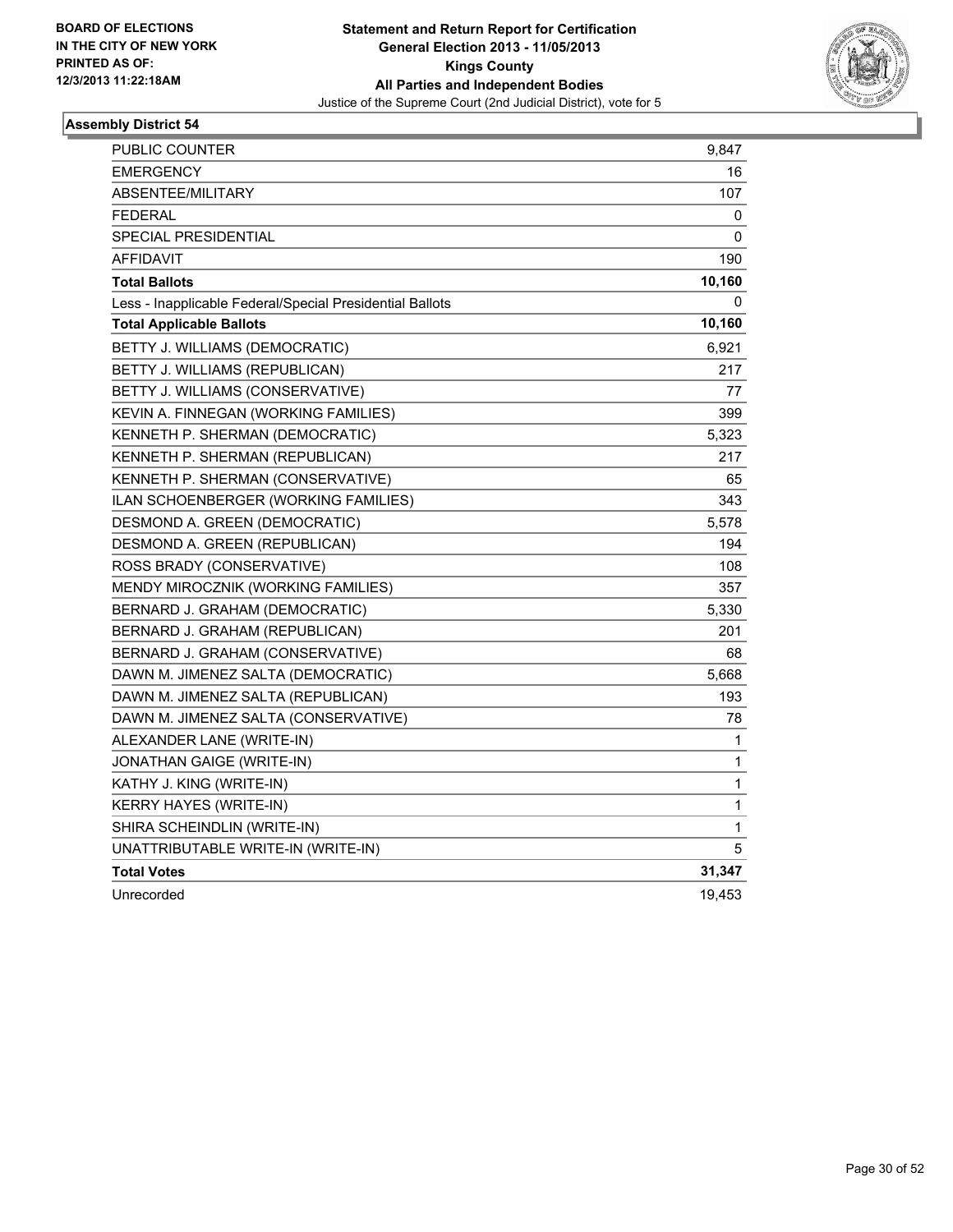

| PUBLIC COUNTER                                           | 13,948 |
|----------------------------------------------------------|--------|
| <b>EMERGENCY</b>                                         | 2      |
| ABSENTEE/MILITARY                                        | 192    |
| <b>FEDERAL</b>                                           | 0      |
| <b>SPECIAL PRESIDENTIAL</b>                              | 0      |
| AFFIDAVIT                                                | 235    |
| <b>Total Ballots</b>                                     | 14,377 |
| Less - Inapplicable Federal/Special Presidential Ballots | 0      |
| <b>Total Applicable Ballots</b>                          | 14,377 |
| BETTY J. WILLIAMS (DEMOCRATIC)                           | 10,490 |
| BETTY J. WILLIAMS (REPUBLICAN)                           | 132    |
| BETTY J. WILLIAMS (CONSERVATIVE)                         | 57     |
| KEVIN A. FINNEGAN (WORKING FAMILIES)                     | 364    |
| KENNETH P. SHERMAN (DEMOCRATIC)                          | 8,278  |
| KENNETH P. SHERMAN (REPUBLICAN)                          | 135    |
| KENNETH P. SHERMAN (CONSERVATIVE)                        | 47     |
| ILAN SCHOENBERGER (WORKING FAMILIES)                     | 286    |
| DESMOND A. GREEN (DEMOCRATIC)                            | 8,802  |
| DESMOND A. GREEN (REPUBLICAN)                            | 138    |
| ROSS BRADY (CONSERVATIVE)                                | 79     |
| MENDY MIROCZNIK (WORKING FAMILIES)                       | 314    |
| BERNARD J. GRAHAM (DEMOCRATIC)                           | 8,196  |
| BERNARD J. GRAHAM (REPUBLICAN)                           | 123    |
| BERNARD J. GRAHAM (CONSERVATIVE)                         | 56     |
| DAWN M. JIMENEZ SALTA (DEMOCRATIC)                       | 8,098  |
| DAWN M. JIMENEZ SALTA (REPUBLICAN)                       | 117    |
| DAWN M. JIMENEZ SALTA (CONSERVATIVE)                     | 54     |
| JOHN OLIVER (WRITE-IN)                                   | 1      |
| JON STEWART (WRITE-IN)                                   | 1      |
| JUDAK FRIEDLANDER (WRITE-IN)                             | 1      |
| OLIVER ROCHE (WRITE-IN)                                  | 1      |
| STEPHEN COLBERT (WRITE-IN)                               | 1      |
| TANISHA MICHEL (WRITE-IN)                                | 1      |
| UNATTRIBUTABLE WRITE-IN (WRITE-IN)                       | 4      |
| <b>Total Votes</b>                                       | 45,776 |
| Unrecorded                                               | 26,109 |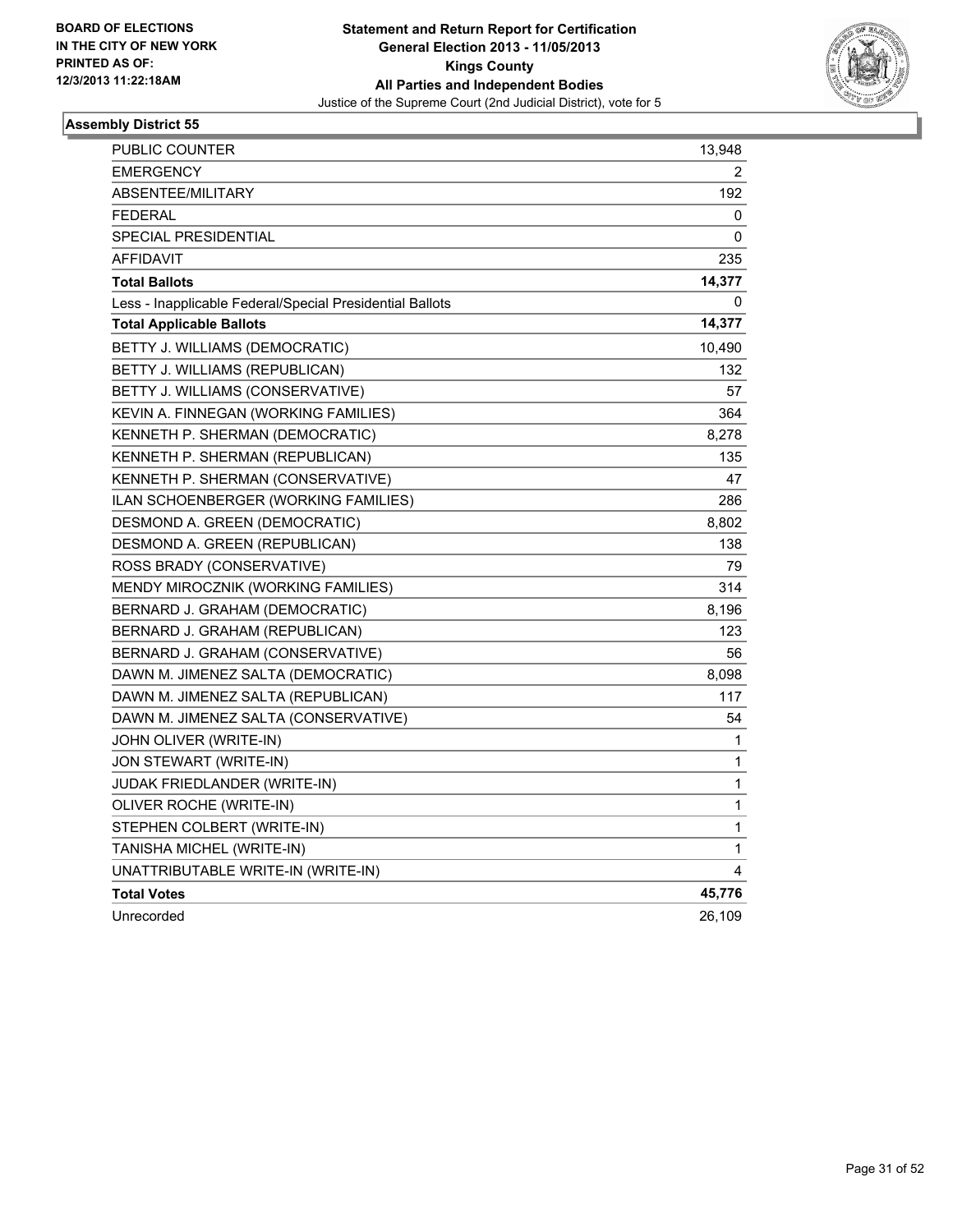

| PUBLIC COUNTER                                           | 17,641       |
|----------------------------------------------------------|--------------|
| EMERGENCY                                                | 30           |
| ABSENTEE/MILITARY                                        | 223          |
| <b>FEDERAL</b>                                           | 0            |
| SPECIAL PRESIDENTIAL                                     | 0            |
| <b>AFFIDAVIT</b>                                         | 263          |
| <b>Total Ballots</b>                                     | 18,157       |
| Less - Inapplicable Federal/Special Presidential Ballots | 0            |
| <b>Total Applicable Ballots</b>                          | 18,157       |
| BETTY J. WILLIAMS (DEMOCRATIC)                           | 12,882       |
| BETTY J. WILLIAMS (REPUBLICAN)                           | 187          |
| BETTY J. WILLIAMS (CONSERVATIVE)                         | 75           |
| KEVIN A. FINNEGAN (WORKING FAMILIES)                     | 1,007        |
| KENNETH P. SHERMAN (DEMOCRATIC)                          | 10,072       |
| KENNETH P. SHERMAN (REPUBLICAN)                          | 177          |
| KENNETH P. SHERMAN (CONSERVATIVE)                        | 73           |
| ILAN SCHOENBERGER (WORKING FAMILIES)                     | 881          |
| DESMOND A. GREEN (DEMOCRATIC)                            | 10,859       |
| DESMOND A. GREEN (REPUBLICAN)                            | 189          |
| ROSS BRADY (CONSERVATIVE)                                | 110          |
| MENDY MIROCZNIK (WORKING FAMILIES)                       | 944          |
| BERNARD J. GRAHAM (DEMOCRATIC)                           | 10,130       |
| BERNARD J. GRAHAM (REPUBLICAN)                           | 168          |
| BERNARD J. GRAHAM (CONSERVATIVE)                         | 87           |
| DAWN M. JIMENEZ SALTA (DEMOCRATIC)                       | 10,214       |
| DAWN M. JIMENEZ SALTA (REPUBLICAN)                       | 158          |
| DAWN M. JIMENEZ SALTA (CONSERVATIVE)                     | 88           |
| ALTON MADDOX (WRITE-IN)                                  | 1            |
| ANDREW BRODY (WRITE-IN)                                  | 1            |
| CAROLYN WILSON (WRITE-IN)                                | 1            |
| JON STEWART (WRITE-IN)                                   | 1            |
| KEVIN O'CONNELL (WRITE-IN)                               | 1            |
| LARNE AVILA (WRITE-IN)                                   | 1            |
| LIZ LOW (WRITE-IN)                                       | 1            |
| LUMUMBA BANLEL (WRITE-IN)                                | 1            |
| MARY WAILECK (WRITE-IN)                                  | 1            |
| SYLVIA KINARD (WRITE-IN)                                 | $\mathbf{1}$ |
| UNATTRIBUTABLE WRITE-IN (WRITE-IN)                       | 11           |
| WENDY ALLEN (WRITE-IN)                                   | 1            |
| <b>Total Votes</b>                                       | 58,323       |
| Unrecorded                                               | 32,462       |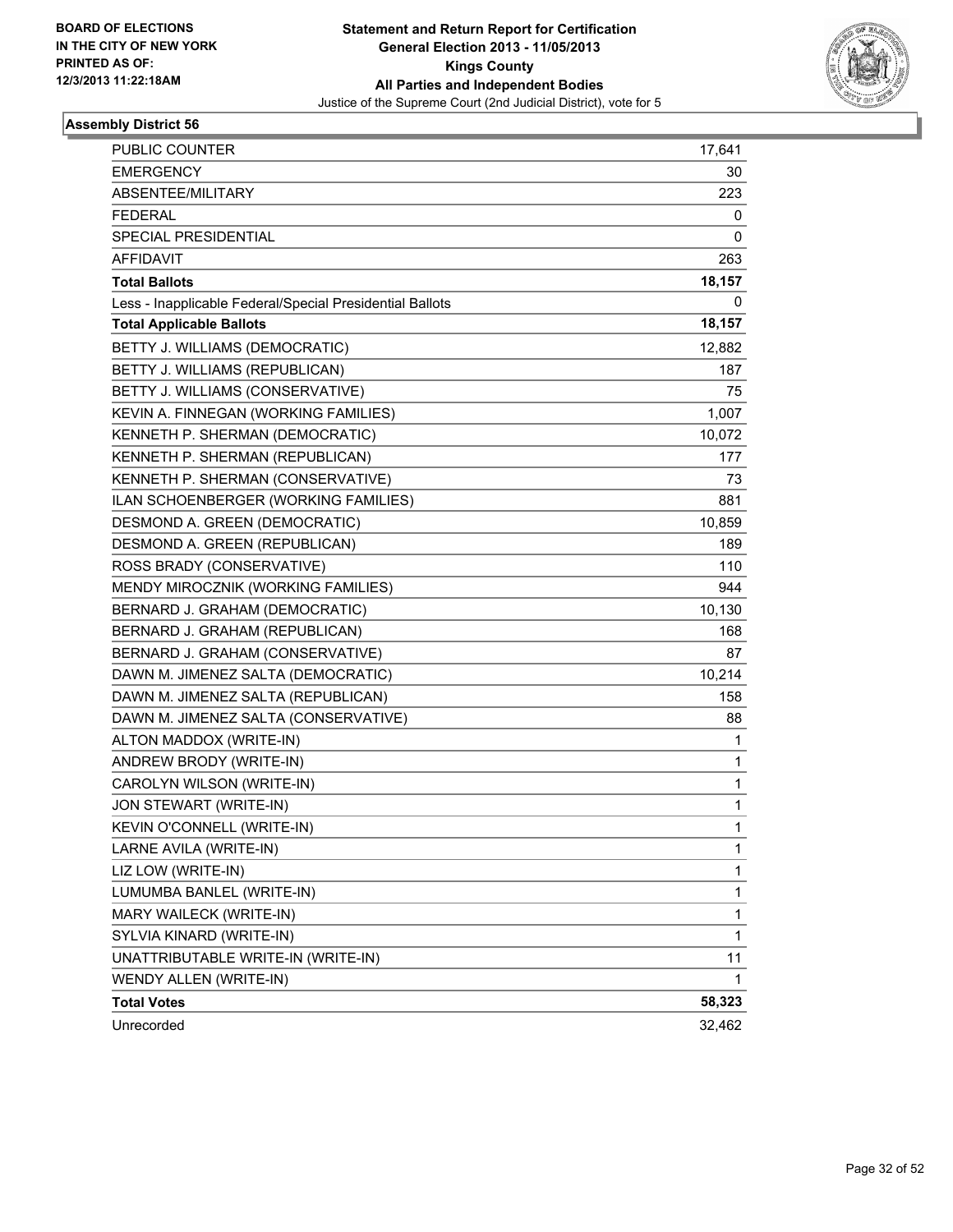

| <b>PUBLIC COUNTER</b>                                    | 24,525 |
|----------------------------------------------------------|--------|
| <b>EMERGENCY</b>                                         | 122    |
| ABSENTEE/MILITARY                                        | 573    |
| <b>FEDERAL</b>                                           | 0      |
| <b>SPECIAL PRESIDENTIAL</b>                              | 0      |
| AFFIDAVIT                                                | 410    |
| <b>Total Ballots</b>                                     | 25,630 |
| Less - Inapplicable Federal/Special Presidential Ballots | 0      |
| <b>Total Applicable Ballots</b>                          | 25,630 |
| BETTY J. WILLIAMS (DEMOCRATIC)                           | 17,354 |
| BETTY J. WILLIAMS (REPUBLICAN)                           | 327    |
| BETTY J. WILLIAMS (CONSERVATIVE)                         | 131    |
| KEVIN A. FINNEGAN (WORKING FAMILIES)                     | 3,372  |
| KENNETH P. SHERMAN (DEMOCRATIC)                          | 14,072 |
| KENNETH P. SHERMAN (REPUBLICAN)                          | 324    |
| KENNETH P. SHERMAN (CONSERVATIVE)                        | 135    |
| ILAN SCHOENBERGER (WORKING FAMILIES)                     | 3,287  |
| DESMOND A. GREEN (DEMOCRATIC)                            | 14,802 |
| DESMOND A. GREEN (REPUBLICAN)                            | 317    |
| ROSS BRADY (CONSERVATIVE)                                | 221    |
| MENDY MIROCZNIK (WORKING FAMILIES)                       | 3,456  |
| BERNARD J. GRAHAM (DEMOCRATIC)                           | 14,797 |
| BERNARD J. GRAHAM (REPUBLICAN)                           | 333    |
| BERNARD J. GRAHAM (CONSERVATIVE)                         | 149    |
| DAWN M. JIMENEZ SALTA (DEMOCRATIC)                       | 15,561 |
| DAWN M. JIMENEZ SALTA (REPUBLICAN)                       | 303    |
| DAWN M. JIMENEZ SALTA (CONSERVATIVE)                     | 165    |
| ABE GEORGE (WRITE-IN)                                    | 1      |
| ALEX AKELLANO (WRITE-IN)                                 | 4      |
| AMANDA BREWSTER (WRITE-IN)                               | 1      |
| ANDY PECK (WRITE-IN)                                     | 1      |
| BEN FAMA (WRITE-IN)                                      | 1      |
| BILL MURRAY (WRITE-IN)                                   | 1      |
| BRUCE WRIGHT JR. (WRITE-IN)                              | 1      |
| CASEY SONNEBAM (WRITE-IN)                                | 1      |
| CHRIS BLAKE (WRITE-IN)                                   | 1      |
| CHRISTOPHER RED (WRITE-IN)                               | 1      |
| <b>COLLEEN FECHNER (WRITE-IN)</b>                        | 1      |
| DANIEL SIMONETTE (WRITE-IN)                              | 1      |
| DINAH RESTLER (WRITE-IN)                                 | 1      |
| ELIOT SPITZER (WRITE-IN)                                 | 2      |
| EMERCY BAY (WRITE-IN)                                    | 1      |
| FATIMA ASHIUF (WRITE-IN)                                 | 1      |
| FRED FIRESTONE (WRITE-IN)                                | 1      |
| JACK MCCOY (WRITE-IN)                                    | 5      |
| JACQUELINE POMTDUJOUR (WRITE-IN)                         | 1      |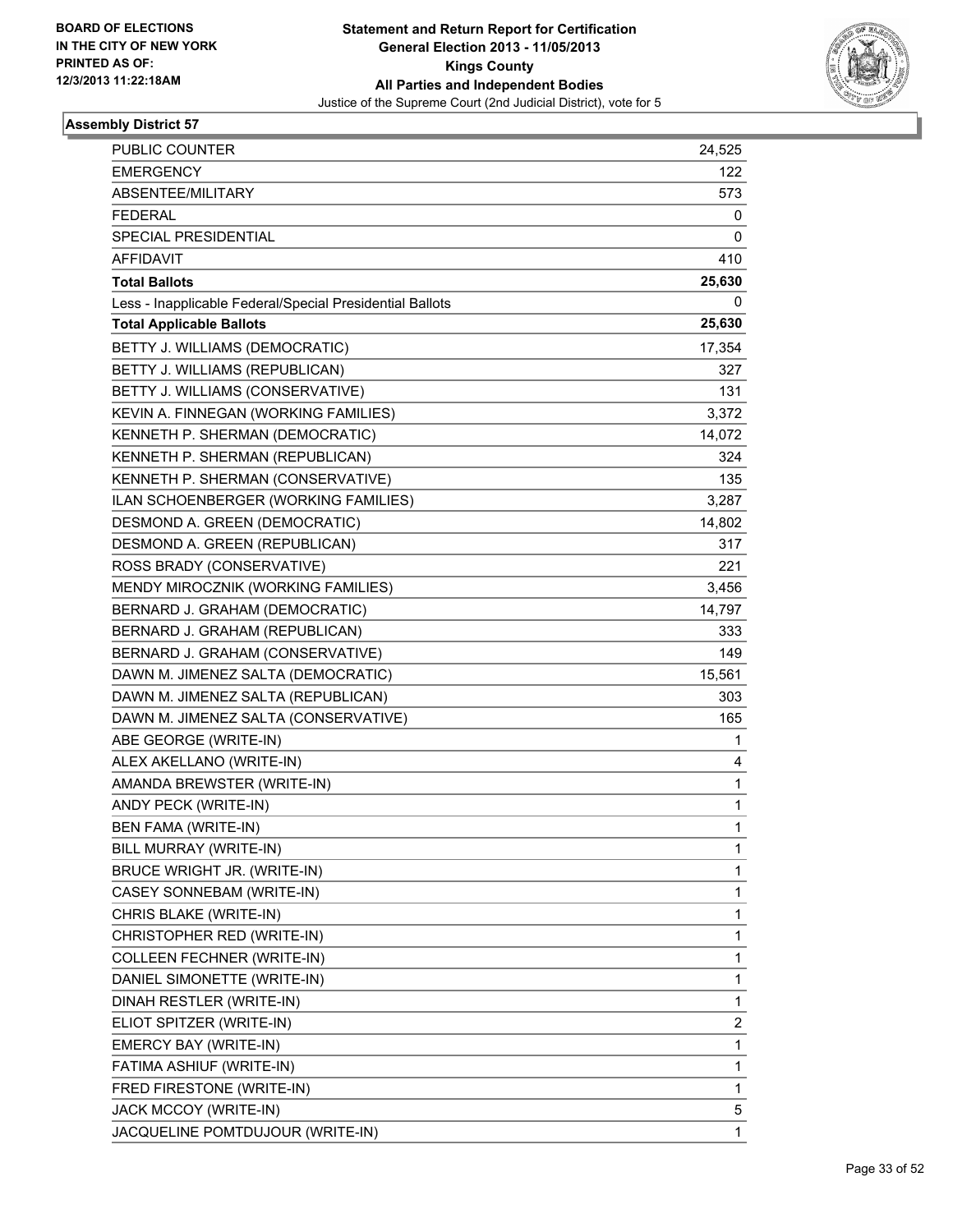

| JASON CENATO (WRITE-IN)            | 1      |
|------------------------------------|--------|
| JOEL LANDAO (WRITE-IN)             | 1      |
| JOHN LLOYD KAISER (WRITE-IN)       | 1      |
| LAURIE PUCA (WRITE-IN)             | 1      |
| MAJOR OWENS (WRITE-IN)             | 2      |
| MARIA ARIAS (WRITE-IN)             | 1      |
| MASHA SKEWITZ (WRITE-IN)           | 1      |
| MATT COWLARD (WRITE-IN)            | 1      |
| MAUREEN DUCLER (WRITE-IN)          | 1      |
| <b>MAYA WILLIAMSON (WRITE-IN)</b>  | 1      |
| MICHAEL NEC (WRITE-IN)             | 1      |
| PETER SCHUMANN (WRITE-IN)          | 1      |
| PETER VITAKIS (WRITE-IN)           | 1      |
| PRINCE MANGO (WRITE-IN)            | 1      |
| RANDALL JOSEPH MAKIE J (WRITE-IN)  | 1      |
| RENEE HOLMES (WRITE-IN)            | 5      |
| RICK BROWN (WRITE-IN)              | 1      |
| ROBERT PUCA (WRITE-IN)             | 1      |
| RYAN IRICISH (WRITE-IN)            | 1      |
| SARAH HALPERN (WRITE-IN)           | 1      |
| SETH WILLIAMSON (WRITE-IN)         | 1      |
| SHAYE RUBIN (WRITE-IN)             | 1      |
| STRINGER BELL (WRITE-IN)           | 2      |
| SUSAN MUATH (WRITE-IN)             | 1      |
| TIMOTHY BYRNES (WRITE-IN)          | 1      |
| TIMOTHY GERAGATY (WRITE-IN)        | 1      |
| TYLER ASKEW (WRITE-IN)             | 1      |
| UNATTRIBUTABLE WRITE-IN (WRITE-IN) | 57     |
| VIRGINIA PIKE (WRITE-IN)           | 1      |
| <b>Total Votes</b>                 | 89,224 |
| Unrecorded                         | 38,926 |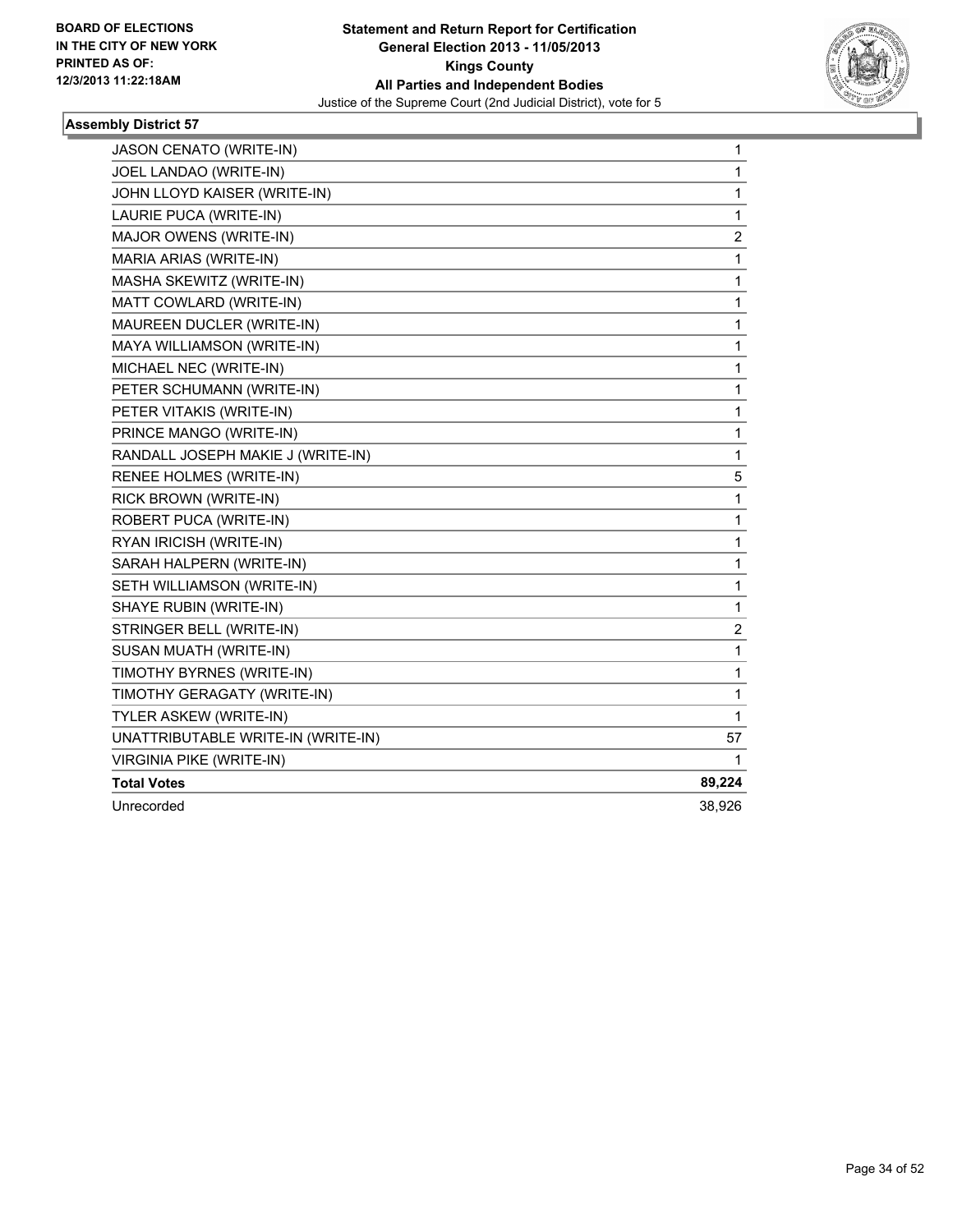

| PUBLIC COUNTER                                           | 19,411 |
|----------------------------------------------------------|--------|
| <b>EMERGENCY</b>                                         | 1      |
| ABSENTEE/MILITARY                                        | 359    |
| <b>FEDERAL</b>                                           | 0      |
| <b>SPECIAL PRESIDENTIAL</b>                              | 0      |
| <b>AFFIDAVIT</b>                                         | 287    |
| <b>Total Ballots</b>                                     | 20,058 |
| Less - Inapplicable Federal/Special Presidential Ballots | 0      |
| <b>Total Applicable Ballots</b>                          | 20,058 |
| BETTY J. WILLIAMS (DEMOCRATIC)                           | 15,448 |
| BETTY J. WILLIAMS (REPUBLICAN)                           | 183    |
| BETTY J. WILLIAMS (CONSERVATIVE)                         | 71     |
| KEVIN A. FINNEGAN (WORKING FAMILIES)                     | 420    |
| KENNETH P. SHERMAN (DEMOCRATIC)                          | 13,050 |
| KENNETH P. SHERMAN (REPUBLICAN)                          | 221    |
| KENNETH P. SHERMAN (CONSERVATIVE)                        | 73     |
| ILAN SCHOENBERGER (WORKING FAMILIES)                     | 304    |
| DESMOND A. GREEN (DEMOCRATIC)                            | 13,680 |
| DESMOND A. GREEN (REPUBLICAN)                            | 205    |
| ROSS BRADY (CONSERVATIVE)                                | 127    |
| MENDY MIROCZNIK (WORKING FAMILIES)                       | 334    |
| BERNARD J. GRAHAM (DEMOCRATIC)                           | 12,906 |
| BERNARD J. GRAHAM (REPUBLICAN)                           | 197    |
| BERNARD J. GRAHAM (CONSERVATIVE)                         | 84     |
| DAWN M. JIMENEZ SALTA (DEMOCRATIC)                       | 12,734 |
| DAWN M. JIMENEZ SALTA (REPUBLICAN)                       | 199    |
| DAWN M. JIMENEZ SALTA (CONSERVATIVE)                     | 68     |
| UNATTRIBUTABLE WRITE-IN (WRITE-IN)                       | 8      |
| <b>Total Votes</b>                                       | 70,312 |
| Unrecorded                                               | 29,978 |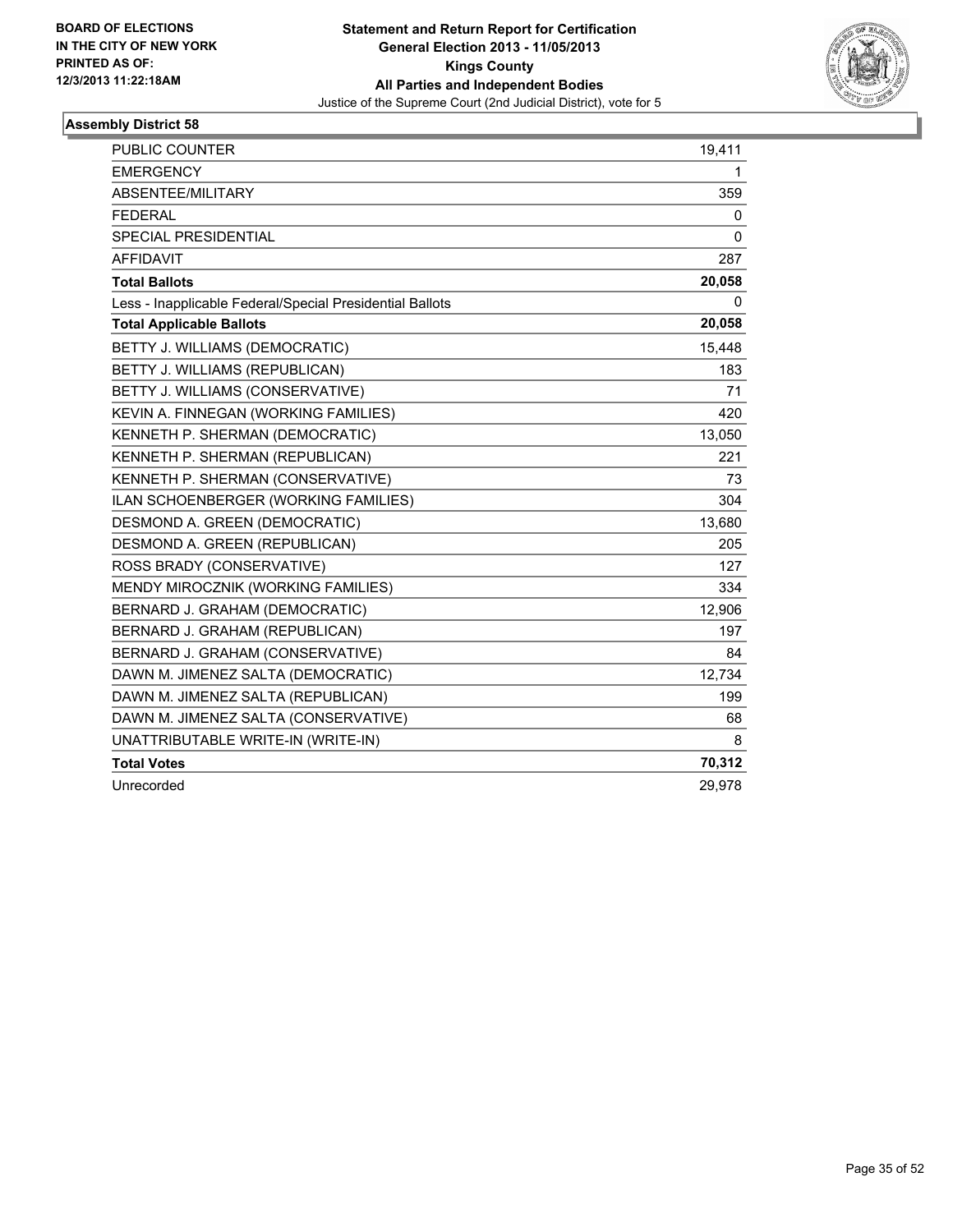

| PUBLIC COUNTER                                           | 19,786 |
|----------------------------------------------------------|--------|
| <b>EMERGENCY</b>                                         | 3      |
| ABSENTEE/MILITARY                                        | 339    |
| <b>FEDERAL</b>                                           | 0      |
| SPECIAL PRESIDENTIAL                                     | 0      |
| AFFIDAVIT                                                | 250    |
| <b>Total Ballots</b>                                     | 20,378 |
| Less - Inapplicable Federal/Special Presidential Ballots | 0      |
| <b>Total Applicable Ballots</b>                          | 20,378 |
| BETTY J. WILLIAMS (DEMOCRATIC)                           | 12,414 |
| BETTY J. WILLIAMS (REPUBLICAN)                           | 2,015  |
| BETTY J. WILLIAMS (CONSERVATIVE)                         | 701    |
| KEVIN A. FINNEGAN (WORKING FAMILIES)                     | 941    |
| KENNETH P. SHERMAN (DEMOCRATIC)                          | 10,772 |
| KENNETH P. SHERMAN (REPUBLICAN)                          | 2,079  |
| KENNETH P. SHERMAN (CONSERVATIVE)                        | 754    |
| ILAN SCHOENBERGER (WORKING FAMILIES)                     | 620    |
| DESMOND A. GREEN (DEMOCRATIC)                            | 10,817 |
| DESMOND A. GREEN (REPUBLICAN)                            | 1,783  |
| ROSS BRADY (CONSERVATIVE)                                | 1,157  |
| MENDY MIROCZNIK (WORKING FAMILIES)                       | 590    |
| BERNARD J. GRAHAM (DEMOCRATIC)                           | 10,626 |
| BERNARD J. GRAHAM (REPUBLICAN)                           | 1,956  |
| BERNARD J. GRAHAM (CONSERVATIVE)                         | 762    |
| DAWN M. JIMENEZ SALTA (DEMOCRATIC)                       | 10,518 |
| DAWN M. JIMENEZ SALTA (REPUBLICAN)                       | 1,839  |
| DAWN M. JIMENEZ SALTA (CONSERVATIVE)                     | 725    |
| ARLEEN PEACE (WRITE-IN)                                  | 1      |
| <b>BUGS BUNNY (WRITE-IN)</b>                             | 1      |
| CLARK KENT (WRITE-IN)                                    | 1      |
| DOROTHY MILSTEIN (WRITE-IN)                              | 1      |
| HARRSON PEACE (WRITE-IN)                                 | 1      |
| JASON SOLOMON (WRITE-IN)                                 | 1      |
| JENNIFER COLBERT (WRITE-IN)                              | 1      |
| JOE KRAMER (WRITE-IN)                                    | 1      |
| JOHN PUPA (WRITE-IN)                                     | 1      |
| JUNIOR PEACE (WRITE-IN)                                  | 1      |
| MARINO RIVERA (WRITE-IN)                                 | 1      |
| MARLENE PODELL (WRITE-IN)                                | 1      |
| MARTIN ADLER (WRITE-IN)                                  | 1      |
| MENOCHOU WHITE (WRITE-IN)                                | 1      |
| OMAR LITTLE (WRITE-IN)                                   | 1      |
| PETER PARKER (WRITE-IN)                                  | 1      |
| RICH BROWN (WRITE-IN)                                    | 1      |
| STEWART MILSTEIN (WRITE-IN)                              | 1      |
| UNATTRIBUTABLE WRITE-IN (WRITE-IN)                       | 4      |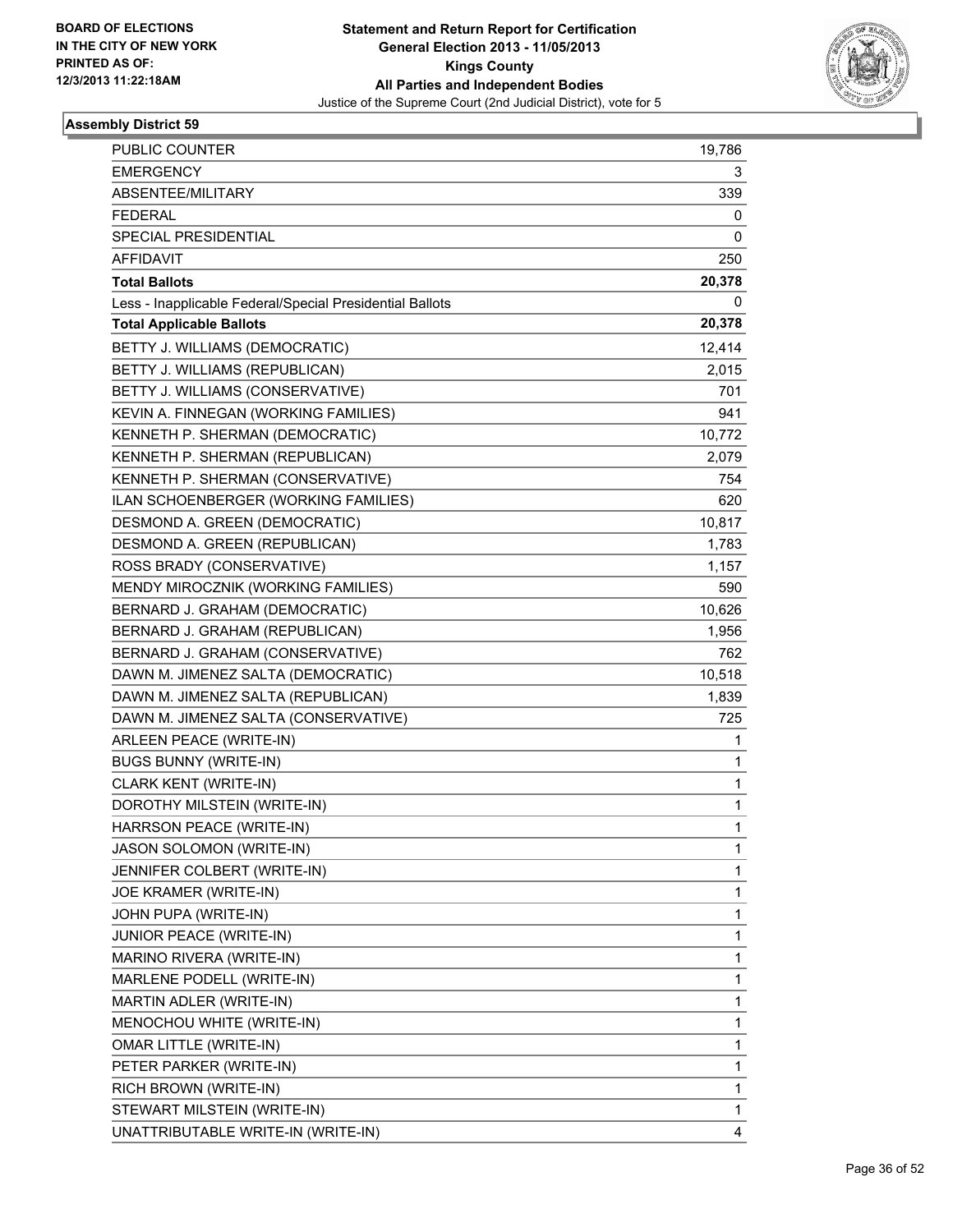

| <b>Total Votes</b>                                       | 71,091       |
|----------------------------------------------------------|--------------|
| Unrecorded                                               | 30.799       |
| <b>Assembly District 60</b>                              |              |
| <b>PUBLIC COUNTER</b>                                    | 16,891       |
| <b>EMERGENCY</b>                                         | 11           |
| ABSENTEE/MILITARY                                        | 159          |
| <b>FEDERAL</b>                                           | 0            |
| SPECIAL PRESIDENTIAL                                     | 0            |
| <b>AFFIDAVIT</b>                                         | 253          |
| <b>Total Ballots</b>                                     | 17,314       |
| Less - Inapplicable Federal/Special Presidential Ballots | 0            |
| <b>Total Applicable Ballots</b>                          | 17,314       |
| BETTY J. WILLIAMS (DEMOCRATIC)                           | 12,505       |
| BETTY J. WILLIAMS (REPUBLICAN)                           | 203          |
| BETTY J. WILLIAMS (CONSERVATIVE)                         | 57           |
| KEVIN A. FINNEGAN (WORKING FAMILIES)                     | 414          |
| KENNETH P. SHERMAN (DEMOCRATIC)                          | 9,890        |
| KENNETH P. SHERMAN (REPUBLICAN)                          | 222          |
| KENNETH P. SHERMAN (CONSERVATIVE)                        | 59           |
| ILAN SCHOENBERGER (WORKING FAMILIES)                     | 312          |
| DESMOND A. GREEN (DEMOCRATIC)                            | 10,241       |
| DESMOND A. GREEN (REPUBLICAN)                            | 191          |
| ROSS BRADY (CONSERVATIVE)                                | 113          |
| MENDY MIROCZNIK (WORKING FAMILIES)                       | 336          |
| BERNARD J. GRAHAM (DEMOCRATIC)                           | 9,691        |
| BERNARD J. GRAHAM (REPUBLICAN)                           | 191          |
| BERNARD J. GRAHAM (CONSERVATIVE)                         | 84           |
| DAWN M. JIMENEZ SALTA (DEMOCRATIC)                       | 9,656        |
| DAWN M. JIMENEZ SALTA (REPUBLICAN)                       | 183          |
| DAWN M. JIMENEZ SALTA (CONSERVATIVE)                     | 72           |
| ALTON MADDOX (WRITE-IN)                                  | $\mathbf{1}$ |
| UNATTRIBUTABLE WRITE-IN (WRITE-IN)                       | 30           |
| WILLIAM THOMPSON (WRITE-IN)                              | 1            |
| <b>Total Votes</b>                                       | 54,452       |
| Unrecorded                                               | 32,118       |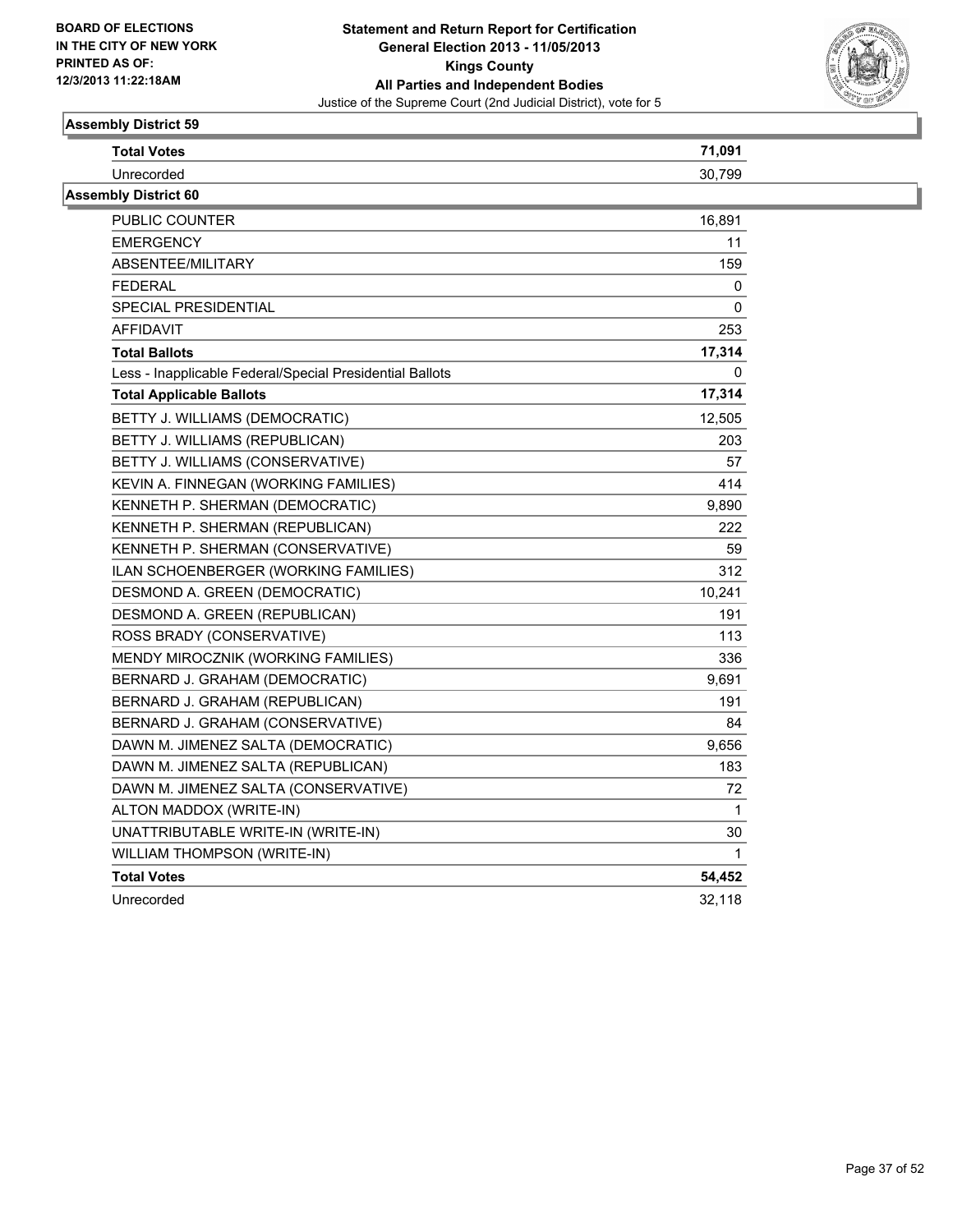

| PUBLIC COUNTER                                           | 4,721  |
|----------------------------------------------------------|--------|
| <b>EMERGENCY</b>                                         | 0      |
| <b>ABSENTEE/MILITARY</b>                                 | 118    |
| <b>FEDERAL</b>                                           | 0      |
| SPECIAL PRESIDENTIAL                                     | 0      |
| AFFIDAVIT                                                | 56     |
| <b>Total Ballots</b>                                     | 4,895  |
| Less - Inapplicable Federal/Special Presidential Ballots | 0      |
| <b>Total Applicable Ballots</b>                          | 4,895  |
| BETTY J. WILLIAMS (DEMOCRATIC)                           | 1,950  |
| BETTY J. WILLIAMS (REPUBLICAN)                           | 1,111  |
| BETTY J. WILLIAMS (CONSERVATIVE)                         | 455    |
| KEVIN A. FINNEGAN (WORKING FAMILIES)                     | 577    |
| KENNETH P. SHERMAN (DEMOCRATIC)                          | 1,774  |
| KENNETH P. SHERMAN (REPUBLICAN)                          | 1,095  |
| KENNETH P. SHERMAN (CONSERVATIVE)                        | 480    |
| ILAN SCHOENBERGER (WORKING FAMILIES)                     | 401    |
| DESMOND A. GREEN (DEMOCRATIC)                            | 1,695  |
| DESMOND A. GREEN (REPUBLICAN)                            | 1,007  |
| ROSS BRADY (CONSERVATIVE)                                | 668    |
| MENDY MIROCZNIK (WORKING FAMILIES)                       | 372    |
| BERNARD J. GRAHAM (DEMOCRATIC)                           | 1,843  |
| BERNARD J. GRAHAM (REPUBLICAN)                           | 1,056  |
| BERNARD J. GRAHAM (CONSERVATIVE)                         | 495    |
| DAWN M. JIMENEZ SALTA (DEMOCRATIC)                       | 1,893  |
| DAWN M. JIMENEZ SALTA (REPUBLICAN)                       | 1,028  |
| DAWN M. JIMENEZ SALTA (CONSERVATIVE)                     | 482    |
| ALAN P. GALLO (WRITE-IN)                                 | 1      |
| CAPTAN MORGAN (WRITE-IN)                                 | 2      |
| JOHN ANELLUTO (WRITE-IN)                                 | 1      |
| RACHD D. GOLD (WRITE-IN)                                 | 1      |
| RALPH SABATINO (WRITE-IN)                                | 4      |
| <b>Total Votes</b>                                       | 18,391 |
| Unrecorded                                               | 6,084  |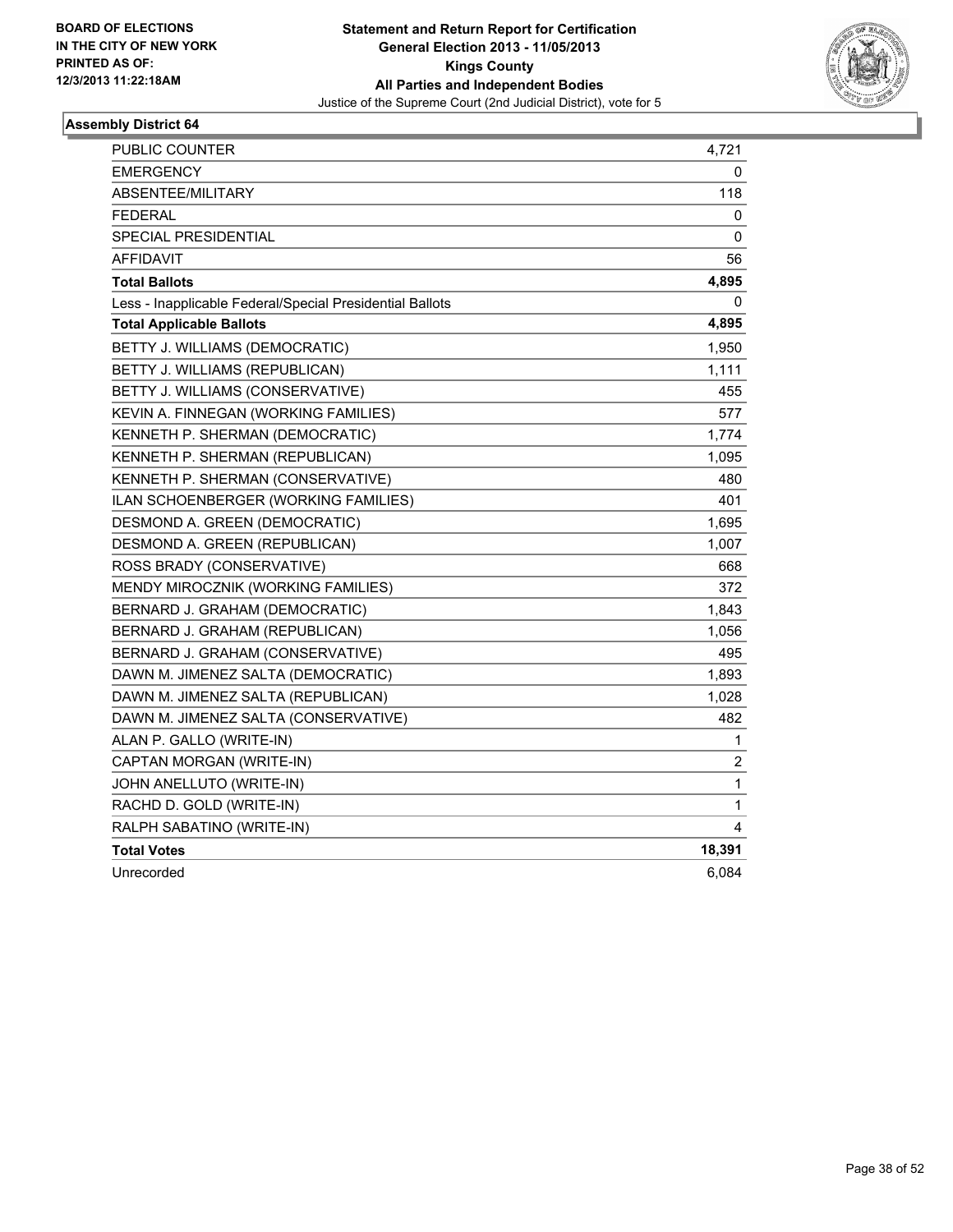

| <b>PUBLIC COUNTER</b>                                    | 332,720     |
|----------------------------------------------------------|-------------|
| <b>EMERGENCY</b>                                         | 1,353       |
| ABSENTEE/MILITARY                                        | 6,865       |
| <b>FEDERAL</b>                                           | 0           |
| SPECIAL PRESIDENTIAL                                     | 0           |
| <b>AFFIDAVIT</b>                                         | 4,660       |
| <b>Total Ballots</b>                                     | 345,598     |
| Less - Inapplicable Federal/Special Presidential Ballots | 0           |
| <b>Total Applicable Ballots</b>                          | 345,598     |
| BETTY J. WILLIAMS (DEMOCRATIC)                           | 198,764     |
| BETTY J. WILLIAMS (REPUBLICAN)                           | 27,770      |
| BETTY J. WILLIAMS (CONSERVATIVE)                         | 8,918       |
| KEVIN A. FINNEGAN (WORKING FAMILIES)                     | 27,836      |
| KENNETH P. SHERMAN (DEMOCRATIC)                          | 165,700     |
| KENNETH P. SHERMAN (REPUBLICAN)                          | 28,611      |
| KENNETH P. SHERMAN (CONSERVATIVE)                        | 9,470       |
| ILAN SCHOENBERGER (WORKING FAMILIES)                     | 27,568      |
| DESMOND A. GREEN (DEMOCRATIC)                            | 168,396     |
| DESMOND A. GREEN (REPUBLICAN)                            | 24,740      |
| ROSS BRADY (CONSERVATIVE)                                | 13,476      |
| MENDY MIROCZNIK (WORKING FAMILIES)                       | 28,166      |
| BERNARD J. GRAHAM (DEMOCRATIC)                           | 168,494     |
| BERNARD J. GRAHAM (REPUBLICAN)                           | 26,581      |
| BERNARD J. GRAHAM (CONSERVATIVE)                         | 9,868       |
| DAWN M. JIMENEZ SALTA (DEMOCRATIC)                       | 173,040     |
| DAWN M. JIMENEZ SALTA (REPUBLICAN)                       | 24,742      |
| DAWN M. JIMENEZ SALTA (CONSERVATIVE)                     | 9,258       |
| AANDREW BORROCK (WRITE-IN)                               | 1           |
| AARON NAPARSTEK (WRITE-IN)                               | 1           |
| ABE GEORGE (WRITE-IN)                                    | 1           |
| ABRAHAM BERMAN (WRITE-IN)                                | 1           |
| ABRAHAM HARTMAN (WRITE-IN)                               | $\mathbf 1$ |
| ABRAHAM STRASFELD (WRITE-IN)                             | 1           |
| ADAM BURGENETFLED (WRITE-IN)                             | 1           |
| ADAM DIELO (WRITE-IN)                                    | 1           |
| ADAM MEYERS (WRITE-IN)                                   | 1           |
| ADOLFO CERRION JR (WRITE-IN)                             | 1           |
| AHRON MILWEN (WRITE-IN)                                  | 5           |
| AKIVA TAIBER (WRITE-IN)                                  | 1           |
| AL TOOW (WRITE-IN)                                       | 1           |
| ALAN P. GALLO (WRITE-IN)                                 | 1           |
| ALEX AKELLANO (WRITE-IN)                                 | 4           |
| ALEX GILVARY (WRITE-IN)                                  | 1           |
| ALEXANDER AMES (WRITE-IN)                                | 1           |
| ALEXANDER LANE (WRITE-IN)                                | 1           |
| ALEXANDER PRECHT (WRITE-IN)                              | 1           |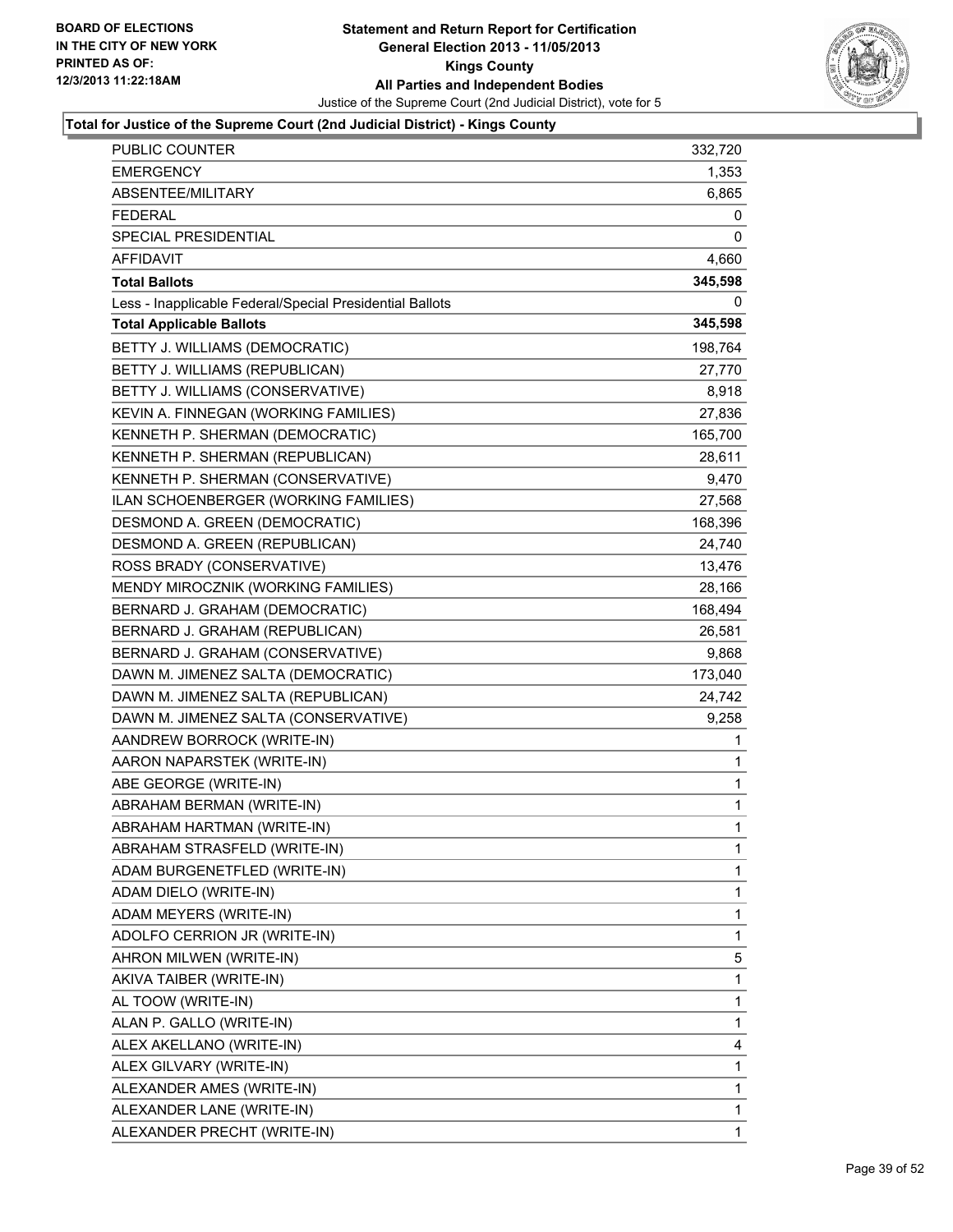

| ALLEN HUSKIN (WRITE-IN)             | 1                         |
|-------------------------------------|---------------------------|
| ALTON MADDOX (WRITE-IN)             | 3                         |
| AMANDA BREWSTER (WRITE-IN)          | 1                         |
| AMY TEINSTEIN (WRITE-IN)            | 1                         |
| ANDREW BRODY (WRITE-IN)             | 1                         |
| ANDREW CUOMO (WRITE-IN)             | 1                         |
| ANDREW MARTIN (WRITE-IN)            | 1                         |
| ANDY PECK (WRITE-IN)                | 1                         |
|                                     | 1                         |
| ANJAN CHOWDREY (WRITE-IN)           | 1                         |
| ANN MILLER (WRITE-IN)               | 1                         |
| ANN SCHNIDER (WRITE-IN)             | $\overline{c}$            |
| ANN SWERN (WRITE-IN)                | 1                         |
| ANNA STERN (WRITE-IN)               | 1                         |
| ANNE ARCHER (WRITE-IN)              | 1                         |
| ANTHONY GRISANTE (WRITE-IN)         | 1                         |
| ANTHONY HILTON (WRITE-IN)           | 1                         |
| ANTHONY NOADIC (WRITE-IN)           | 1                         |
| ANTHONY R. ESPOSITO (WRITE-IN)      | 1                         |
| ANTHONY RUFFINI (WRITE-IN)          | 1                         |
| ANTHONY WEINER (WRITE-IN)           | 1                         |
| AREL ENGLISH (WRITE-IN)             | 1                         |
| ARGEH ROSS (WRITE-IN)               | 1                         |
| ARISHA ROSENBERG (WRITE-IN)         | $\mathbf{2}$              |
| ARJAY YAO (WRITE-IN)                | 1                         |
| ARLEEN PEACE (WRITE-IN)             | 1                         |
| ARRAOY UAGAN (WRITE-IN)             | 1                         |
|                                     |                           |
| ARTHER SCHUR (WRITE-IN)             | 1                         |
| ARUTHUR AIDALA (WRITE-IN)           | 1                         |
| ARVID BLOOMFIELD (WRITE-IN)         | 1                         |
| ASHER URBACH (WRITE-IN)             | 1                         |
| <b>ASSATA SHAKUR (WRITE-IN)</b>     | 4                         |
| ATDHE PILKU (WRITE-IN)              | 1                         |
| AVRAHOM ROSENGERY (WRITE-IN)        | 1                         |
| BALTHAZERR FLEMING JONES (WRITE-IN) | 1                         |
| <b>BARACK OBAMA (WRITE-IN)</b>      | 1                         |
| BARAK OBAMA (WRITE-IN)              | 1                         |
| BECKY GIARDANO (WRITE-IN)           | 1                         |
| <b>BEN CHADWICK (WRITE-IN)</b>      | 1                         |
| BEN FAMA (WRITE-IN)                 | 1                         |
| <b>BEN LERNER (WRITE-IN)</b>        | 1                         |
| BEN TRIPP (WRITE-IN)                | 1                         |
| BERNARD GOETE (WRITE-IN)            | 1                         |
| BERNARD MASLOW (WRITE-IN)           | 1                         |
| BERNHARD GOETZ (WRITE-IN)           | 1                         |
|                                     | ANGELA FERRERO (WRITE-IN) |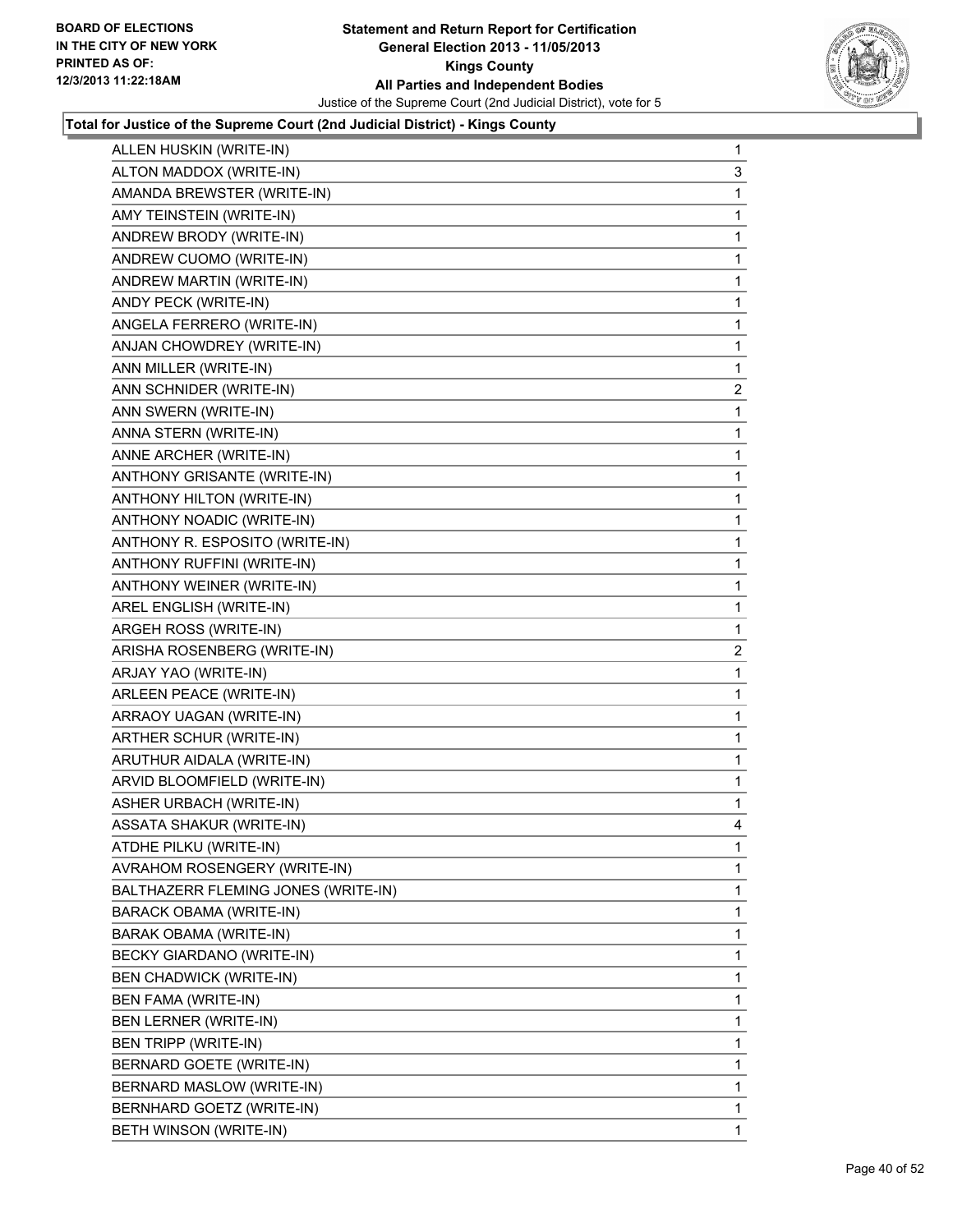

| BETHANY MALONE (WRITE-IN)          | 1                       |
|------------------------------------|-------------------------|
| BETTY J WILLIAMS (WRITE-IN)        | 1                       |
| BETTY MALONEY (WRITE-IN)           | 1                       |
| BETTY WILLIAMS (WRITE-IN)          | 1                       |
| BIAMMIN TORN (WRITE-IN)            | 1                       |
| BILL CLINTON (WRITE-IN)            | 1                       |
| BILL DEBLASIO (WRITE-IN)           | 1                       |
| BILL MURRAY (WRITE-IN)             | 1                       |
| BISHOP NICHOLAS DIMARZO (WRITE-IN) | $\overline{\mathbf{c}}$ |
| <b>BOB DYLON (WRITE-IN)</b>        | 1                       |
| BORIS ZIVOTOV (WRITE-IN)           | 1                       |
| BRAD SUSSMAN (WRITE-IN)            | 1                       |
| BRETT WYNKOOP (WRITE-IN)           | 1                       |
| BRIAN BURSTYN (WRITE-IN)           | 1                       |
| <b>BRUCE SPRINGER (WRITE-IN)</b>   | 1                       |
| BRUCE WRIGHT JR. (WRITE-IN)        | 1                       |
| <b>BRUCK KLEIN (WRITE-IN)</b>      | 1                       |
| BRYAN BOYER (WRITE-IN)             | 1                       |
| <b>BUGS BUNNY (WRITE-IN)</b>       | 1                       |
| <b>BURECH FISCH (WRITE-IN)</b>     | 1                       |
| CALVINE JOHNSON (WRITE-IN)         | 1                       |
| CAPTAN MORGAN (WRITE-IN)           | $\overline{2}$          |
| CARLOS DANGER (WRITE-IN)           | 3                       |
| CARLY CARPENTE (WRITE-IN)          | 1                       |
| CARMEN STROCK (WRITE-IN)           | 1                       |
| CARMINE RUSSOTTI (WRITE-IN)        | 1                       |
| CAROL LIPTON (WRITE-IN)            | 1                       |
| CAROLE PERIS (WRITE-IN)            | 1                       |
| CAROLINE FROSCH (WRITE-IN)         | 1                       |
| CAROLYN WILSON (WRITE-IN)          | 1                       |
| CARREN STROCK (WRITE-IN)           | 1                       |
| CARTER DAHQET (WRITE-IN)           | 1                       |
| CASEY SONNEBAM (WRITE-IN)          | 1                       |
| CASTA VANWART (WRITE-IN)           | $\mathbf{1}$            |
| CATHERINE CHRISTIAN (WRITE-IN)     | 1                       |
| CATHY WELSH (WRITE-IN)             | 1                       |
| CHAD PENNINGTON (WRITE-IN)         | 1                       |
| CHANOCA LEBUNG (WRITE-IN)          | 1                       |
| CHARLES HAEUSSLER (WRITE-IN)       | 1                       |
| CHARLES J. ZOMI (WRITE-IN)         | 1                       |
| CHELSEA MANNING (WRITE-IN)         | 1                       |
| CHERYL GONZALES (WRITE-IN)         | 3                       |
| CHRIS BLAKE (WRITE-IN)             | 1                       |
| CHRIS CHRISTIE (WRITE-IN)          | 1                       |
| CHRIS SILKS (WRITE-IN)             | 1                       |
| CHRISTIA BANBAN (WRITE-IN)         | $\mathbf 1$             |
|                                    |                         |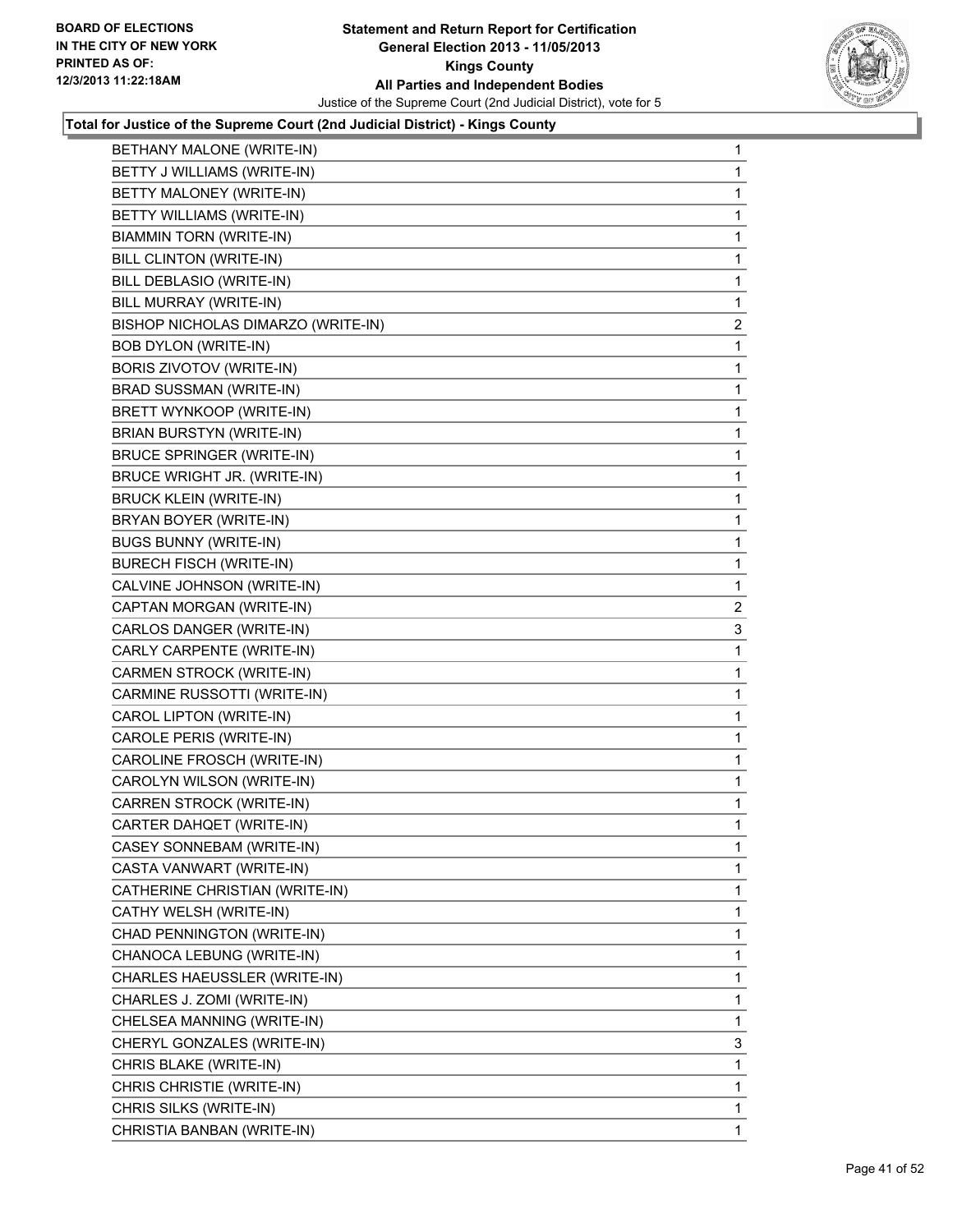

| CHRISTOPHER R NEFF (WRITE-IN)        | 1              |
|--------------------------------------|----------------|
| CHRISTOPHER RED (WRITE-IN)           | 1              |
| CLAIRE TUCK (WRITE-IN)               | 1              |
| CLARENCE DARROW SOCIALISM (WRITE-IN) | 1              |
| CLARENCE NORMAN (WRITE-IN)           | 1              |
| CLARK KENT (WRITE-IN)                | 1              |
| CLINT EASTWOOD (WRITE-IN)            | 1              |
| <b>COLLEEN FECHNER (WRITE-IN)</b>    | 1              |
| COMET FLEMING JONES (WRITE-IN)       | 1              |
| COMN O BRIEN (WRITE-IN)              | 1              |
| CONNA LESKE (WRITE-IN)               | 1              |
| COREY HARDIN (WRITE-IN)              | 1              |
| <b>CURLEY HOWARD (WRITE-IN)</b>      | 1              |
| DAN BONANNO (WRITE-IN)               | 2              |
| DANA KIRSCHENMUM (WRITE-IN)          | 1              |
| DANDRA NESBITT (WRITE-IN)            | 1              |
| DANIEL BARK (WRITE-IN)               | 1              |
| DANIEL DINGERSON (WRITE-IN)          | 1              |
| DANIEL EBBIN (WRITE-IN)              | 1              |
| DANIEL FEIN (WRITE-IN)               | 1              |
| DANIEL GROSS (WRITE-IN)              | 1              |
| DANIEL ROBERT (WRITE-IN)             | $\overline{2}$ |
| DANIEL SIMONETTE (WRITE-IN)          | 1              |
| DANNY HODGE (WRITE-IN)               | 1              |
| DANNY JIMENEZ (WRITE-IN)             | 1              |
| DANNY KAZIN (WRITE-IN)               | 2              |
| DANTE DE BLASIO (WRITE-IN)           | 1              |
| DARIUS WAOIA (WRITE-IN)              | 1              |
| DARYL L JOHNSON (WRITE-IN)           | 1              |
| DAVID COHEN (WRITE-IN)               | 1              |
| DAVID G GREENFIELD (WRITE-IN)        | 5              |
| DAVID GOLD (WRITE-IN)                | 1              |
| DAVID J. ZOMI (WRITE-IN)             | 1              |
| DAVID ORTIZ (WRITE-IN)               | 1              |
| DAVID PARSONS (WRITE-IN)             | 1              |
| DAVID PATTERSON (WRITE-IN)           | 1              |
| DAVID ROGELMAN (WRITE-IN)            | 1              |
| DAVID STOROBIN (WRITE-IN)            | 1              |
| DAVIE ROSENBERG (WRITE-IN)           | 5              |
| DAWN KELLY (WRITE-IN)                | 1              |
| DEBORAH LIATOS (WRITE-IN)            | 1              |
| DENIS HAMILL (WRITE-IN)              | 1              |
| DENNY CHIN (WRITE-IN)                | 1              |
| DEREK JETER (WRITE-IN)               | 1              |
| DESMOND A. BREEN (WRITE-IN)          | 1              |
| DINAH RESTLER (WRITE-IN)             | 1              |
|                                      |                |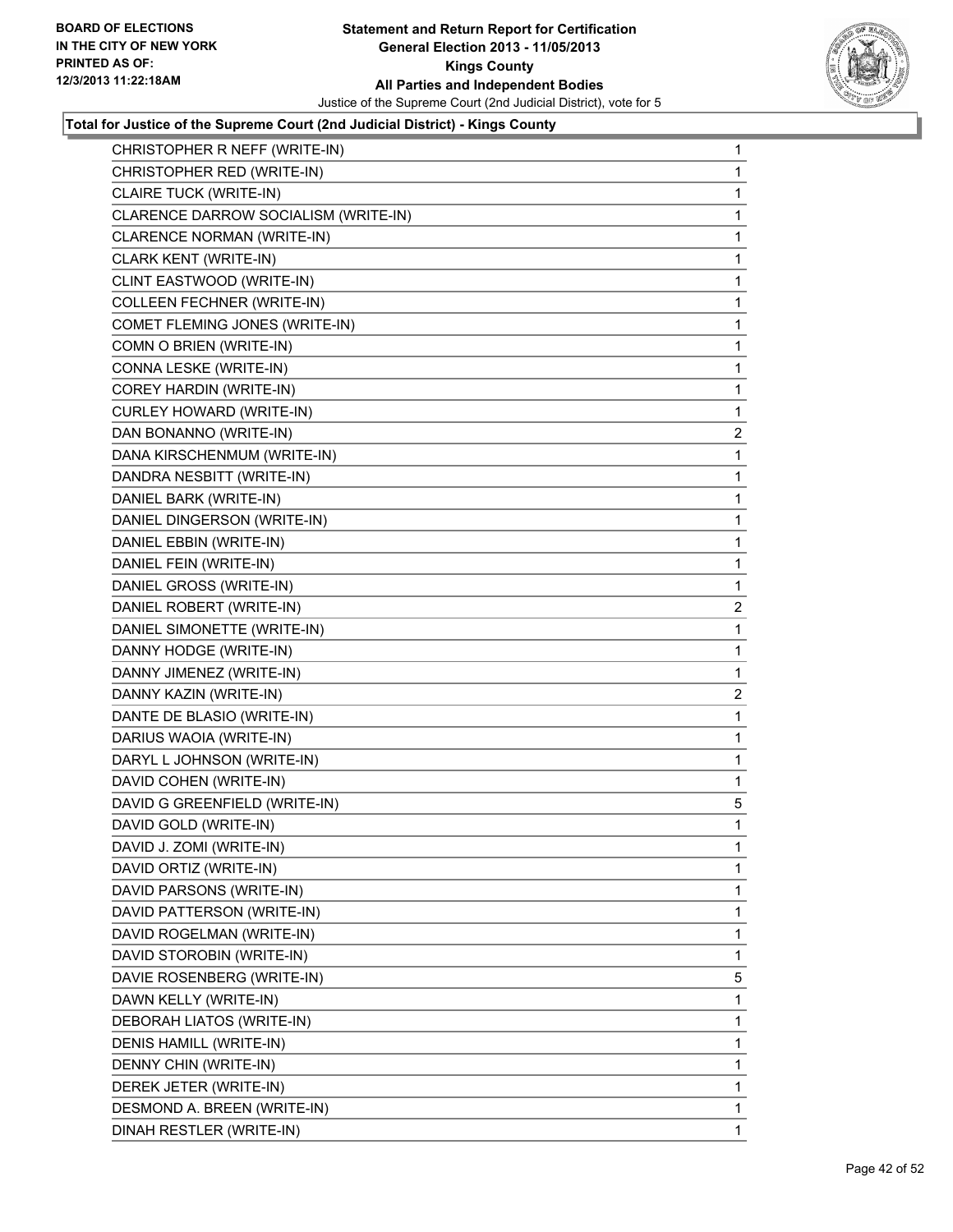

| DION WAYS (WRITE-IN)               | 1                       |
|------------------------------------|-------------------------|
| DOMINIC FANALARI (WRITE-IN)        | 1                       |
| DONALD TRUMP (WRITE-IN)            | 1                       |
| DONNEAR EPSTEIN (WRITE-IN)         | 1                       |
| DOROJE CARAN (WRITE-IN)            | 1                       |
| DOROTHY MILSTEIN (WRITE-IN)        | 1                       |
| DOUG GORDON (WRITE-IN)             | 1                       |
| DOUG JENSEN (WRITE-IN)             | 1                       |
| DOUGLAS FUERST (WRITE-IN)          | 1                       |
| DOV HIKIND (WRITE-IN)              | $\overline{\mathbf{c}}$ |
| DUSTIN PEDROIA (WRITE-IN)          | 1                       |
| ED KOCH (WRITE-IN)                 | 1                       |
| EDWARD DERINAN (WRITE-IN)          | 1                       |
| EDWARD SNOWDEN (WRITE-IN)          | $\overline{a}$          |
| EDWIN FRIAS (WRITE-IN)             | 1                       |
| EJ LEEN TROTT (WRITE-IN)           | 1                       |
| ELIAS WEIR (WRITE-IN)              | 4                       |
| ELIEZER BIRNBAUM (WRITE-IN)        | 1                       |
| ELIOT SPITZER (WRITE-IN)           | $\overline{2}$          |
| ELIZABETH BAGOT (WRITE-IN)         | 1                       |
| ELLEN PHILLIPS (WRITE-IN)          | 1                       |
| ELWOOD PEXSRAUEFY (WRITE-IN)       | 1                       |
| EMERCY BAY (WRITE-IN)              | 1                       |
| EMILY FISCHER (WRITE-IN)           | 1                       |
| EMILY GORDAN (WRITE-IN)            | 1                       |
| EMILY IWUIDA (WRITE-IN)            | 1                       |
| ENJC KOSWFSEY (WRITE-IN)           | 1                       |
| EPHRAM GOLD (WRITE-IN)             | 1                       |
| ERIC HILFEHDER (WRITE-IN)          | $\overline{a}$          |
| ERIC KOSLOFSKY (WRITE-IN)          | 1                       |
| ERIC MCCLURE (WRITE-IN)            | 1                       |
| EVELYN LAPORTE (WRITE-IN)          | 1                       |
| EZRA OGORICKK (WRITE-IN)           | 1                       |
| FATHER ROBERT MUCCI (WRITE-IN)     | $\overline{2}$          |
| FATIMA ASHIUF (WRITE-IN)           | 1                       |
| FRANCESCA LUCIA CUTRONE (WRITE-IN) | $\overline{2}$          |
| FRANCIS UZZI (WRITE-IN)            | 1                       |
| FRANK TUBORSKEY (WRITE-IN)         | 1                       |
| FRED FIRESTONE (WRITE-IN)          | 1                       |
| FREDERICK DESTROMP (WRITE-IN)      | 1                       |
| FREDERICK DOUGLAS (WRITE-IN)       | 1                       |
| <b>GABRIEL SILKS (WRITE-IN)</b>    | 1                       |
| <b>GARY PRESSER (WRITE-IN)</b>     | 1                       |
| GARY REILLY (WRITE-IN)             | 1                       |
| <b>GAYLE OSTREIDE (WRITE-IN)</b>   | 1                       |
| <b>GENE ENDER (WRITE-IN)</b>       | 1.                      |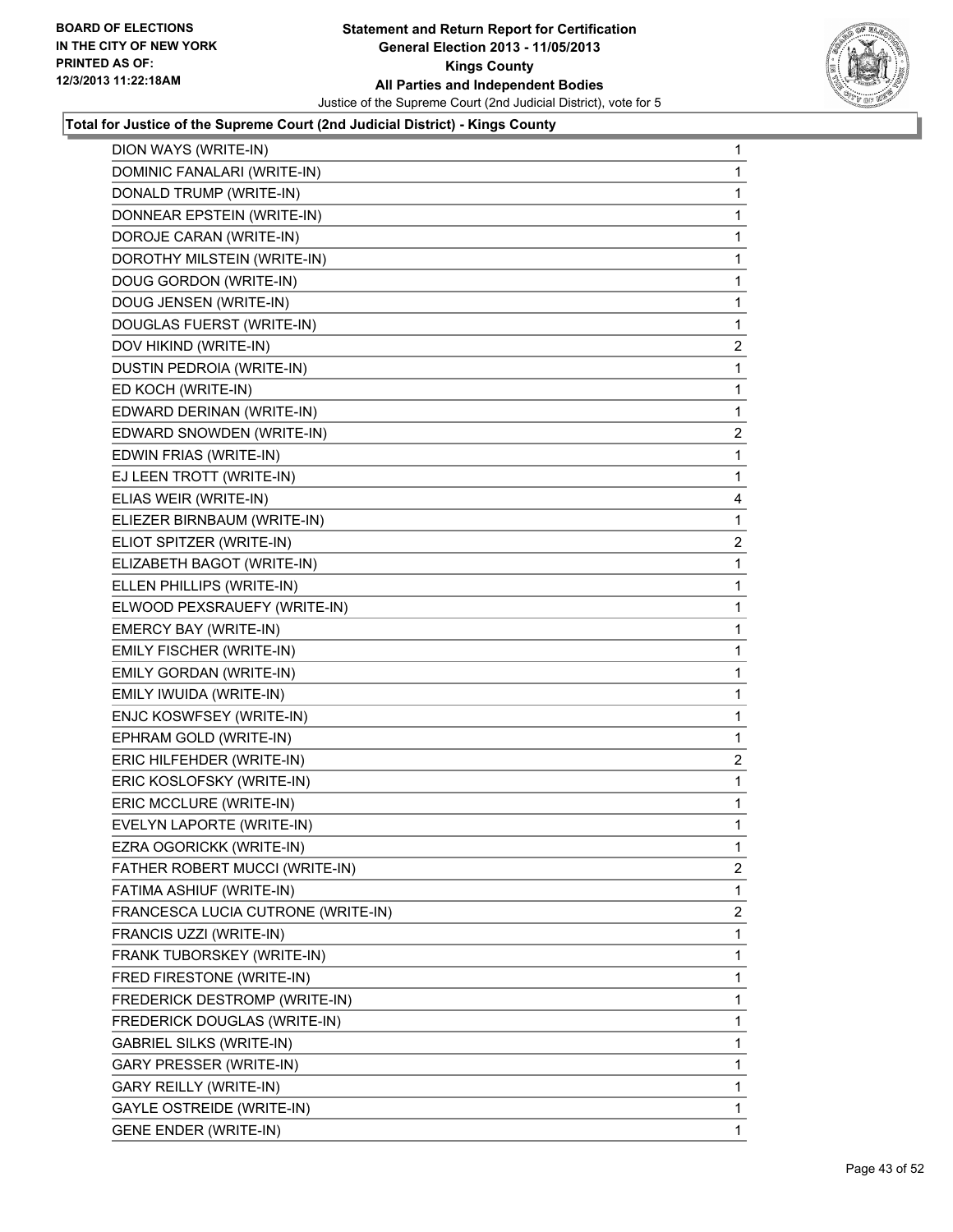

| <b>GENE ROSSIANOFF (WRITE-IN)</b>  | $\overline{a}$ |
|------------------------------------|----------------|
| <b>GEOGE SOLOS (WRITE-IN)</b>      | 1              |
| <b>GEORGE BOLEK (WRITE-IN)</b>     | 1              |
| GEORGE M GUTHEREA JR (WRITE-IN)    | 1              |
| <b>GEORGE TAYLOR (WRITE-IN)</b>    | 2              |
| GIDEON OLIVER (WRITE-IN)           | 1              |
| <b>GLENN NOCERA (WRITE-IN)</b>     | 6              |
| GOIA AOBLELAS (WRITE-IN)           | 1              |
| <b>GORDEN BASSEN (WRITE-IN)</b>    | 1              |
| <b>GRARY NOSOWITZ (WRITE-IN)</b>   | 1              |
| <b>GREG BLATTO (WRITE-IN)</b>      | 5              |
| GREGORY DAVIDZON (WRITE-IN)        | 2              |
| <b>GUS RESHBACK (WRITE-IN)</b>     | 1              |
| HARAY LIEBER (WRITE-IN)            | 1              |
| HARRSON PEACE (WRITE-IN)           | 1              |
| HARVEY PARIS (WRITE-IN)            | $\overline{a}$ |
| HENRY BABE (WRITE-IN)              | 1              |
| HILLEL MOSKOWITZ (WRITE-IN)        | 6              |
| HOSHA HERBSTAMAN (WRITE-IN)        | 1              |
| HOWARD GRAVEYARD (WRITE-IN)        | 1              |
| HOWARD KLEIN (WRITE-IN)            | 1              |
| HOWARD ROSENGERG (WRITE-IN)        | 1              |
| IAN D GIRSHEK (WRITE-IN)           | 1              |
| IAN R. STROCK (WRITE-IN)           | $\mathbf{2}$   |
| IGENIE HARRIS - BLENMAN (WRITE-IN) | 1              |
| ILAN SCHDRN BERGER (WRITE-IN)      | 1              |
| ILAN SCHREN BERGER (WRITE-IN)      | 1              |
| ISAAS LEBOWITZ (WRITE-IN)          | 1              |
| <b>ISACC TESSLER (WRITE-IN)</b>    | 1              |
| ISPGEL KLEIN (WRITE-IN)            | 1              |
| ITTA HARTMAN (WRITE-IN)            | 1              |
| JACK MCCOY (WRITE-IN)              | 5              |
| JACOB LILLYWHITE (WRITE-IN)        | 1              |
| JACQUELINE POMTDUJOUR (WRITE-IN)   | 1              |
| JAMES BACHER (WRITE-IN)            | 1              |
| JAMES BEWARE (WRITE-IN)            | 1              |
| JAMES LANE (WRITE-IN)              | 1              |
| JAMET MOIN (WRITE-IN)              | 1              |
| JANE SAMREUR (WRITE-IN)            | 1              |
| JASON CENATO (WRITE-IN)            | 1              |
| JASON MASIMORE (WRITE-IN)          | 3              |
| JASON SHELLY (WRITE-IN)            | 1              |
| JASON SOLOMON (WRITE-IN)           | 1              |
| JAY FRIEDMAN (WRITE-IN)            | 1              |
| JEFF PRANT (WRITE-IN)              | 1              |
| JELLO BIAFRA (WRITE-IN)            | $\overline{2}$ |
|                                    |                |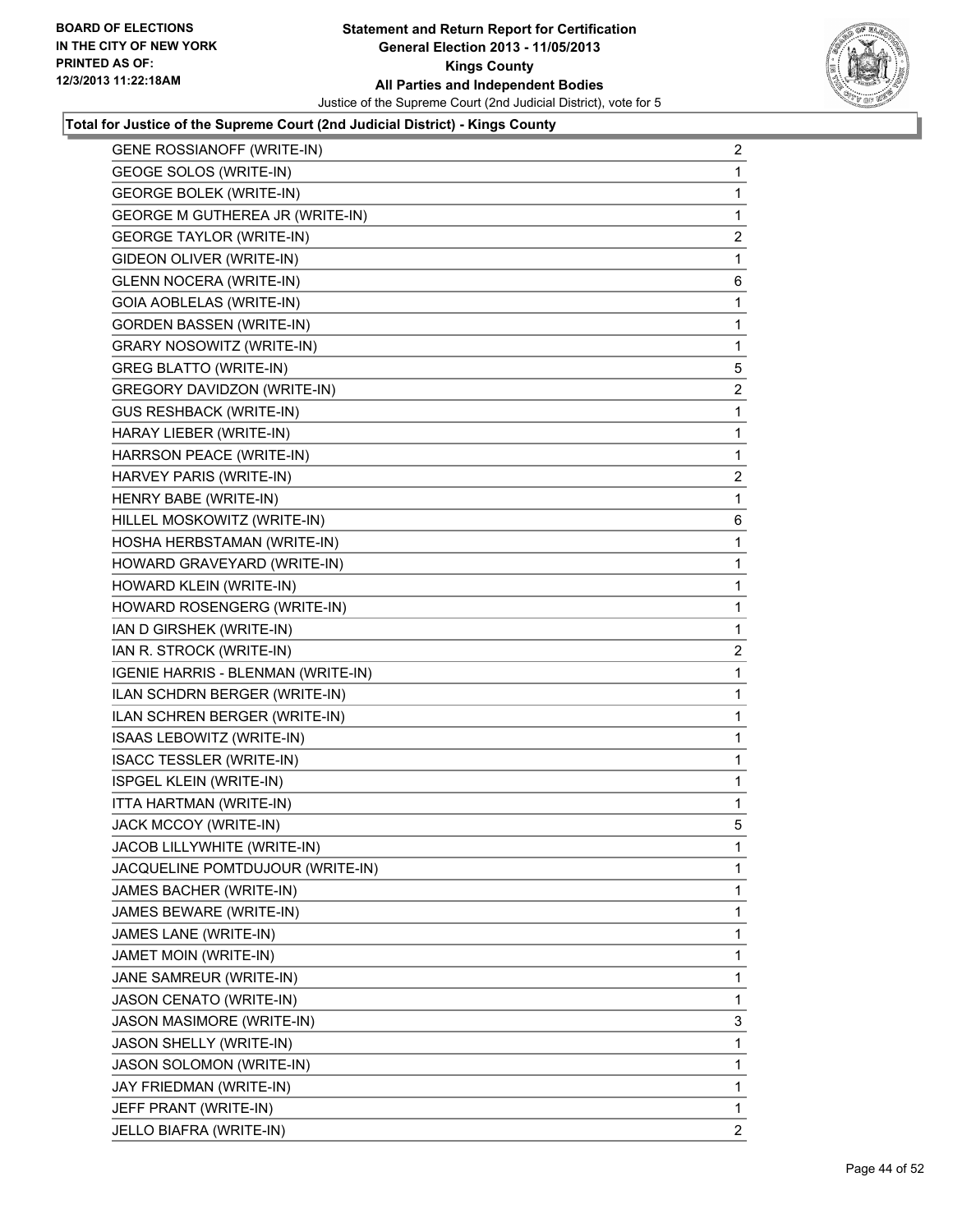

| JENNIFER COLBERT (WRITE-IN)     | 1              |
|---------------------------------|----------------|
| JENNIFER LEVY (WRITE-IN)        | 1              |
| JENNIFER PARISH (WRITE-IN)      | 1              |
| JESSE GIORDANO (WRITE-IN)       | 1              |
| <b>JESSE STRAUSS (WRITE-IN)</b> | 1              |
| JESSE VENTURA (WRITE-IN)        | 1              |
| JESSICA MOLLNARI (WRITE-IN)     | 1              |
| JIM HANSON (WRITE-IN)           | 1              |
| JIMMY MCMILLAN (WRITE-IN)       | 11             |
| JOANN AVERHACH (WRITE-IN)       | 1              |
| JOCELYN SIMONSON (WRITE-IN)     | 1              |
| JOE CRAPPER (WRITE-IN)          | 1              |
| JOE KLECKO (WRITE-IN)           | 1              |
| JOE KRAMER (WRITE-IN)           | 1              |
| JOE LAZUR (WRITE-IN)            | 1              |
| JOEL LANDAO (WRITE-IN)          | 1              |
| JOEL MOSRI (WRITE-IN)           | 1              |
| JOHN ANELLUTO (WRITE-IN)        | 1              |
| JOHN BURNS (WRITE-IN)           | 2              |
| JOHN CLIFTON (WRITE-IN)         | 1              |
| JOHN H MONDRY (WRITE-IN)        | 1              |
| JOHN LLOYD KAISER (WRITE-IN)    | 1              |
| JOHN O'HARA (WRITE-IN)          | 1              |
| JOHN OLIVER (WRITE-IN)          | 1              |
| JOHN PANOUSPOULOO (WRITE-IN)    | 1              |
| JOHN PUPA (WRITE-IN)            | 1              |
| JOHN STEWART (WRITE-IN)         | 1              |
| JOHN STRUDEN (WRITE-IN)         | 1              |
| JOHN T COFRESI (WRITE-IN)       | 1              |
| JOHN T SANFORD (WRITE-IN)       | 1              |
| JOHNATHAN VORLS (WRITE-IN)      | 1              |
| JON STEWART (WRITE-IN)          | 2              |
| <b>JON VOIGHT (WRITE-IN)</b>    | 1              |
| JONATHAN GAIGE (WRITE-IN)       | 1              |
| JONATHAN HAGLER (WRITE-IN)      | 1              |
| JONATHAN HENRY HATCH (WRITE-IN) | 1              |
| JONATHAN POMBOZA (WRITE-IN)     | 1              |
| JORDAN GREUTYS (WRITE-IN)       | 1              |
| JOSEPH FRANKEL (WRITE-IN)       | 1              |
| JOSEPH LHOTA (WRITE-IN)         | $\overline{2}$ |
| JOSH MCCOWN (WRITE-IN)          | 1              |
| <b>JOSHUA SOBLE (WRITE-IN)</b>  | 1              |
| JUAN ASSANGE (WRITE-IN)         | 1              |
| JUDAK FRIEDLANDER (WRITE-IN)    | 1              |
| JUDITH SHEINDLIN (WRITE-IN)     | 1              |
| JULIA WILLE BRAND (WRITE-IN)    | 1              |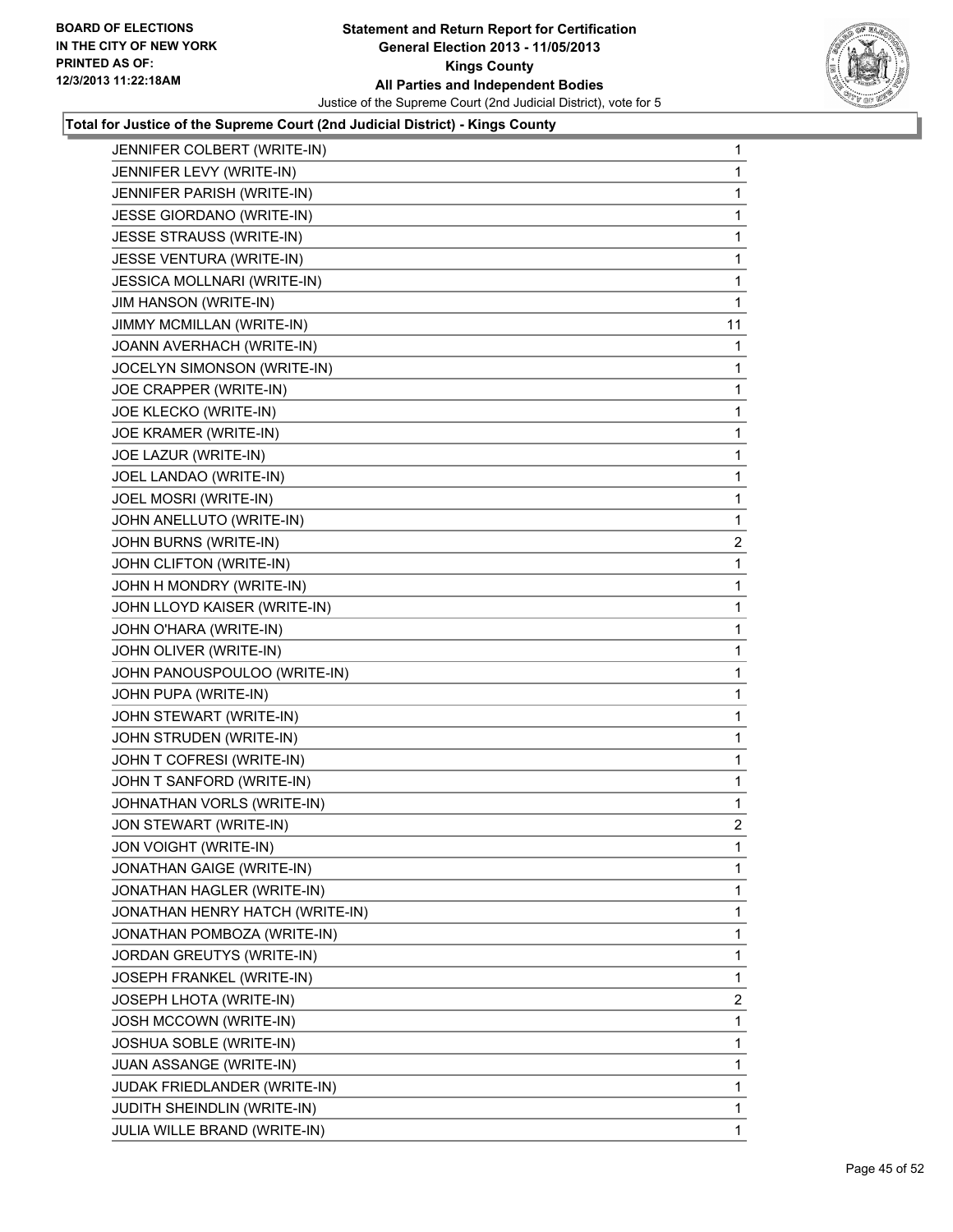

| JULIAN WILSON (WRITE-IN)              | 1              |
|---------------------------------------|----------------|
| JULIS DIET 2 (WRITE-IN)               | 1              |
| JUNIOR PEACE (WRITE-IN)               | 1              |
| <b>JUSTIN KREBS (WRITE-IN)</b>        | 1              |
| K. C. EDGELL (WRITE-IN)               | 1              |
| KATEY KING (WRITE-IN)                 | 1              |
| KATHERINE LEVINE-WEINSTEIN (WRITE-IN) | 1              |
| KATHIE MEYER (WRITE-IN)               | 1              |
| KATHY J. KING (WRITE-IN)              | 1              |
| KATHY LEVINE (WRITE-IN)               | $\overline{2}$ |
| KELLY KRAVET (WRITE-IN)               | 1              |
| KEN ALEDELL (WRITE-IN)                | 1              |
| KEN AWERNECK (WRITE-IN)               | 1              |
| KEN O BRIEN (WRITE-IN)                | 1              |
| KEN THOMPSON (WRITE-IN)               | 1              |
| KENNETH SHERMAN (WRITE-IN)            | 1              |
| KERRY HAYES (WRITE-IN)                | 1              |
| KERRY WARD (WRITE-IN)                 | 1              |
| KEVIN A. FINNEGAN (WRITE-IN)          | 1              |
| KEVIN GOMEZ (WRITE-IN)                | 1              |
| KEVIN O'CONNELL (WRITE-IN)            | 1              |
| KEVINA FINEGOR (WRITE-IN)             | 1              |
| KIKI MASCERARI (WRITE-IN)             | 1              |
| KIM HELLOMS (WRITE-IN)                | 1              |
| KIM JUNG UN (WRITE-IN)                | 1              |
| KIRSTIN M GALLAGHER (WRITE-IN)        | 1              |
| KOJI EUHARA (WRITE-IN)                | 1              |
| KRISTYN O'REILLY (WRITE-IN)           | 1              |
| KRZYSZTOF LACH (WRITE-IN)             | 1              |
| KURT COUSIN (WRITE-IN)                | 1              |
| LADY TIMOTHY DOLAN (WRITE-IN)         | 1              |
| LANCE ITO (WRITE-IN)                  | 1              |
| LARNE AVILA (WRITE-IN)                | 1              |
| LARRY FINE (WRITE-IN)                 | 1              |
| LARRY MAGARIK (WRITE-IN)              | 1              |
| LAURA BELLROSE (WRITE-IN)             | 1              |
| LAUREN JONES (WRITE-IN)               | $\overline{2}$ |
| LAUREN WENNING (WRITE-IN)             | 1              |
| LAURIE PUCA (WRITE-IN)                | 1              |
| LAURIE TAMS (WRITE-IN)                | 1              |
| LEE PRESSER (WRITE-IN)                | 1              |
| LEO KREISHAN (WRITE-IN)               | 1              |
| LEON GOLDBERG (WRITE-IN)              | 1              |
| LEONARD GREEN (WRITE-IN)              | 1              |
| LESKR HERZOG (WRITE-IN)               | 1              |
| LEWANAE JONES (WRITE-IN)              | 1              |
|                                       |                |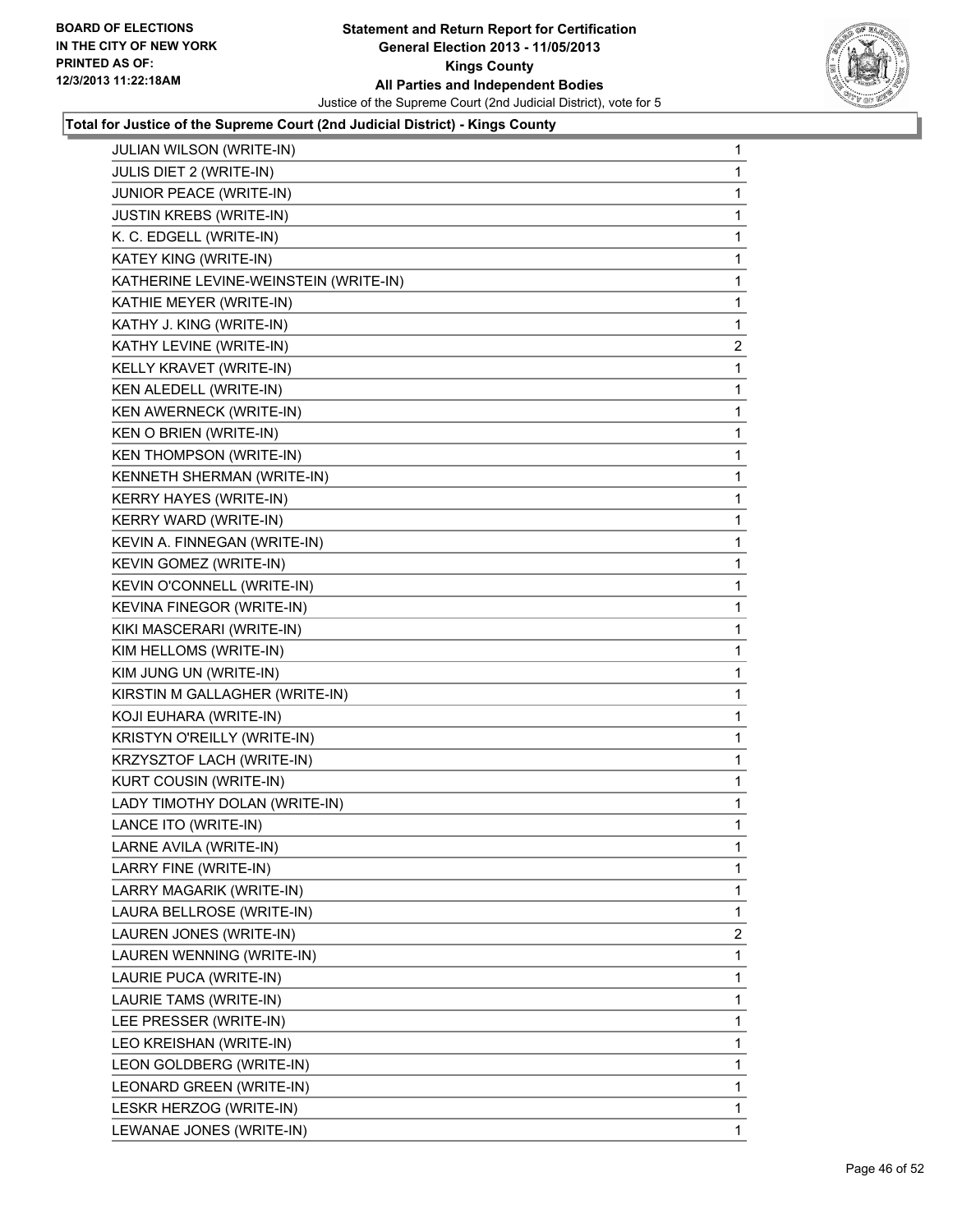

| LILIAMA SEQUIA (WRITE-IN)       | $\mathbf{1}$ |
|---------------------------------|--------------|
| LINDA SAFRON (WRITE-IN)         | 1            |
| LISA JOHN ROGERS (WRITE-IN)     | 1            |
| LISA ZOMI (WRITE-IN)            | 1            |
| LIZ LOW (WRITE-IN)              | 1            |
| LUCAS NCTUR (WRITE-IN)          | 1            |
| LUMI MICHELLE ROLLEY (WRITE-IN) | 1            |
| LUMUMBA BANLEL (WRITE-IN)       | 1            |
| LUV IBIFFA (WRITE-IN)           | 1            |
| MAJOR OWENS (WRITE-IN)          | 2            |
| MARCO PALACIA (WRITE-IN)        | 1            |
| MARCO RUBIO (WRITE-IN)          | 1            |
| MAREILLE DEE (WRITE-IN)         | 1            |
| MARIA ARIAS (WRITE-IN)          | 1            |
| MARIE CALLOWAY (WRITE-IN)       | 1            |
| MARINA LEVINE (WRITE-IN)        | 1            |
| MARINO RIVERA (WRITE-IN)        | 1            |
| MARIO CUOMO (WRITE-IN)          | 1            |
| MARK AGINN (WRITE-IN)           | 1            |
| MARK AYINN (WRITE-IN)           | 1            |
| MARK BERGMAN (WRITE-IN)         | 1            |
| MARK KLEIN (WRITE-IN)           | 1            |
| MARLENE PODELL (WRITE-IN)       | 1            |
| MARTIN ADLER (WRITE-IN)         | 1            |
| MARTIN NEEDLEMAN (WRITE-IN)     | 1            |
| MARTY MARKOWITZ (WRITE-IN)      | 2            |
| MARY WAILECK (WRITE-IN)         | 1            |
| MASHA SKEWITZ (WRITE-IN)        | 1            |
| MATT BARTELUCE (WRITE-IN)       | 1            |
| MATT COWLARD (WRITE-IN)         | 1            |
| MATT NASH (WRITE-IN)            | 1            |
| MATTHEW FAIRLEY (WRITE-IN)      | 1            |
| MATTHEW LOMARDI (WRITE-IN)      | 1            |
| MAUREEN DUCLER (WRITE-IN)       | 1            |
| MAX GERSHEIR (WRITE-IN)         | 1            |
| MAX SHICKMAN (WRITE-IN)         | 1            |
| MAXINE PARK (WRITE-IN)          | 1            |
| MAYA WILLIAMSON (WRITE-IN)      | 1            |
| MEADA ESPOSITO (WRITE-IN)       | 1            |
| MED BERNSKIN (WRITE-IN)         | 1            |
| MEIR LEVY (WRITE-IN)            | 1            |
| MELISSA RENWICK (WRITE-IN)      | 1            |
| MENAGIEN GARFINKEL (WRITE-IN)   | 1            |
| MENDAY MIROCZNIK (WRITE-IN)     | 1            |
| MENOCHOU WHITE (WRITE-IN)       | 1            |
| MERYL GLICKSON (WRITE-IN)       | $\mathbf{1}$ |
|                                 |              |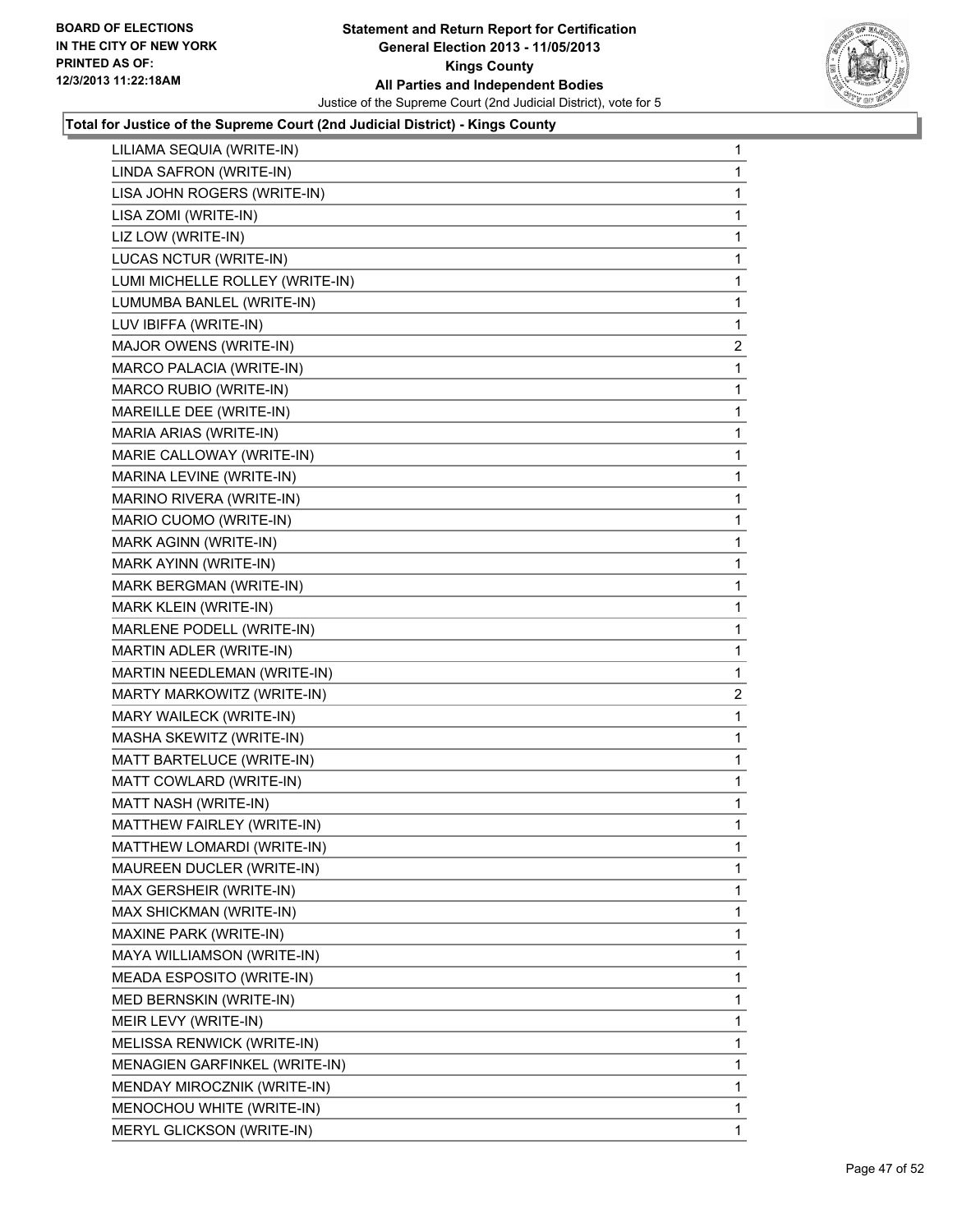

| MEYER GOULD (WRITE-IN)              | 1 |
|-------------------------------------|---|
| MIAREINE GUYER (WRITE-IN)           | 1 |
| MICHAEL GOLDBERG (WRITE-IN)         | 1 |
| MICHAEL IPPOLITO (WRITE-IN)         | 1 |
| MICHAEL MAYHEN (WRITE-IN)           | 1 |
| MICHAEL MOORE (WRITE-IN)            | 1 |
| MICHAEL NEC (WRITE-IN)              | 1 |
| MICHAEL RATNER (WRITE-IN)           | 1 |
| MICHALE PALACIAS (WRITE-IN)         | 1 |
| MICHEAL HARRIS (WRITE-IN)           | 1 |
| MICHELLE ALEXANDER (WRITE-IN)       | 1 |
| MICK DAKA (WRITE-IN)                | 3 |
| MIKHAIL SHEYNKER (WRITE-IN)         | 5 |
| MILLY SULSL (WRITE-IN)              | 1 |
| MILTON HAKKIN (WRITE-IN)            | 1 |
| MINDY SABEL (WRITE-IN)              | 1 |
| MIRIAH CERUNIK (WRITE-IN)           | 1 |
| MITCHEL COHEN (WRITE-IN)            | 1 |
| MONSIGNOR ANDREW VALTERI (WRITE-IN) | 1 |
| MONSIGNOR ANDREW VATTERI (WRITE-IN) | 1 |
| MOOKIE ZIVCAR (WRITE-IN)            | 1 |
| MOOREVELL WILLIAMS (WRITE-IN)       | 1 |
| MORRIS J. DWECK (WRITE-IN)          | 1 |
| MOSHE PIAK (WRITE-IN)               | 1 |
| MOSHE S. GRUEN (WRITE-IN)           | 1 |
| MOSTLE ZYWICA (WRITE-IN)            | 1 |
| MR. ANTHONY GRONOWICZ (WRITE-IN)    | 1 |
| MR. CARL E PERSON (WRITE-IN)        | 1 |
| MR. JOHN WALSH (AM W) (WRITE-IN)    | 1 |
| MR. MICHAEL BLOOMBERG (WRITE-IN)    | 1 |
| NAFTALI GOLDBERG (WRITE-IN)         | 1 |
| NANCY M SCHACHER (WRITE-IN)         | 1 |
| NATHAN HE (WRITE-IN)                | 1 |
| NECHAMA MARKORICI (WRITE-IN)        | 1 |
| NED AARROLL (WRITE-IN)              | 1 |
| NEIL DEGRASSE (WRITE-IN)            | 1 |
| NEIR ABOWITZ (WRITE-IN)             | 1 |
| NEVIN CAULFIELD (WRITE-IN)          | 1 |
| NICOLE SAIK (WRITE-IN)              | 1 |
| NIEL R STROCK (WRITE-IN)            | 1 |
| NIINO REKLIACHILI (WRITE-IN)        | 1 |
| NOACH DEAR (WRITE-IN)               | 4 |
| NOACH DEER (WRITE-IN)               | 5 |
| NOAH RASMEN (WRITE-IN)              | 1 |
| NOELLE NESBITT (WRITE-IN)           | 1 |
| NORMAN SUGGL (WRITE-IN)             | 1 |
|                                     |   |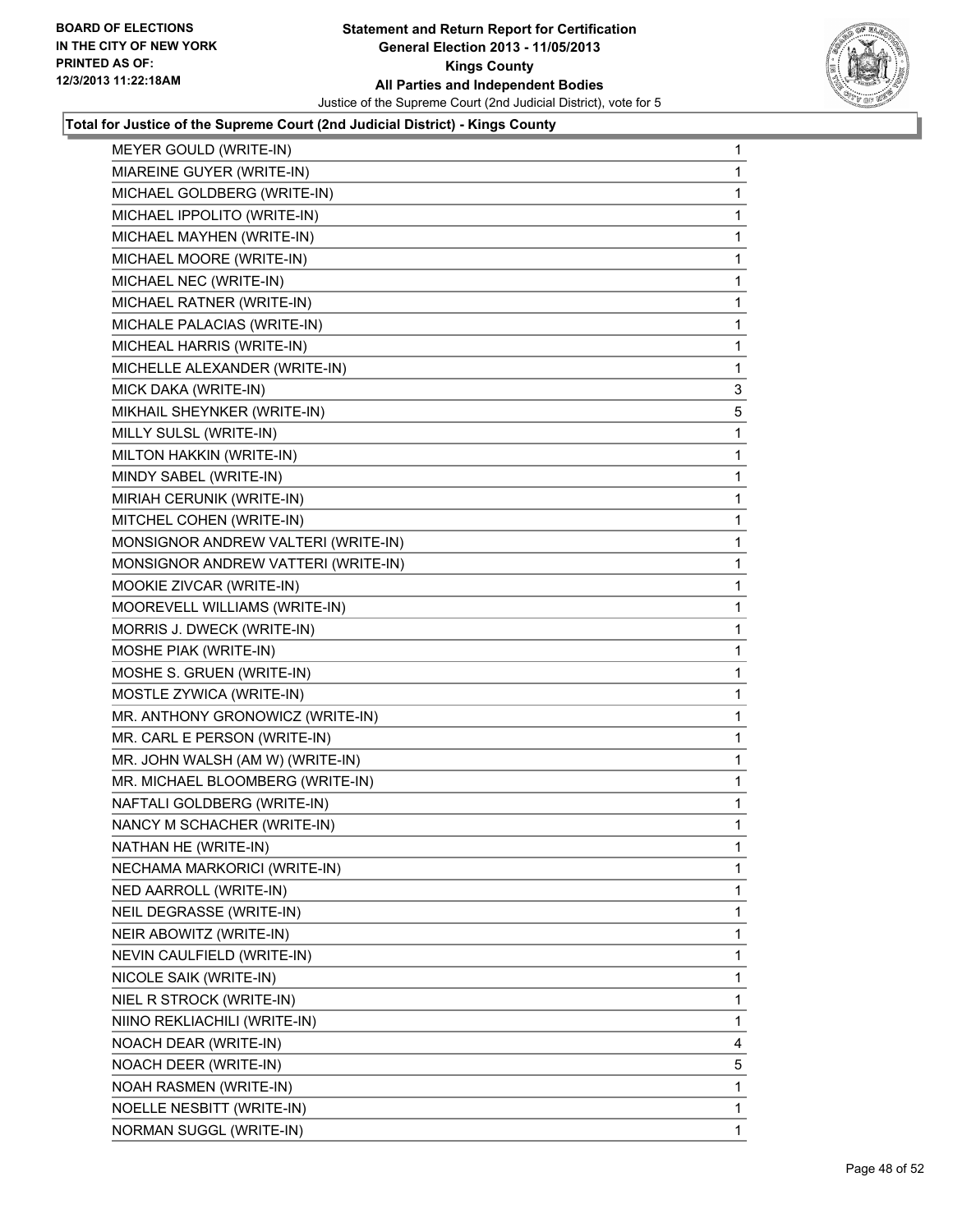

| OLIVER ROCHE (WRITE-IN)           | 1              |
|-----------------------------------|----------------|
| <b>OMAR LITTLE (WRITE-IN)</b>     | 1              |
| PADAIREACH FRANCIS (WRITE-IN)     | 1              |
| PAM PALINI (WRITE-IN)             | 1              |
| PAT KELLY (WRITE-IN)              | 1              |
| PATRICIA MORAN (WRITE-IN)         | 1              |
| PATRSCIA DIMANGO (WRITE-IN)       | 1              |
| PAUL ROTHBALT (WRITE-IN)          | 1              |
| PAUL RYAN (WRITE-IN)              | 1              |
| PEPPA MALAC (WRITE-IN)            | 1              |
| PETER ITAK (WRITE-IN)             | 1              |
| PETER LAUGHTER (WRITE-IN)         | 1              |
| PETER LEWNES (WRITE-IN)           | $\overline{2}$ |
| PETER NODUJAS (WRITE-IN)          | 1              |
| PETER PARKER (WRITE-IN)           | 1              |
| PETER SCHUMANN (WRITE-IN)         | 1              |
| PETER VELEZ (WRITE-IN)            | 1              |
| PETER VITAKIS (WRITE-IN)          | 1              |
| PHIL KASINITE (WRITE-IN)          | $\overline{2}$ |
| PHILIP BUDNICK (WRITE-IN)         | 1              |
| PHILIP KLEIN (WRITE-IN)           | 1              |
| PHILIP SMALLMAN (WRITE-IN)        | 1              |
| PINKY KINGEL (WRITE-IN)           | 1              |
| PRINCE MANGO (WRITE-IN)           | 1              |
| QUINN RAYMOND (WRITE-IN)          | 1              |
| RACHD D. GOLD (WRITE-IN)          | 1              |
| RACHEAL CONRAB (WRITE-IN)         | 1              |
| RACHEL HUNTE BISHOP (WRITE-IN)    | 1              |
| RACHETT BLUTT (WRITE-IN)          | 1              |
| RALPH SABATINO (WRITE-IN)         | 4              |
| RANDALL JOSEPH MAKIE J (WRITE-IN) | 1              |
| RAYMOND DOWD (WRITE-IN)           | 1              |
| REBECA MOSRI (WRITE-IN)           | 1              |
| REBECCA BASSETT (WRITE-IN)        | 1              |
| REBECCA GLASS (WRITE-IN)          | 1              |
| RENEE HOLMES (WRITE-IN)           | 5              |
| RENEE ZOMI (WRITE-IN)             | 1              |
| RICGARD BAEZ (WRITE-IN)           | 1              |
| RICH BROWN (WRITE-IN)             | 1              |
| RICH PERRY (WRITE-IN)             | 1              |
| RICK BROWN (WRITE-IN)             | 1              |
| RIFKA TRAUBE (WRITE-IN)           | 1              |
| RINA CRANE (WRITE-IN)             | 1              |
| RITA CORT (WRITE-IN)              | $\overline{2}$ |
| ROB NITSCHKE (WRITE-IN)           | 1              |
| ROBERT CAMMISO (WRITE-IN)         | 1              |
|                                   |                |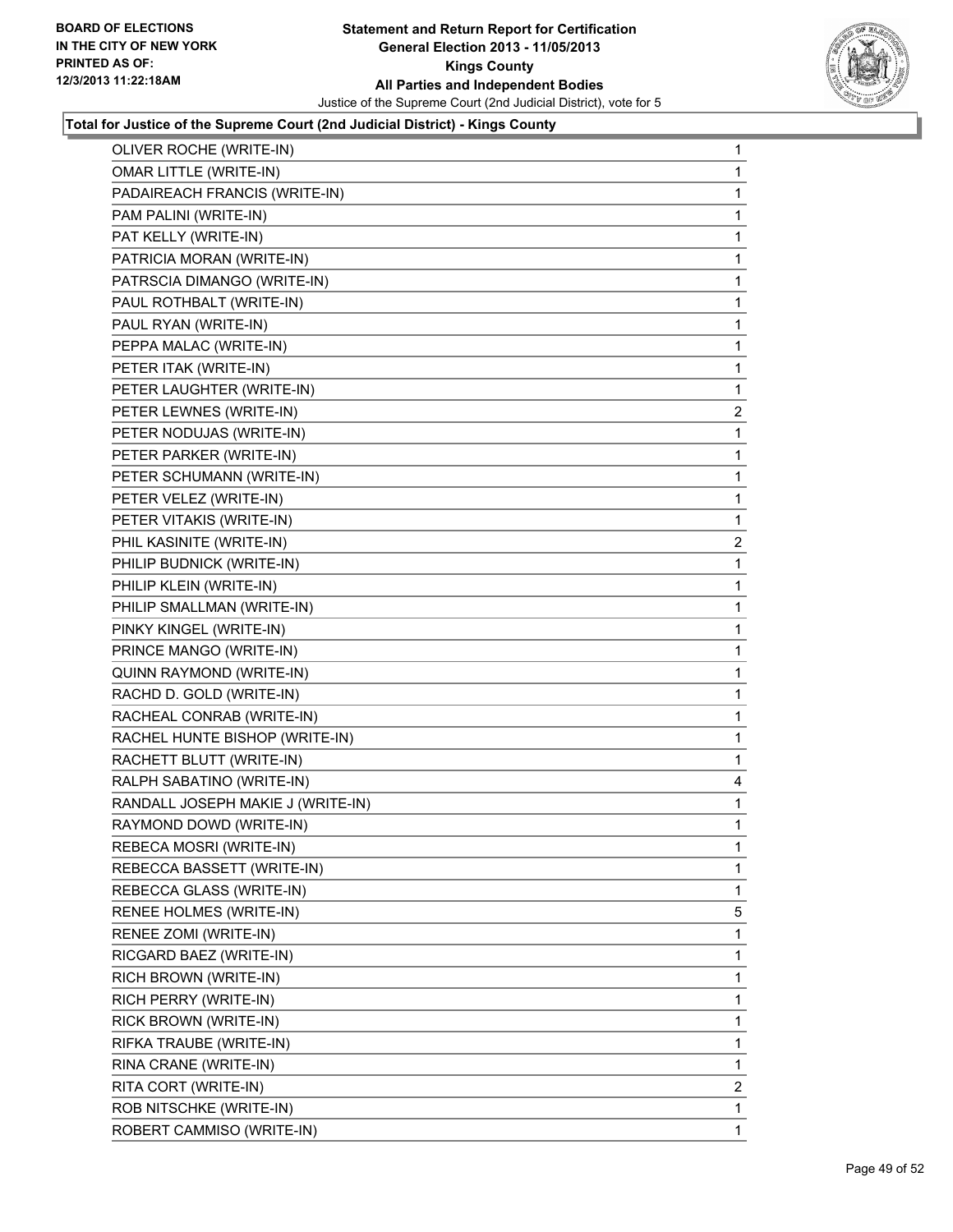

| ROBERT CURRY SMITHSEN (WRITE-IN) | $\mathbf 1$    |
|----------------------------------|----------------|
| ROBERT NEWMAN (WRITE-IN)         | $\overline{2}$ |
| ROBERT PUCA (WRITE-IN)           | 1              |
| ROBIN CROWMAN (WRITE-IN)         | 1              |
| ROCHELIC ROSENGERY (WRITE-IN)    | 1              |
| ROLF CARLE (WRITE-IN)            | 1              |
| ROSS BRADY (WRITE-IN)            | 1              |
| ROY SCHWALTZ (WRITE-IN)          | 1              |
| RUDY GAILLIANI (WRITE-IN)        | 1              |
| RUDY GIULIANI (WRITE-IN)         | 1              |
| RUSTY GUYER (WRITE-IN)           | 1              |
| RYAN ADAMS (WRITE-IN)            | 1              |
| RYAN IRICISH (WRITE-IN)          | 1              |
| SABINE ROSENSTEIN (WRITE-IN)     | 1              |
| SAMUEL DOZAK (WRITE-IN)          | 1              |
| SAMUEL RUBINSTEIN (WRITE-IN)     | 5              |
| SANDER D'AVILAR (WRITE-IN)       | 1              |
| SARA GIARDANO (WRITE-IN)         | 1              |
| SARAH HALPERN (WRITE-IN)         | 1              |
| SARAH VOISINE (WRITE-IN)         | 1              |
| SARAH VOWELL (WRITE-IN)          | 1              |
| SCOT WALKER (WRITE-IN)           | 1              |
| SCOTT KRAVET (WRITE-IN)          | 1              |
| SCOTT ROSS (WRITE-IN)            | 1              |
| SCOTT STRINGER (WRITE-IN)        | 1              |
| SCOTT T. JOHNSON (WRITE-IN)      | 1              |
| SEAN DOURY (WRITE-IN)            | 1              |
| SETH WILLIAMSON (WRITE-IN)       | 1              |
| SHANE VICTORINO (WRITE-IN)       | 1              |
| SHAYA JUNGREE (WRITE-IN)         | 1              |
| SHAYE RUBIN (WRITE-IN)           | 1              |
| SHERIEF MOUSTAFA (WRITE-IN)      | 1              |
| SHIRA SCHEINDLIN (WRITE-IN)      | 1              |
| SIFER ASEPH (WRITE-IN)           | $\mathbf{2}$   |
| SIMCHA FELDER (WRITE-IN)         | 1              |
| SIMON DALLIE (WRITE-IN)          | 1              |
| SOFIA DEE (WRITE-IN)             | 1              |
| SOL WACHTEER (WRITE-IN)          | 1              |
| SOLOMON WINTER (WRITE-IN)        | 2              |
| STACIE JOY (WRITE-IN)            | 1              |
| STAFANI GERMANOTTA (WRITE-IN)    | 1              |
| STAR MAIDEN (WRITE-IN)           | $\overline{2}$ |
| STEFANIE A. JONES (WRITE-IN)     | 1              |
| STEFANIE S. SCOTT (WRITE-IN)     | 1              |
| STEPHEN ANTIGRANI (WRITE-IN)     | 1              |
| STEPHEN CHRISTOPHER (WRITE-IN)   | 1              |
|                                  |                |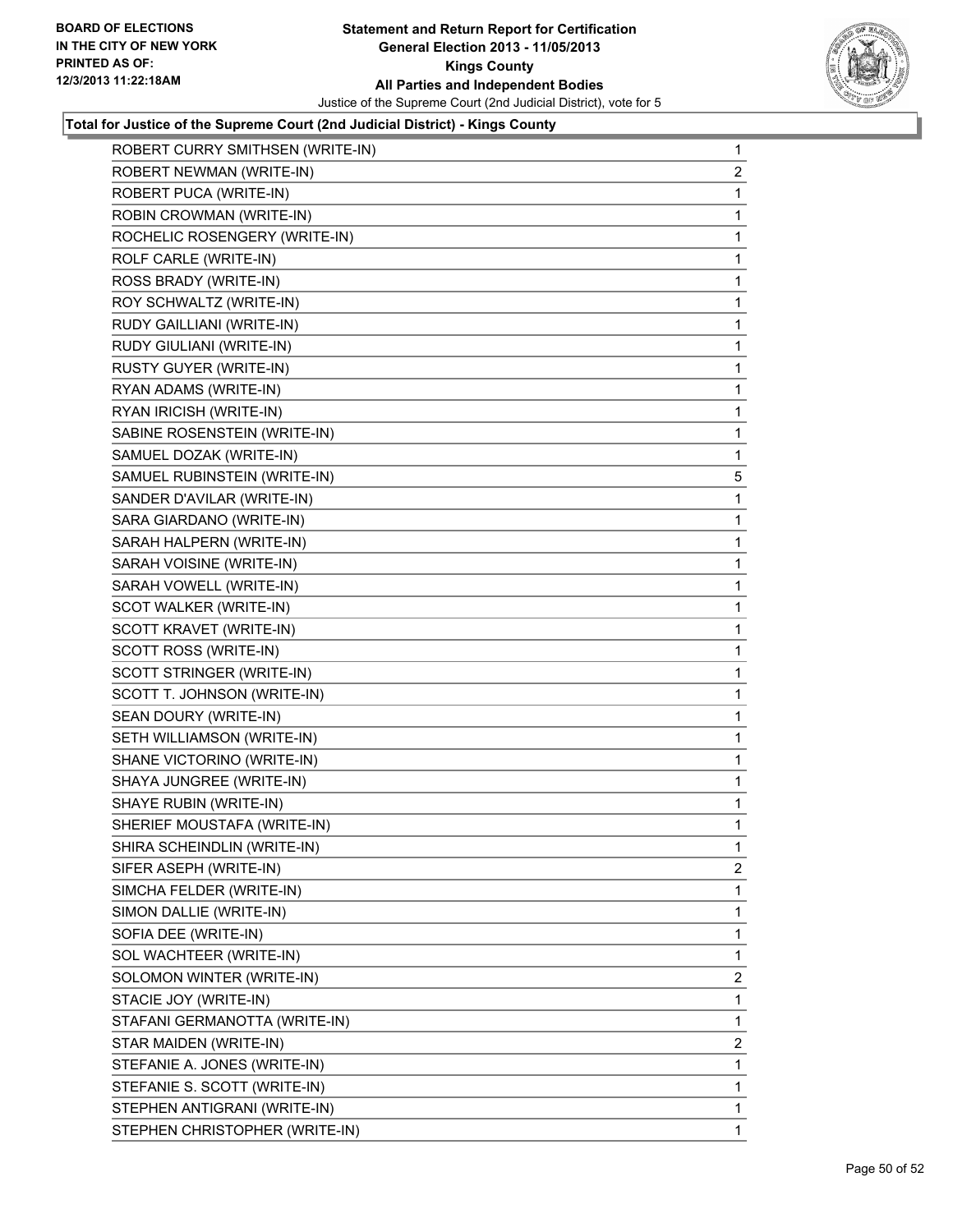

| STEPHEN COLBERT (WRITE-IN)         | 3              |
|------------------------------------|----------------|
| STEPHEN GIARDANO (WRITE-IN)        | 1              |
| STEVE MEACHAM (WRITE-IN)           | 1              |
| STEVEN HOYER (WRITE-IN)            | 1              |
| STEWART MILSTEIN (WRITE-IN)        | 1              |
| STRINGER BELL (WRITE-IN)           | 2              |
| SUE SIMMONS (WRITE-IN)             | 5              |
| SUFIC APTETCA (WRITE-IN)           | 1              |
| SULANNE GOSS (WRITE-IN)            | 1              |
| SUSAN MUATH (WRITE-IN)             | 1              |
| SYLVIA KINARD (WRITE-IN)           | 1              |
| TANISHA MICHEL (WRITE-IN)          | 1              |
| TED KRISCAMIDS (WRITE-IN)          | 1              |
| TERRENCE ADAMS (WRITE-IN)          | 3              |
| THOMAS MERRILL (WRITE-IN)          | 1              |
| TIANA LEWIS (WRITE-IN)             | 1              |
| TILL SALZER (WRITE-IN)             | 1              |
| TIMOTHY BYRNES (WRITE-IN)          | 1              |
| TIMOTHY GERAGATY (WRITE-IN)        | 1              |
| TOM KAHN (WRITE-IN)                | 1              |
| TONY GIARDANO JR (WRITE-IN)        | 1              |
| TOR CAMPBELL (WRITE-IN)            | 1              |
| TULI KLEIN (WRITE-IN)              | 1              |
| TYLER ASKEW (WRITE-IN)             | 1              |
| UNATTRIBUTABLE WRITE-IN (WRITE-IN) | 605            |
| VADE SHLES (WRITE-IN)              | 1              |
| VAPE STIYES (WRITE-IN)             | 1              |
| VENOSHUA P MANDLER (WRITE-IN)      | 1              |
| VICKY VASSEN (WRITE-IN)            | 1              |
| VICTOR SHIRE (WRITE-IN)            | 1              |
| VICTORIA AMESSINA (WRITE-IN)       | 1.             |
| VINCE BERTOME (WRITE-IN)           | 1              |
| VIRGIL TEXAS (WRITE-IN)            | 1              |
| <b>VIRGINIA PIKE (WRITE-IN)</b>    | 1              |
| VITO LOPEZ (WRITE-IN)              | 1              |
| <b>VLADIMIR VIZNER (WRITE-IN)</b>  | $\overline{2}$ |
| WENDY ALLEN (WRITE-IN)             | 1              |
| <b>WILLIAM BENTTON (WRITE-IN)</b>  | 1              |
| <b>WILLIAM CAHILL (WRITE-IN)</b>   | 1              |
| WILLIAM COLTON (WRITE-IN)          | 2              |
| WILLIAM HARMON (WRITE-IN)          | 1              |
| WILLIAM J. MILLER (WRITE-IN)       | 1              |
| WILLIAM M CORMACK (WRITE-IN)       | 1              |
| WILLIAM THOMPSON (WRITE-IN)        | 1              |
| XANDER BOGAERTS (WRITE-IN)         | 1              |
| YAIR FAKHERI (WRITE-IN)            | $\mathbf 1$    |